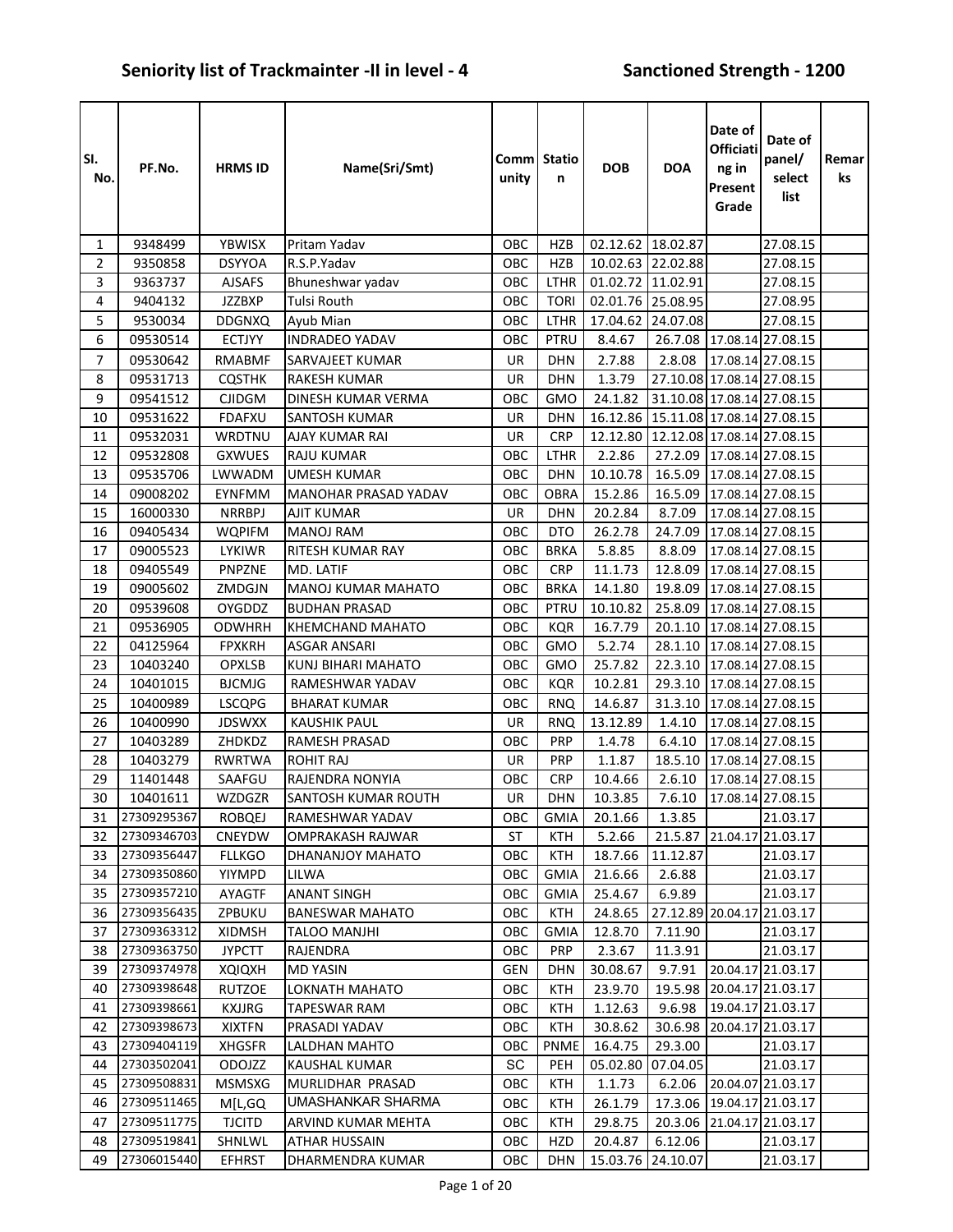| 50       | 27309527035                | <b>XLPYUG</b>           | SURENDRA SINGH             | ST         | OBRA        | 16.4.87                  | 13.5.08                    | 21.03.17                  |  |
|----------|----------------------------|-------------------------|----------------------------|------------|-------------|--------------------------|----------------------------|---------------------------|--|
| 51       | 27309529238                | <b>IXWSEO</b>           | <b>MITLAL MAHATO</b>       | OBC        | KTH         | 25.1.63                  | 5.6.08                     | 18.08.17 21.03.17         |  |
| 52       | 27309529226                | <b>KUHJME</b>           | <b>BALDEO MAHATO</b>       | ОВС        | KQR         | 12.4.66                  | 5.6.08                     | 22.04.17 21.03.17         |  |
| 53       | 27309529172                | <b>TSAZHZ</b>           | <b>RAMPRAVESH YADAV</b>    | ОВС        | KTH         | 10.2.68                  | 5.6.08                     | 21.04.17 21.03.17         |  |
| 54       | 27309529123                | <b>JAECCT</b>           | NEMLAL MONDAL              | OBC        | <b>KTH</b>  | 14.2.69                  | 5.6.08                     | 22.04.17 21.03.17         |  |
| 55       | 27309529147                | <b>BGCHBJ</b>           | <b>BAIJNATH MONDAL</b>     | OBC        | <b>KTH</b>  | 10.3.71                  | 5.6.08                     | 20.04.17 21.03.17         |  |
| 56       | 27309529160                | <b>JMPLTH</b>           | LOKNATH MAHATO             | OBC        | <b>KQR</b>  | 20.8.72                  | 5.6.08                     | 20.04.17 21.03.17         |  |
| 57       | 27309529184                | <b>RQSQRQ</b>           | KULDIP RAM                 | ОВС        | <b>KQR</b>  | 10.2.73                  | 5.6.08                     | 22.04.17 21.03.17         |  |
| 58       | 27309529913                | <b>NKZGEF</b>           | <b>MAHENDRA PRASAD</b>     | ОВС        | <b>PRP</b>  | 21.3.75                  | 5.6.08                     | 21.03.17                  |  |
| 59       | 27309529445                | <b>DLWMPH</b>           | <b>SUBELAL YADAV</b>       | ОВС        | <b>PRP</b>  | 13.4.79                  | 6.6.08                     | 21.03.17                  |  |
| 60       | 27309528726                | <b>HFTYUS</b>           | SATYADEO YADAV             | ОВС        | <b>WDM</b>  | 1.7.72                   | 7.6.08                     | 21.03.17                  |  |
| 61       | 27309528714                | <b>WMUHFE</b>           | <b>SANTOSH KR YADAV</b>    | ОВС        | <b>WDM</b>  | 1.1.82                   | 7.6.08                     | 21.03.17                  |  |
| 62       | 27309528751                | ZORCXP                  | SATADEV PD YADAV           | OBC        | <b>WDM</b>  | 24.12.73                 | 10.6.08                    | 21.03.17                  |  |
| 63       | 27309528787                | SBWWYX                  | RAM AYODHYA YADAV          | ОВС        | <b>WDM</b>  | 20.12.65                 | 11.6.08                    | 21.03.17                  |  |
| 64       | 27309528799                | <b>TROPSY</b>           | <b>BIR BHUWAN</b>          | ОВС        | <b>WDM</b>  | 6.8.70                   | 11.6.08                    | 21.03.17                  |  |
| 65       | 27308402474                | <b>BFBUQD</b>           | KUNJLAL MANDAL             | овс        | <b>PEH</b>  | 28.7.74                  | 11.6.08                    | 21.03.17                  |  |
| 66       | 27309528143                | <b>BCPYXJ</b>           | RAMESHWAR PASWAN           | <b>SC</b>  | DHN         | 6.3.86                   | 11.6.08                    | 21.03.17                  |  |
| 67       | 27309528623                | <b>TCJMNO</b>           | MOTI MANDAL                | ОВС        | <b>PEH</b>  | 25.10.67                 | 13.6.08                    | 21.03.17                  |  |
| 68       | 27309529202                | BYZIBH                  | <b>BINODI MONDAL</b>       | OBC        | HZD         | 3.2.67                   | 14.6.08                    | 21.03.17                  |  |
| 69       | 27308402437                | UMXBPH                  | SHREENIWAS YADAV           | OBC        | <b>PEH</b>  | 20.06.78                 | 14.06.08                   | 21.03.17                  |  |
| 70       | 27309529706                | <b>QJFKMH</b>           | NARESH YADAV               | ОВС        | <b>PRP</b>  | 3.10.62                  | 15.6.08                    | 21.03.17                  |  |
| 71       | 27309530022                | <b>TCGQNY</b>           | AMRIT YADAV                | ОВС        | <b>PRP</b>  | 3.10.67                  | 15.6.08                    | 21.03.17                  |  |
| 72       | 27309529214                | <b>UTPYCR</b>           | RAMCHANDRA MONDAL          | ОВС        | <b>KQR</b>  | 25.3.63                  |                            | 18.6.08 21.04.17 21.03.17 |  |
| 73       | 27309528829                | SYMJGX                  | SHAMHUT YADAV              | ОВС        | WDM         | 2.2.65                   | 21.6.08                    | 21.03.17                  |  |
| 74       | 27309529767                | <b>MBRTNO</b>           | PUKHRAJ MAHATO             | OBC        | <b>KQR</b>  | 4.2.63                   |                            | 24.7.08 22.04.17 21.03.17 |  |
| 75       | 27309530605                | LMHKXJ                  | SITARAM GOND               | OBC        | <b>WDM</b>  | 12.1.66                  | 28.7.08                    | 21.03.17                  |  |
| 76       | 27309531749                |                         |                            |            |             |                          | 26.11.08 25.04.17 21.03.17 |                           |  |
|          |                            | <b>GGMHQB</b>           | <b>JAGGAN KUMAR</b>        | ОВС        | KTH         | 1.12.86                  |                            |                           |  |
| 77<br>78 | 27310402100<br>27310401647 | <b>TRZQAG</b><br>WMXRXU | SATYENDRA NARAYAN SAW      | ОВС        | KTH         | 1.1.65                   |                            | 10.2.10 21.04.17 21.03.17 |  |
| 79       | 27310402690                |                         | <b>VIJAY KUMAR MAHATO</b>  | ОВС        | DHN         | 14.1.85                  | 20.8.10                    | 21.03.17                  |  |
|          | 27310401070                | TDBRBJ                  | RAJENDRA KUMAR             | OBC        | <b>CRP</b>  | 15.11.87                 | 23.8.10                    | 21.03.17                  |  |
| 80       | 27310401064                | <b>YJQQPW</b>           | <b>BIJAY RABIDAS</b>       | SC         | <b>KTH</b>  | 1.4.86                   |                            | 25.8.10 22.04.17 21.03.17 |  |
| 81       | 27310402706                | <b>PCPHDY</b>           | <b>RAMA KUMAR</b>          | SC         | <b>KTH</b>  | 30.12.88                 |                            | 26.8.10 21.04.17 21.03.17 |  |
| 82       |                            | <b>JFICPF</b>           | MAHESHWAR HEMBRAM          | ST         | <b>CRP</b>  | 19.4.91                  | 28.8.10                    | 21.03.17                  |  |
| 83       | 27310401052                | <b>KRXXDS</b>           | KAMAL KANT PRASAD          | <b>SC</b>  | <b>CRP</b>  | 15.1.87                  | 1.9.10                     | 21.03.17                  |  |
| 84       | 27310401088                | <b>TZJCTU</b>           | <b>TARAKNATH MONDAL</b>    | <b>SC</b>  | <b>CRP</b>  | 2.7.77                   | 15.9.10                    | 21.03.17                  |  |
| 85       | 27310403309                | ZBPRXY                  | <b>SHANKAR KUMAR</b>       | OBC        | <b>PRP</b>  | 19.1.80                  | 23.9.10                    | 21.03.17                  |  |
|          | 86 27310403292 UIANRY      |                         | <b>AMIRAK YADAV</b>        |            |             | OBC PRP 16.10.84 25.9.10 |                            | 21.03.17                  |  |
| 87       | 27310401131                | <b>HBSCNA</b>           | <b>HIRA SAH</b>            | ОВС        | <b>KQR</b>  | 6.12.85                  | 6.10.10                    | 21.03.17                  |  |
| 88       | 27310401374                | <b>NBWAFQ</b>           | RAM LAL MAHTO              | ОВС        | <b>PNME</b> | 1.2.80                   | 8.10.10                    | 21.03.17                  |  |
| 89       | 27310402202                | <b>MJBXGP</b>           | <b>UMESH PASWAN</b>        | <b>SC</b>  | <b>GMIA</b> | 29.8.75                  | 9.10.10                    | 21.03.17                  |  |
| 90       | 27310402720                | <b>FMIFXI</b>           | <b>SUSHIL KUMAR</b>        | <b>GEN</b> | <b>DHN</b>  | 2.1.79                   | 1.12.10                    | 21.03.17                  |  |
| 91       | 27310401118                | LQAWSL                  | RABINDRA NATH MANDAL       | OBC        | <b>GMIA</b> | 2.1.77                   | 14.12.10                   | 21.03.17                  |  |
| 92       | 27310402093                | <b>BRNFAA</b>           | <b>SURESH KUMAR MAHATO</b> | OBC        | PEH         | 15.4.88                  | 21.12.10                   | 21.03.17                  |  |
| 93       | 27311403585                | <b>OODNGW</b>           | DAMODAR MAHATO             | OBC        | <b>OBRA</b> | 5.2.82                   | 2.2.11                     | 21.03.17                  |  |
| 94       | 27311403615                | <b>UCCCLL</b>           | <b>AMRESH KUMAR</b>        | ОВС        | <b>OBRA</b> | 25.12.79                 | 8.2.11                     | 21.03.17                  |  |
| 95       | 27312406971                | <b>OWIFDH</b>           | <b>MADAN RAM</b>           | SC         | <b>BRWD</b> | 15.7.72                  | 16.4.11                    | 21.03.17                  |  |
| 96       | 27311403342                | QOLZOL                  | <b>ARUN YADAV</b>          | овс        | GMIA        | 21.3.76                  | 25.5.11                    | 21.03.17                  |  |
| 97       | 27311404085                | <b>MTGDWN</b>           | SRIKANT SINGH YADAV        | овс        | LTHR        | 20.1.65                  | 31.5.11                    | 21.03.17                  |  |
| 98       | 27311403070                | PJWEWD                  | <b>MOHAN SINGH</b>         | GEN        | <b>DHN</b>  | 30.1.65                  | 31.5.11                    | 21.03.17                  |  |
| 99       | 27311401242                | <b>ZFQNFW</b>           | MAHESH KUMAR YADAV         | ОВС        | <b>KTH</b>  | 1.4.68                   |                            | 31.5.11 25.04.17 21.03.17 |  |
| 100      | 27311402738                | <b>KTZXMG</b>           | <b>KAMALDEO KUMAR</b>      | UR.        | DTO         | 2.1.62                   | 1.6.11                     | 21.03.17                  |  |
| 101      | 27311402258                | <b>JFQNSS</b>           | PARMATMA NAND KUSHWAHA     | OBC        | HZD         | 1.1.63                   | 1.6.11                     | 21.03.17                  |  |
| 102      | 27311401552                | <b>XMTIWT</b>           | PREM PRAKASH OJHA          | GEN        | <b>PRP</b>  | 20.12.63                 | 1.6.11                     | 21.03.17                  |  |
| 103      | 27311403445                | <b>CQPJEG</b>           | <b>SANJIV RANJAN</b>       | GEN        | <b>BRKA</b> | 13.1.67                  | 1.6.11                     | 22.05.17 21.03.17         |  |
| 104      | 27311402222                | <b>KHRKKG</b>           | DHANPAT MAHTO              | OBC        | <b>PNME</b> | 3.4.86                   | 1.6.11                     | 21.03.17                  |  |
| 105      | 27311402817                | <b>TSCDLI</b>           | RAMA SHANKAR SINGH         | GEN        | <b>GMIA</b> | 10.2.67                  | 2.6.11                     | 21.03.17                  |  |
| 106      | 27311400547                | <b>JDYRYJ</b>           | SATINDAR SINGH             | UR         | <b>CRP</b>  | 20.2.67                  | 2.6.11                     | 21.03.17                  |  |
| 107      | 27311403457                | <b>SIXCDN</b>           | <b>KRISHNA KUMAR SINGH</b> | UR         | <b>CRP</b>  | 5.7.67                   | 2.6.11                     | 21.03.17                  |  |
| 108      | 27311401679                | <b>PYZOBC</b>           | SRI TARNESHWAR KUMAR       | OBC        | <b>KQR</b>  | 19.12.69                 | 2.6.11                     | 21.03.17                  |  |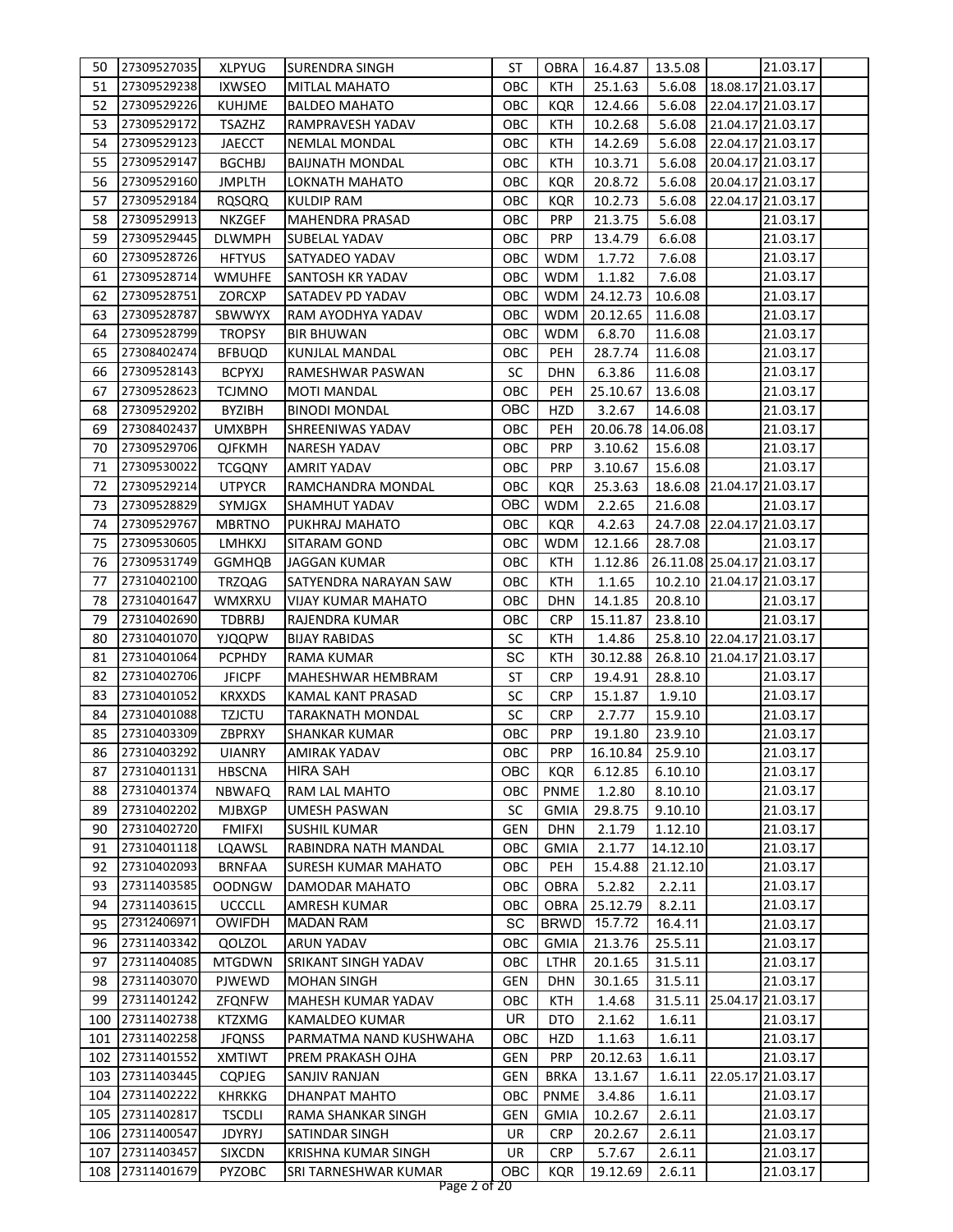|            | 109 27311404623            | <b>GCILEW</b>                  | <b>MANISH SHARMA</b>                           | OBC        | OBRA                | 5.10.90              | 3.6.11                | 21.03.17                  |  |
|------------|----------------------------|--------------------------------|------------------------------------------------|------------|---------------------|----------------------|-----------------------|---------------------------|--|
| 110        | 27311401473                | <b>TPSLGU</b>                  | RAMAN KUMAR SINGH                              | GEN        | <b>BRKA</b>         | 1.1.63               | 6.6.11                | 20.04.17 21.03.17         |  |
| 111        | 27311404890                | EAJCCU                         | RAMDEO YADAV                                   | OBC        | <b>OBRA</b>         | 3.1.65               | 6.6.11                | 21.03.17                  |  |
| 112        | 27304132683                | <b>GDQKWZ</b>                  | SRI ASHOK KUMAR SINGH                          | OBC        | <b>GMO</b>          | 8.6.63               | 7.6.11                | 21.03.17                  |  |
| 113        | 27311401266                | <b>XGBFNH</b>                  | <b>AJAY KUMAR SINGH</b>                        | UR.        | DTO                 | 10.11.69             | 7.6.11                | 21.03.17                  |  |
| 114        | 27311404851                | <b>CUAWBP</b>                  | SATYENDRA PRASAD YADAV                         | OBC        | <b>TORI</b>         | 12.6.63              | 8.6.11                | 21.03.17                  |  |
| 115        | 27311403305                | <b>HFSYIT</b>                  | <b>HARILAL</b>                                 | OBC        | <b>PEH</b>          | 8.8.63               | 8.6.11                | 21.03.17                  |  |
| 116        | 27311401590                | LKXIII                         | ARVINDRA NATH SINGH                            | GEN        | SGRL                | 10.12.64             | 8.6.11                | 21.03.17                  |  |
| 117        | 27311404243                | <b>IPDZAL</b>                  | RAM BILASH YADAV                               | OBC        | HZD                 | 1.6.66               | 8.6.11                | 21.03.17                  |  |
| 118        | 27311402751                | <b>ZUGTSE</b>                  | <b>TRIBHUWAN SINGH</b>                         | OBC        | DTO                 | 17.11.66             | 8.6.11                | 21.03.17                  |  |
| 119        | 27311401667                | QEBSMC                         | UMESH PRASAD GUPTA                             | OBC        | <b>KTH</b>          | 2.7.69               | 8.6.11                | 22.04.17 21.03.17         |  |
| 120        | 27311404280                | JEGXNZ                         | YUDHISTIR MAHATO                               | OBC        | <b>PEH</b>          | 21.3.92              | 8.6.11                | 21.03.17                  |  |
| 121        | 27311400687                | <b>CUHGIO</b>                  | KHUSI RAM                                      | ОВС        | WDM                 | 25.12.64             | 9.6.11                | 21.03.17                  |  |
| 122        | 27311401497                | <b>NZOFYE</b>                  | KRISHAN PRAJAPATI                              | SC         | <b>LTHR</b>         | 1.1.66               | 9.6.11                | 21.03.17                  |  |
| 123        | 27311402210                |                                |                                                | овс        | <b>PTRU</b>         |                      |                       | 11.6.11 01.05.17 21.03.17 |  |
| 124        | 27311403329                | XETIJU                         | DEOTHAN MAHATO                                 |            | <b>GMIA</b>         | 16.3.77              |                       | 21.03.17                  |  |
|            |                            | <b>EYSKZQ</b>                  | ARJUN MAHTO                                    | овс        |                     | 3.10.86              | 11.6.11               |                           |  |
| 125        | 27311402799                | <b>NCCQAU</b>                  | RAMA SHANKAR PRASAD                            | ОВС        | <b>GMIA</b>         | 25.5.66              | 14.6.11               | 21.03.17                  |  |
| 126        | 27312407210                | <b>HJGRUY</b>                  | <b>SUNIL KUMAR SINGH</b>                       | UR         | PTRU                | 1.1.69               |                       | 14.6.11 01.05.17 21.03.17 |  |
| 127        | 27311404784                | WEGEML                         | OMPRAKASH KHANAGWAL                            | SC         | <b>RNQ</b>          | 12.4.62              | 15.6.11               | 21.03.17                  |  |
| 128        | 27311404846                | RNADYJ                         | JIBLAL BEDIA                                   | <b>ST</b>  | <b>PTRU</b>         | 10.12.88             |                       | 15.6.11 01.05.17 21.03.17 |  |
| 129<br>130 | 27311403536<br>27311404875 | <b>GJRPGG</b>                  | <b>VIJAY PRAKASH SINGH</b>                     | UR         | SGRL                | 1.1.68               | 17.6.11               | 21.03.17                  |  |
|            |                            | PYHLLK                         | SHYAMNATH YADAV                                | овс        | <b>BRWD</b>         | 22.1.78              | 17.6.11               | 21.03.17                  |  |
| 131        | 27311402120                | ACXQWJ                         | SHIV KUMAR GIRI                                | GEN        | <b>PTRU</b>         | 20.10.90             |                       | 18.6.11 01.05.17 21.03.17 |  |
| 132        | 27311404589                | <b>XDPGYO</b>                  | <b>KRISHNA ORAON</b>                           | ST         | LTHR                | 21.6.88              | 20.6.11               | 21.03.17                  |  |
| 133        | 27311400900                | <b>MZJAPO</b>                  | CHANDRADEO PD RAI                              | овс        | KTH                 | 15.10.67             |                       | 21.6.11 21.04.17 21.03.17 |  |
| 134<br>135 | 27312404706<br>27311400500 | YKBCYM                         | <b>MERJUL ISLAM</b>                            | OBC<br>OBC | PEH                 | 25.10.67             | 21.6.11               | 21.03.17<br>21.03.17      |  |
|            |                            | QPCDOZ                         | <b>SRI SUNIL DUTT SAH</b>                      |            | <b>PNME</b>         | 7.11.67              | 21.6.11               |                           |  |
| 136        | 27311403561<br>27311400808 | <b>DDPCHB</b>                  | AMRISH KUMAR DUBEY                             | GEN        | <b>OBRA</b>         | 2.12.67              | 21.6.11               | 21.03.17                  |  |
| 137<br>138 | 11400821                   | <b>HTYFLL</b>                  | HUNDRA ORAON                                   | ST         | LTHR                | 30.8.69              | 21.6.11               | 21.03.17<br>21.03.17      |  |
| 139        | 27311401083                | <b>MYBWSW</b><br><b>SMFTEB</b> | <b>MAHESH PRASAD</b><br>SHAMBHU NATH CHAUDHARY | UR<br>овс  | <b>BRWD</b><br>SGRL | 21.11.70<br>15.11.71 | 21.06.2011<br>21.6.11 | 21.03.17                  |  |
| 140        | 27312404688                | <b>OACRFL</b>                  | MD IMTEYAZ AHMAD                               | GEN        | <b>PEH</b>          | 16.6.89              | 21.6.11               | 21.03.17                  |  |
| 141        | 27311400596                | <b>TDXGJA</b>                  | <b>RAJVIR SINGH</b>                            | GEN        | <b>WDM</b>          | 6.2.66               | 22.6.11               | 21.03.17                  |  |
| 142        | 27311400511                | <b>BKWMWL</b>                  | <b>BIMAL KUMAR</b>                             | OBC        | <b>CRP</b>          | 2.1.71               | 23.6.11               | 21.03.17                  |  |
| 143        | 27311403597                | <b>LECGYE</b>                  | DINESH KUMAR UPADHYAY                          | <b>GEN</b> | OBRA                | 15.12.67             | 24.6.11               | 21.03.17                  |  |
|            | 144 27311400857            | <b>OTHAZJ</b>                  | <b>DURGA BANERJEE</b>                          | UR.        | <b>PTRU</b>         | 3.3.72               |                       | 25.6.11 01.05.17 21.03.17 |  |
|            | 145 27311404716 WAHFGG     |                                | <b>UMESH YADAV</b>                             | OBC        |                     | TORI 1.2.87 25.6.11  |                       | 21.03.17                  |  |
|            | 146 27311403433            | <b>UBSWMU</b>                  | ASIT KUMAR SAIN                                | GEN        | <b>CRP</b>          | 24.11.63             | 27.6.11               | 21.03.17                  |  |
| 147        | 27311403550                | ADFSKG                         | <b>UDAYA PRATAP SINGH</b>                      | GEN        | SGRL                | 1.7.65               | 27.6.11               | 21.03.17                  |  |
| 148        | 27311402891                | QNMUPZ                         | SRI YATEENDRA PRAKASH RIPATHI                  | <b>GEN</b> | <b>GMO</b>          | 5.4.68               | 27.6.11               | 21.03.17                  |  |
| 149        | 27311400833                | <b>NUPJRU</b>                  | AMARDEO SINGH                                  | GEN        | SGRL                | 10.7.69              | 27.6.11               | 21.03.17                  |  |
| 150        | 27311408467                | <b>TPYMXZ</b>                  | <b>RAJ KUMAR</b>                               | OBC        | SGRL                | 25.9.69              | 27.6.11               | 21.03.17                  |  |
| 151        | 27311400869                | PRWTGZ                         | <b>RAMBIR SINGH</b>                            | GEN        | <b>RNQ</b>          | 7.5.70               | 27.6.11               | 21.03.17                  |  |
| 152        | 27311401424                | <b>IHSKWC</b>                  | SANJIT KUMAR BISWAS                            | SC         | <b>KTH</b>          | 2.7.66               |                       | 28.6.11 19.01.17 21.03.17 |  |
| 153        | 27311404704                | <b>LOPKOL</b>                  | <b>DILIP HAZAM</b>                             | OBC        | <b>KQR</b>          | 6.1.68               |                       | 29.6.11 01.05.17 21.03.17 |  |
| 154        | 27311403354                | <b>ITPOAF</b>                  | MAHESH YADAV                                   | OBC        | <b>GMIA</b>         | 21.1.69              | 29.6.11               | 21.03.17                  |  |
|            | 155 27312404718            | TSKNGA                         | UDAY BHANU YADAV                               | овс        | PEH                 | 15.7.71              | 29.6.11               | 21.03.17                  |  |
|            | 156 27311404565            | <b>IYUEDQ</b>                  | HARI NARAYAN RAM                               | <b>SC</b>  | GJD                 | 20.9.71              | 29.6.11               | 21.03.17                  |  |
| 157        | 27311404590                | <b>LYRRXQ</b>                  | <b>BIHARI PRASAD</b>                           | овс        | LTHR                | 8.2.63               | 30.6.11               | 21.03.17                  |  |
| 158        | 27311403690                | <b>UCPBER</b>                  | ARUN KUMAR SINGH                               | GEN        | <b>CRP</b>          | 16.12.66             | 30.6.11               | 21.03.17                  |  |
| 159        | 27311403603                | <b>HSPCCQ</b>                  | <b>RAM SINGH</b>                               | GEN        | OBRA                | 22.2.68              | 30.6.11               | 21.03.17                  |  |
| 160        | 27311404024                | AIPKBM                         | SRI KUNAL KUMAR YADAV                          | OBC        | <b>GMO</b>          | 31.1.73              | 30.6.11               | 21.03.17                  |  |
| 161        | 27311403652                | <b>RWELDH</b>                  | RAM NARAYAN GUPTA                              | OBC        | DTO                 | 1.7.62               | 1.7.11                | 21.03.17                  |  |
| 162        | 27311402787                | ZHYQEJ                         | RAMESH CHANDRA SINGH                           | OBC        | GMIA                | 15.8.67              | 1.7.11                | 21.03.17                  |  |
| 163        | 27311402982                | YYHSYE                         | NARENDRA KUMAR SINGH                           | UR         | <b>DHN</b>          | 6.1.72               | 1.7.11                | 21.03.17                  |  |
| 164        | 27311403720                | <b>XTESKZ</b>                  | CHANDRA BHUSHAN PANDEY                         | GEN        | <b>CRP</b>          | 19.4.73              | 1.7.11                | 21.03.17                  |  |
| 165        | 27311404000                | DEJYFJ                         | SRI SIBNATH MANDAL                             | OBC        | DHN                 | 24.7.88              | 1.7.11                | 21.03.17                  |  |
| 166        | 27311404735                | <b>NZWGQB</b>                  | KSHITISHWAR NATH YADAV                         | OBC        | <b>PRP</b>          | 1.4.65               | 2.7.11                | 21.03.17                  |  |
| 167        | 27311402830                | <b>XWHFII</b>                  | RAM BACHAN SINGH                               | OBC        | <b>GMIA</b>         | 1.10.66              | 2.7.11                | 21.03.17                  |  |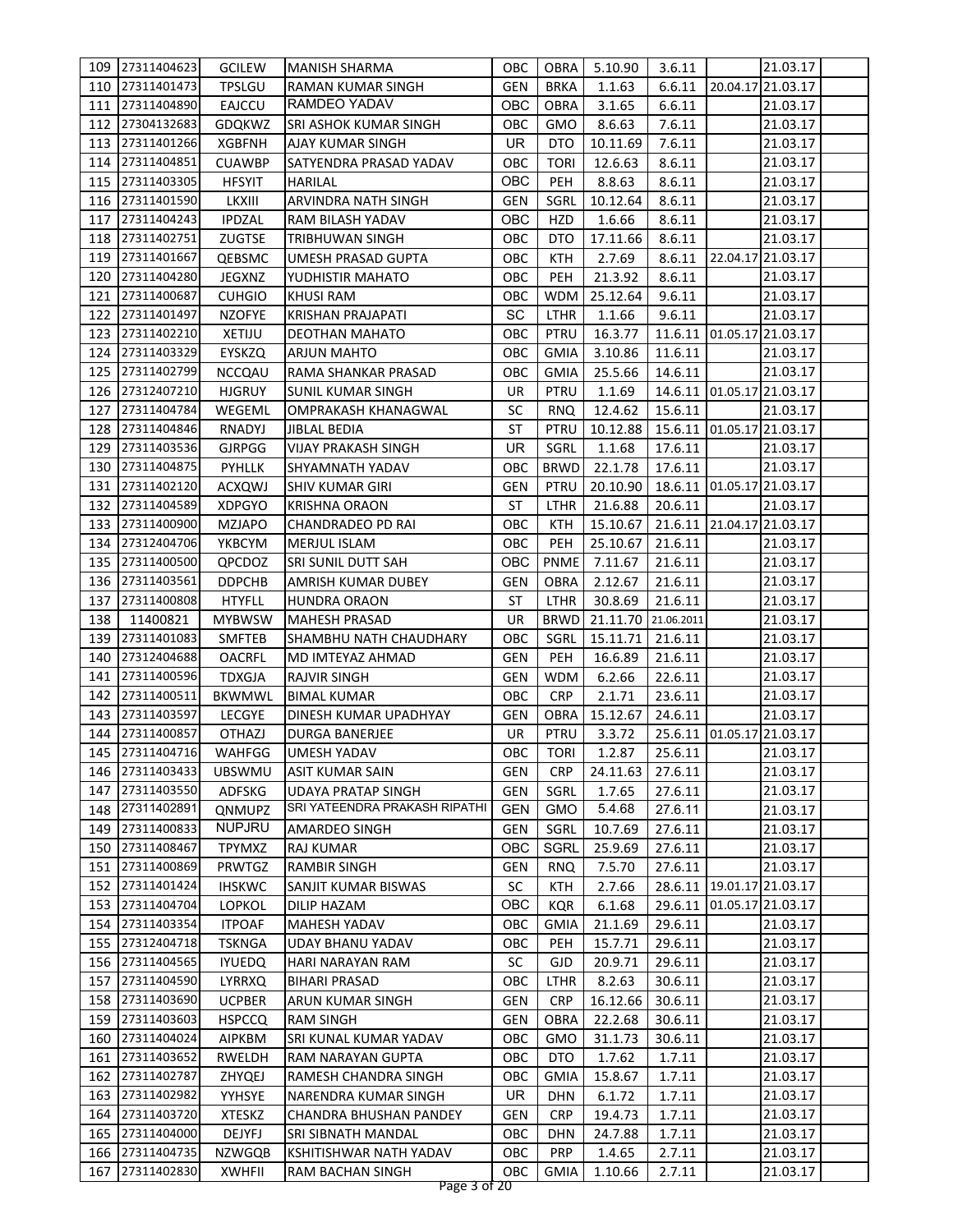|     | 168 27312406569 | <b>XDWZRM</b>                  | ANGNU ORAON                   | ST         | <b>BRKA</b> | 12.4.70                       | 2.7.11     | 20.04.17 21.03.17          |          |  |
|-----|-----------------|--------------------------------|-------------------------------|------------|-------------|-------------------------------|------------|----------------------------|----------|--|
| 169 | 27311400950     | <b>CZWHZZ</b>                  | <b>MITHAI VERMA</b>           | ОВС        | <b>RNQ</b>  | 1.7.65                        | 4.7.11     |                            | 21.03.17 |  |
| 170 | 27304132725     | SGUTJB                         | <b>SRI MAHENDRA CHOUDHARY</b> | ОВС        | GMO         | 25.11.65                      | 4.7.11     |                            | 21.03.17 |  |
| 171 | 27312415339     | IAJZLM                         | VIDYA PRASAD MISHRA           | GEN        | LTHR        | 3.8.67                        | 4.7.11     |                            | 21.03.17 |  |
| 172 | 27311403627     | <b>KKFGOM</b>                  | OM PRAKASH SINGH              | GEN        | <b>OBRA</b> | 1.2.68                        | 4.7.11     |                            | 21.03.17 |  |
| 173 | 27311402283     | <b>NHPGYY</b>                  | <b>SHAMBHU SAH</b>            | OBC        | HZD         | 5.1.66                        | 5.7.11     |                            | 21.03.17 |  |
| 174 | 27311402271     | <b>XSMTUU</b>                  | PARMA NAND MANDAL             | OBC        | HZD         | 10.1.66                       | 5.7.11     |                            | 21.03.17 |  |
| 175 | 27311403007     | <b>JJPHIU</b>                  | BIRENDRA KUMAR SINGH          | ОВС        | <b>PEH</b>  | 4.1.68                        | 5.7.11     |                            | 21.03.17 |  |
| 176 | 27311403524     | <b>EXCSJC</b>                  | HAR GOVIND SINGH              | UR.        | SGRL        | 21.10.65                      | 7.7.11     |                            | 21.03.17 |  |
| 177 | 27311405132     | <b>JPZFEX</b>                  | <b>DINESH ORAON</b>           | ST         | LTHR        | 2.10.90                       | 9.7.11     |                            | 21.03.17 |  |
| 178 | 27311402143     | <b>WSIQAG</b>                  | MD MOHIUDDIN AHMAD            | овс        | <b>PTRU</b> | 27.5.68                       |            | 12.7.11 01.05.17 21.03.17  |          |  |
| 179 | 27304133158     | <b>KKETKL</b>                  | DINESH ORAON                  | ST         | LTHR        | 15.3.90                       | 12.7.11    |                            | 21.03.17 |  |
| 180 | 27311401382     | <b>IEYTGS</b>                  | ARSHAD JAMAN KHAN             | овс        | LTHR        | 16.1.66                       | 13.7.11    |                            | 21.03.17 |  |
| 181 | 27311400493     | <b>NSKPOU</b>                  | SRI KARUNESH KUMAR            | ОВС        | GJD         | 5.11.67                       | 13.7.11    |                            | 21.03.17 |  |
| 182 | 27311403640     | <b>TOQSNH</b>                  | ANOJ KUMAR SAH                | <b>UR</b>  | DTO         | 5.11.73                       | 13.7.11    |                            | 21.03.17 |  |
| 183 | 11400523        | <b>WJFOGB</b>                  | ANAND PRAKASH SHUKLA          | UR         | <b>BRWD</b> | 14.08.76                      | 13.07.2011 |                            | 21.03.17 |  |
| 184 | 27311403421     | KBLQJU                         | JAIPRAKASH YADAV              | ОВС        | <b>CRP</b>  | 1.7.64                        | 15.7.11    |                            | 21.03.17 |  |
| 185 | 27311404905     | <b>KOIBHI</b>                  | SURENDRA PRASAD SINGH         | UR         | OBRA        | 9.3.68                        | 15.7.11    |                            | 21.03.17 |  |
| 186 | 27311404698     | <b>WXFQFF</b>                  | AJAY KUMAR                    | UR         | <b>TORI</b> | 15.6.74                       | 15.7.11    |                            | 21.03.17 |  |
| 187 | 27320603563     | <b>PJDAFR</b>                  | DINESH KUMAR MAHTO            | UR         | <b>CRP</b>  | 3.2.80                        | 16.12.05   |                            | 21.03.17 |  |
| 188 | 27311403330     | YAMHQJ                         | SANJAI KUMAR                  | овс        | GMIA        | 30.10.70                      | 16.7.11    |                            | 21.03.17 |  |
| 189 | 27311404796     | ASMUUY                         | <b>GOPAL SINGH</b>            | UR.        | <b>RNQ</b>  | 1.7.63                        | 19.7.11    |                            | 21.03.17 |  |
| 190 | 27311404358     |                                | <b>TRIYUGI NATH SHUKLA</b>    | GEN        | <b>PRP</b>  | 15.3.66                       | 19.7.11    |                            | 21.03.17 |  |
| 191 | 27311401114     | <b>IHDXNC</b><br><b>BGITGD</b> | <b>CHANCHAL MITRA</b>         | GEN        | <b>GMIA</b> | 26.3.65                       | 22.7.11    |                            | 21.03.17 |  |
|     | 27311403032     |                                |                               |            |             |                               |            |                            |          |  |
| 192 |                 | ARQJHF                         | Sudip Roy Chowdhary           | GEN        | <b>DHN</b>  | 25.02.88                      | 25.07.11   |                            | 21.03.17 |  |
| 193 | 27311403081     | ODJTBF                         | <b>MURLEEDHARAN PS</b>        | ОВС        | <b>DHN</b>  | 1.4.62                        | 26.7.11    |                            | 21.03.17 |  |
| 194 | 27311400316     | <b>UIPHAP</b>                  | RAM LALAN PRASAD SINGH        | <b>GEN</b> | <b>GMIA</b> | 7.11.62                       | 26.7.11    |                            | 21.03.17 |  |
| 195 | 27311400481     | <b>USKJAC</b>                  | PRAMESH KUMAR AGRESS          | OBC        | LTHR        | 1.4.69                        | 26.7.11    |                            | 21.03.17 |  |
| 196 | 27311403287     | <b>ILIGUW</b>                  | <b>SUJAN CHAUDHURI</b>        | SC         | PEH         | 20.12.78                      | 27.7.11    |                            | 21.03.17 |  |
| 197 | 27311403688     | SNBEPR                         | KAMARUJJAMAN MANDAL           | OBC        | PEH         | 19.6.80                       | 27.7.11    |                            | 21.03.17 |  |
| 198 | 27304135118     | <b>WUIOOK</b>                  | SRI.MASUD HASAN.              | <b>GEN</b> | GMO         | 2.5.83                        | 27.7.11    |                            | 21.03.17 |  |
| 199 | 27311401643     | <b>CBGEBT</b>                  | SRI KEDAR PRASAD YADAV        | ОВС        | WDM         | 22.11.64                      | 1.8.11     |                            | 21.03.17 |  |
| 200 | 27311400870     | ZBUIAK                         | RAMANUJ PRASAD                | GEN        | DTO         | 10.2.63                       | 8.8.11     |                            | 21.03.17 |  |
| 201 | 27311403317     | <b>TATNIE</b>                  | <b>ABUL KALAM MOLLA</b>       | GEN        | <b>GMIA</b> | 25.11.78                      | 11.8.11    |                            | 21.03.17 |  |
| 202 | 27311404401     | <b>GTCGHM</b>                  | <b>ABHIMANYU SINGH</b>        | OBC        | <b>TORI</b> | 1.1.73                        | 13.8.11    |                            | 21.03.17 |  |
| 203 | 27311400330     | <b>DTIALE</b>                  | SRI RAMDHYAN SINGH            | OBC        | <b>WDM</b>  | 19.1.72                       | 17.8.11    |                            | 21.03.17 |  |
|     | 204 27311402763 | <b>DBKSBF</b>                  | CHANDAN KUMAR SHUKLA          |            |             | GEN   CRP   15.5.90   31.8.11 |            |                            | 21.03.17 |  |
|     | 205 27311404231 | ADDKRG                         | RAVINRA PRASAD                | GEN        | <b>GJD</b>  | 5.4.86                        | 5.9.11     |                            | 21.03.17 |  |
|     | 206 27311403366 | ZSHSQB                         | MD EMDADUL ISLAM              | GEN        | <b>GMIA</b> | 2.5.88                        | 7.9.11     |                            | 21.03.17 |  |
| 207 | 27311401862     | <b>OHMIWW</b>                  | RAJESH KUMAR PANDEY           | GEN        | <b>OBRA</b> | 25.7.65                       | 9.9.11     |                            | 21.03.17 |  |
| 208 | 27304134485     | SNIOLM                         | <b>RAJU KUMAR</b>             | SC         | <b>TORI</b> | 12.2.82                       | 10.9.11    |                            | 21.03.17 |  |
| 209 | 27311402866     | BAAZMY                         | SRI TAPAN NASKAR              | SC         | <b>PNME</b> | 12.10.79                      | 17.05.11   |                            | 21.03.17 |  |
| 210 | 27311402878     | WZXGEA                         | SAHIK NIZAMUDDIN              | GEN        | <b>PEH</b>  | 1.1.80                        | 15.9.11    |                            | 21.03.17 |  |
| 211 | 27311403378     | JGKDQO                         | MD MAHAMUD ALI MONDAL         | GEN        | GMIA        | 1.4.81                        | 16.9.11    |                            | 21.03.17 |  |
| 212 | 27311403380     | <b>BAOQXB</b>                  | <b>MD YOUNUS ALI</b>          | GEN        | <b>GMIA</b> | 29.12.80                      | 17.9.11    |                            | 21.03.17 |  |
| 213 | 27311400924     | <b>TPUJMJ</b>                  | SRI JAI PRAKASH SINGH         | GEN        | <b>WDM</b>  | 1.7.65                        | 19.9.11    |                            | 21.03.17 |  |
| 214 | 27311401898     | GPZXRU                         | RAMSHARAN LOHARA              | ST         | <b>TORI</b> | 31.1.66                       | 20.9.11    |                            | 21.03.17 |  |
| 215 | 27311404530     | <b>UYUZCL</b>                  | MIHIRA KUMAR ROUT             | GEN        | GJD         | 28.6.79                       | 22.9.11    |                            | 21.03.17 |  |
|     | 216 27311403469 | <b>FLAJHQ</b>                  | <b>MINTU SHAW</b>             | UR         | <b>CRP</b>  | 2.1.82                        | 29.9.11    |                            | 21.03.17 |  |
| 217 | 27311404334     | <b>EJIMCE</b>                  | RANJAN KUMAR                  | GEN        | <b>PRP</b>  | 10.4.80                       | 5.10.11    |                            | 21.03.17 |  |
| 218 | 27310403322     | <b>KSNTTF</b>                  | JITESH YADAV                  | OBC        | <b>WDM</b>  | 2.10.80                       | 6.10.11    |                            | 21.03.17 |  |
| 219 | 27311403950     | QTZTQM                         | SRI SAMANULLAH GULJAR         | GEN        | <b>KTH</b>  | 3.2.89                        |            | 12.10.11 24.04.17 21.03.17 |          |  |
| 220 | 27311403391     | <b>OUSDJQ</b>                  | ANIL KUMAR KAMAR              | OBC        | <b>GMIA</b> | 4.8.90                        | 20.10.11   |                            | 21.03.17 |  |
| 221 | 27311403998     | QFOCLI                         | SRI.HIRALAL SINGH.            | GEN        | <b>GMO</b>  | 12.2.82                       | 25.10.11   |                            | 21.03.17 |  |
| 222 | 27311404553     | <b>JICHDP</b>                  | <b>SHIV SAHAY</b>             | GEN        | <b>GJD</b>  | 25.8.63                       | 16.11.11   |                            | 21.03.17 |  |
| 223 | 27312406491     | SIDAWH                         | PRADEEP KUMAR SINGH           | OBC        | <b>BRKA</b> | 1.1.89                        |            | 17.11.11 20.04.17 21.03.17 |          |  |
| 224 | 27311404220     | <b>FPGQFX</b>                  | <b>INDRAJIT ROY</b>           | GEN        | <b>GJD</b>  | 3.3.85                        | 2.12.11    |                            | 21.03.17 |  |
| 225 | 11404574        | <b>EXHRNU</b>                  | RAM MANOHAR CHAURASIA         | UR         | <b>PEH</b>  | 12.10.79                      | 05.12.11   |                            | 21.03.17 |  |
| 226 | 27311404541     | <b>FBZHPU</b>                  | RAJU CHOUDHARY                | SC         | GJD         | 18.8.78                       | 8.12.11    |                            | 21.03.17 |  |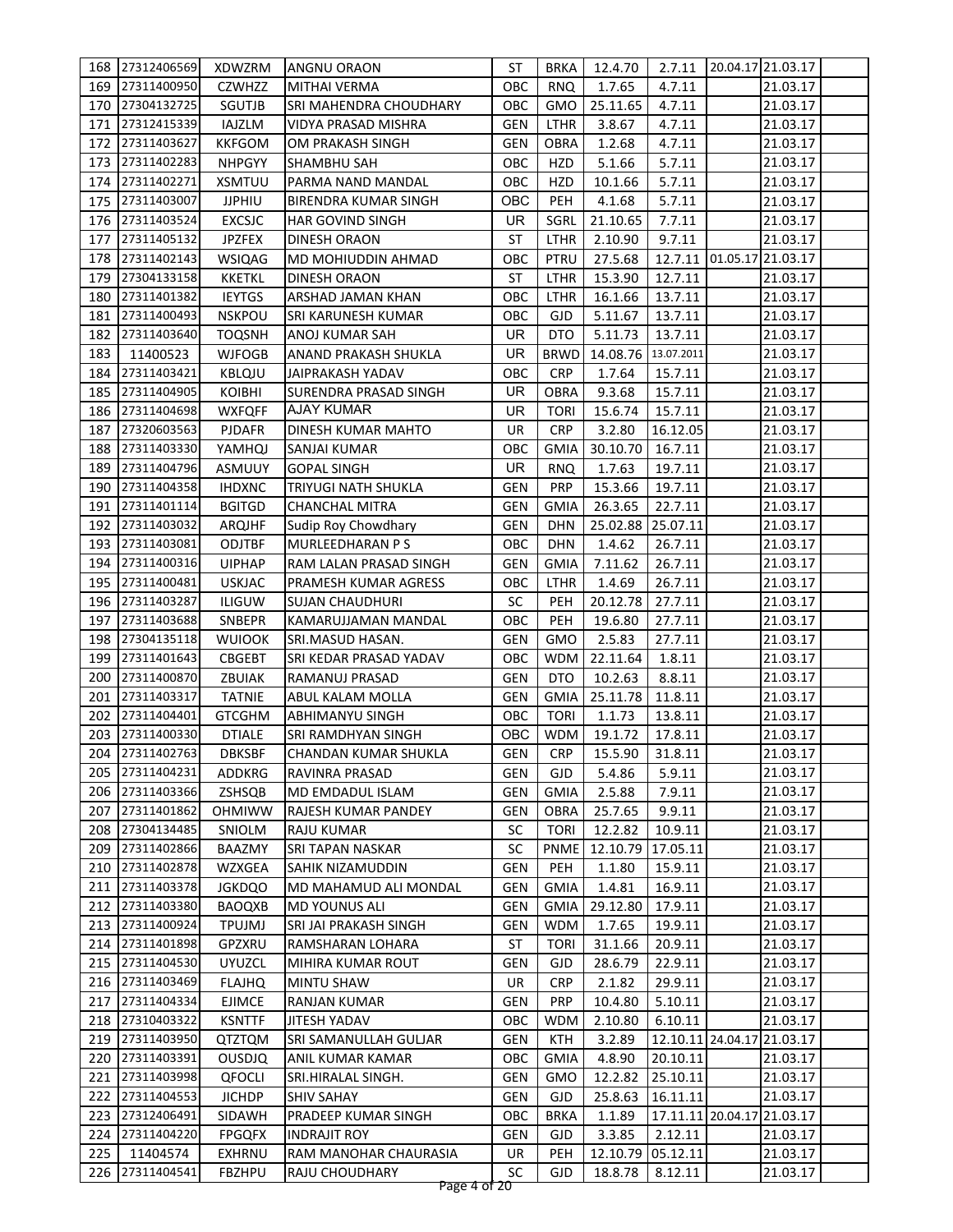| 227 | 27311403962 | <b>ZGEKPY</b> | SANJAY KUMAR MAHATO      | ОВС        | KTH         |                 |          | 17.10.82   8.12.11   21.04.17   21.03.17 |  |
|-----|-------------|---------------|--------------------------|------------|-------------|-----------------|----------|------------------------------------------|--|
| 228 | 27311404723 | <b>IXMRGG</b> | <b>KAMESHWAR RAM</b>     | <b>SC</b>  | <b>WDM</b>  | 21.2.83         | 15.12.11 | 21.03.17                                 |  |
| 229 | 27311404887 | JEGSJJ        | MD.JIYAUDDIN             | GEN        | <b>BRWD</b> | 5.4.68          | 30.12.11 | 21.03.17                                 |  |
| 230 | 27312400142 | <b>MSRQKH</b> | <b>SOUVIK SARKAR</b>     | GEN        | <b>GMIA</b> | 3.5.88          | 16.1.12  | 21.03.17                                 |  |
| 231 | 27312420571 | <b>GFAODJ</b> | <b>GOVARDHAN MUNDA</b>   | ST         | <b>TORI</b> | 3.1.86          | 18.1.12  | 21.03.17                                 |  |
| 232 | 27312407367 | MDNDAM        | RAMNANDAN GANJHU         | SC         | <b>TORI</b> | 20.1.87         | 19.1.12  | 21.03.17                                 |  |
| 233 | 27312418195 | <b>KWJFEZ</b> | <b>RAKESH SINGH</b>      | <b>ST</b>  | LTHR        | 6.6.84          | 23.1.12  | 21.03.17                                 |  |
| 234 | 27312419497 | EETIWD        | MAHESH KUMAR YADAV       | OBC        | <b>WDM</b>  | 3.7.87          | 24.1.12  | 21.03.17                                 |  |
| 235 | 4136342     | <b>FDIJMU</b> | <b>MANOJ KUMAR RAJAK</b> | <b>SC</b>  | <b>PEH</b>  | 20.02.81        | 17.02.12 | 21.03.17                                 |  |
| 236 | 27312410019 | <b>AJZGBW</b> | RANA CHATTOPADHYAY       | <b>GEN</b> | <b>DHN</b>  | 15.5.90         | 27.2.12  | 21.03.17                                 |  |
| 237 | 27312415150 | <b>KYCRQH</b> | SURAJ MAHATO             | ОВС        | GMO         | 13.7.81         | 20.3.12  | 21.03.17                                 |  |
| 238 | 27312413370 | <b>DUFTIK</b> | <b>VIJAY PRASAD</b>      | ОВС        | <b>DHN</b>  | 10.2.76         | 11.5.12  | 21.03.17                                 |  |
| 239 | 27312413410 | ZPALJO        | RAM PRAMOD PANDEY        | <b>GEN</b> | <b>DHN</b>  | 1.8.76          | 11.5.12  | 21.03.17                                 |  |
| 240 | 27312413430 | <b>HAQOPE</b> | KARAN KUMAR GUPTA        | ОВС        | <b>DHN</b>  | 11.12.79        | 11.5.12  | 21.03.17                                 |  |
| 241 | 27312413390 | HABRWT        | SAILENDRA KUMAR          | OBC        | <b>DHN</b>  | 1.1.80          | 11.5.12  | 21.03.17                                 |  |
| 242 | 27312413310 | <b>JDURIB</b> | NIRAJ KUMAR              | овс        | <b>DHN</b>  | 1.2.81          | 11.5.12  | 21.03.17                                 |  |
| 243 | 27312413350 | <b>ICLQYF</b> | SOUMITRA BISWAS          | <b>SC</b>  | DHN         | 9.3.81          | 11.5.12  | 21.03.17                                 |  |
| 244 | 27312411152 | <b>IDXUCZ</b> | DAYANAND KUMAR PASWAN    | <b>SC</b>  | <b>CRP</b>  | 3.4.87          | 11.5.12  | 21.03.17                                 |  |
| 245 | 27312413340 | <b>IAKTGB</b> | CHANDRASHEKHAR KUMAR     | овс        | DHN         | 15.1.88         | 11.5.12  | 21.03.17                                 |  |
| 246 | 27312410986 | LQIPNZ        | MANISH KUMAR RAI         | UR         | <b>CRP</b>  | 5.7.89          | 11.5.12  | 21.03.17                                 |  |
| 247 | 27312406259 | <b>JYJGPE</b> | <b>SANJAY PRASAD</b>     | ОВС        | <b>KQR</b>  | 25.10.73        | 12.5.12  | 21.03.17                                 |  |
| 248 | 27312414290 | <b>QIAPRW</b> | SANJAY KUMAR             | овс        | <b>CRP</b>  | 25.3.77         | 12.5.12  | 21.03.17                                 |  |
| 249 | 27312410974 | <b>MKGTRM</b> | MANOJ KUMAR DAS          | SC         | <b>CRP</b>  | 3.1.78          | 12.5.12  | 21.03.17                                 |  |
| 250 | 27312406120 | ZPMKEZ        | RAJESH KUMAR JHA         | GEN        | <b>KQR</b>  | 1.3.78          | 12.5.12  | 21.03.17                                 |  |
| 251 | 27312410962 | <b>EJYEGJ</b> | UPENDRA KUMAR PASWAN     | <b>SC</b>  | <b>CRP</b>  | 5.12.89         | 12.5.12  | 21.03.17                                 |  |
| 252 | 27312411085 | <b>DMIFXX</b> | <b>MANOJ CHOUDHARY</b>   | <b>SC</b>  | <b>CRP</b>  | 8.1.81          | 14.5.12  | 21.03.17                                 |  |
| 253 | 2.7309E+10  | <b>TPBQJF</b> | RAMJEETMAHATO            | овс        | <b>BRWD</b> | 07.3.64         | 09.4.83  | 18.02.21                                 |  |
| 254 | 2.7309E+10  | <b>ROBQEJ</b> | RAMESHWARYADAV           | овс        | <b>GMIA</b> | 20.1.66         | 01.3.85  | 18.02.21                                 |  |
| 255 | 2.7309E+10  | YIYMPD        | LILWA                    | OBC        | <b>GMIA</b> | 21.6.66         | 02.6.88  | 18.02.21                                 |  |
| 256 | 2.7309E+10  | AYAGTF        | <b>ANANTSINGH</b>        | OBC        | <b>GMIA</b> | 25.4.67         | 06.9.89  | 18.02.21                                 |  |
| 257 | 2.7309E+10  | <b>XIDMSH</b> | <b>TALOOMANJHI</b>       | OBC        | <b>GMIA</b> | 12.8.70         | 07.11.90 | 18.02.21                                 |  |
| 258 | 10327198    | <b>LDFTKD</b> | <b>RAMAIORAON</b>        | <b>ST</b>  | <b>DHN</b>  | 12.6.69         | 04.12.97 | 18.02.21                                 |  |
| 259 | 2.7309E+10  | <b>KLCUKX</b> | <b>CHANDRIKA</b>         | ОВС        | <b>PRP</b>  | 09.1.70         | 08.6.98  | 18.02.21                                 |  |
| 260 | 2.7306E+10  | <b>CMNNGJ</b> | PRAVEENPANDEY            | UR         | <b>DHN</b>  | 05.3.72         | 07.6.02  | 18.02.21                                 |  |
| 261 | N0002046    | <b>MSXZQP</b> | RAMPRASADHANDA           | <b>ST</b>  | <b>PNME</b> | 08.2.80         | 24.8.04  | 18.02.21                                 |  |
| 262 | 6201349     | QLSJSB        | <b>RATANSOREN</b>        | <b>ST</b>  | <b>BRKA</b> | 15.2.85         | 01.1.06  | 18.02.21                                 |  |
| 263 | 14101144    | SGFFLG        | MANOJKUMAR               | SC         | <b>WDM</b>  | 06.9.80 16.1.06 |          | 18.02.21                                 |  |
| 264 | 9508557     | <b>FJNFJQ</b> | SHYAMALKR.BISHWASH       | SC         | <b>PTRU</b> | 28.7.69         | 11.2.06  | 18.02.21                                 |  |
| 265 | 20504366    | <b>FRXWWO</b> | HARENDRAPD.MAHATO        | ОВС        | <b>CRP</b>  | 25.7.81         | 02.12.05 | 18.02.21                                 |  |
| 266 | 09527047    | OWUDGJ        | <b>TINKURAWANI</b>       | OBC        | <b>KQR</b>  | 02.5.89         | 13.5.08  | 18.02.21                                 |  |
| 267 | 2.731E+10   | PFPXEU        | MD.SHAMSUDDIN            | OBC        | <b>GMIA</b> | 23.6.76         | 15.5.08  | 18.02.21                                 |  |
| 268 | 2.731E+10   | <b>MYZKCQ</b> | RAMPRAVESHYADAV          | OBC        | PEH         | 02.12.71        | 03.6.08  | 18.02.21                                 |  |
| 269 | 9527278     | <b>CWJZLH</b> | RAMJEERAM                | <b>SC</b>  | <b>WDM</b>  | 08.1.61         | 05.6.08  | 18.02.21                                 |  |
| 270 | 9527266     | <b>UYBSGU</b> | RAMNATHRAM               | <b>SC</b>  | <b>WDM</b>  | 20.3.62         | 05.6.08  | 18.02.21                                 |  |
| 271 | 2.731E+10   | PYDPJM        | RAMMANOHAR               | <b>SC</b>  | <b>OBR</b>  | 08.1.65         | 05.6.08  | 18.02.21                                 |  |
| 272 | P6263210    | <b>HJETGF</b> | NARESHKR.NIRALA          | <b>SC</b>  | <b>GMIA</b> | 18.5.84         | 28.8.08  | 18.02.21                                 |  |
| 273 | 5545766     | <b>PSQNUF</b> | KISHUNKR.YADAV           | UR         | GMO         | 25.2.68         | 27.12.08 | 18.02.21                                 |  |
| 274 | 12093786    | <b>BNQPMG</b> | VAKILCHANDMAHTO          | OBC        | <b>PNME</b> | 02.1.64         | 04.5.91  | 18.02.21                                 |  |
| 275 | 11402763    | <b>DBKSBF</b> | CHANDANKR.SUKLA          | UR         | <b>CRP</b>  | 15.5.90         | 31.8.11  | 18.02.21                                 |  |
| 276 | 29801479    | EMEZMB        | PRIYATAMKUMAR            | OBC        | <b>BRKA</b> | 12.1.78         | 22.2.12  | 18.02.21                                 |  |
| 277 | 16412F9304  | <b>AHHJTZ</b> | BIRENDRAKUMAR            | OBC        | <b>DHN</b>  | 10.1.86         | 16.3.12  | 18.02.21                                 |  |
| 278 | 16412F6843  | ORCGQR        | ROSHANKUMARSINGH         | UR         | <b>DHN</b>  | 04.5.76         | 29.3.12  | 18.02.21                                 |  |
| 279 | 16412F5792  | <b>GMIZXE</b> | SIKANDARKUMAR            | ОВС        | <b>CRP</b>  | 20.2.87         | 10.5.12  | 18.02.21                                 |  |
| 280 | 12414580    | <b>JCFFED</b> | SUDHIRKR.MISHRA          | UR         | <b>PNME</b> | 04.01.83        | 11.5.12  | 18.02.21                                 |  |
| 281 | 12414820    | RPELZS        | AJAYKUMAR                | овс        | GMO         | 27.1.75         | 11.5.12  | 18.02.21                                 |  |
| 282 | 12414128    | <b>DAJEKS</b> | OMPRAKASHKUMAR           | OBC        | <b>PRP</b>  | 04.1.77         | 11.5.12  | 18.02.21                                 |  |
| 283 | 12410822    | LSHHAI        | MAHESHKUMARSHARMA        | UR         | KTH         | 26.6.78         | 11.5.12  | 18.02.21                                 |  |
| 284 | 12409248    | <b>ONKQAS</b> | KRISHANAKANTPASWAN       | SC         | <b>GMIA</b> | 01.1.80         | 11.5.12  | 18.02.21                                 |  |
| 285 | 12406958    | <b>LCQGFC</b> | SANJEEVKUMAR             | ОВС        | <b>BRWD</b> | 02.2.80         | 11.5.12  | 18.02.21                                 |  |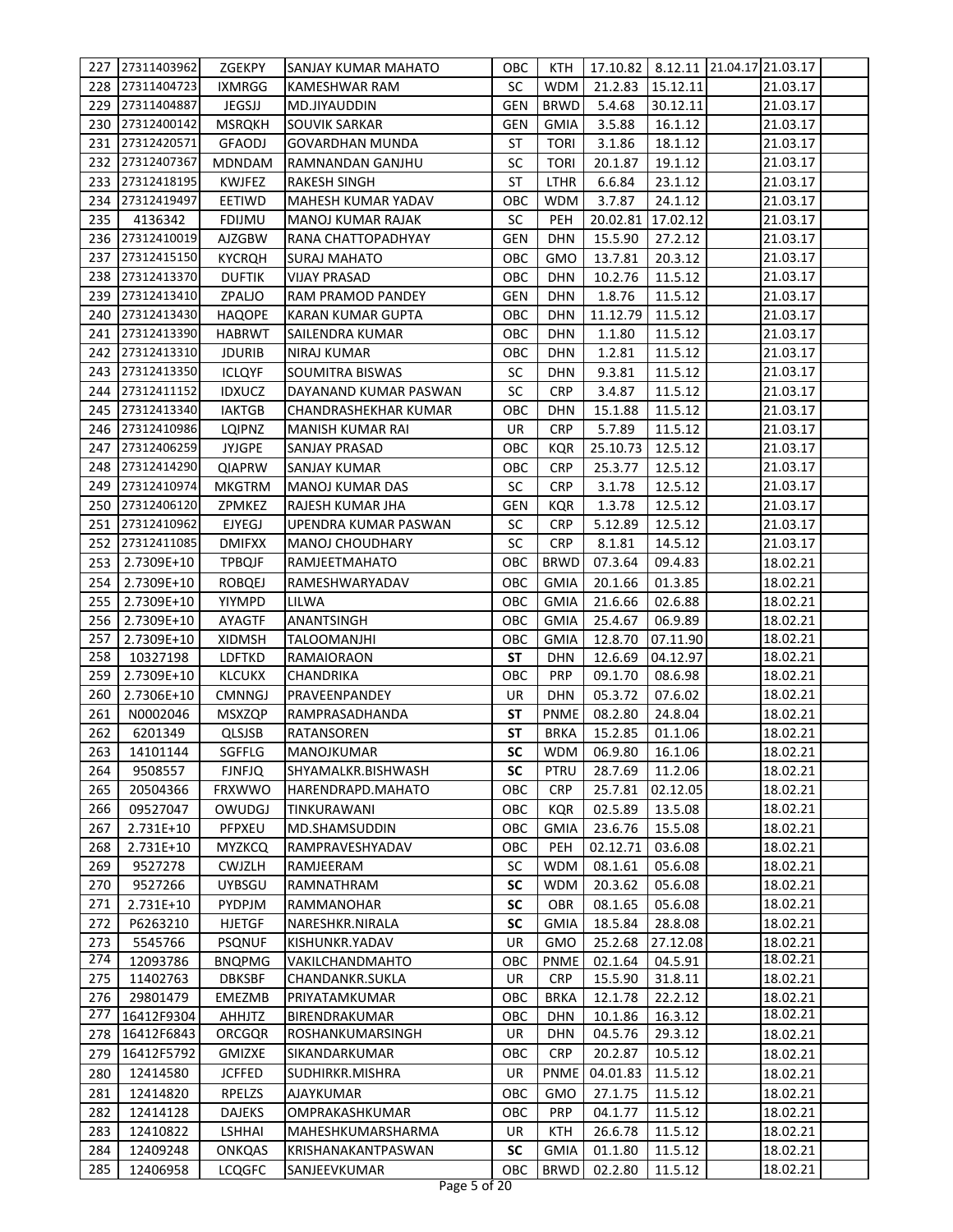| 286        | 12414910             | <b>FMUSWS</b>                  | KIRANMODAK                        | UR         | GMO                      | 25.3.80            | 11.5.12            | 18.02.21             |
|------------|----------------------|--------------------------------|-----------------------------------|------------|--------------------------|--------------------|--------------------|----------------------|
| 287        | 12414130             | ZRIWNY                         | PRAMODKUMAR                       | <b>OBC</b> | <b>PRP</b>               | 15.2.82            | 11.5.12            | 18.02.21             |
| 288        | 12412363             | <b>RBDFJR</b>                  | SUMANKUMAR                        | <b>UR</b>  | KTH                      | 01.6.82            | 11.5.12            | 18.02.21             |
| 289        | 12408000             | SJMZEA                         | KUNDANLALSHASHI                   | <b>UR</b>  | PTRU                     | 03.6.82            | 11.5.12            | 18.02.21             |
| 290        | 12417348             | SQAGLS                         | BIRANJANKR.YADAV                  | ОВС        | <b>KQR</b>               | 07.7.82            | 11.5.12            | 18.02.21             |
| 291        | 12419679             | <b>KKWSTB</b>                  | SHYAMJEEKUMAR                     | OBC        | <b>PRP</b>               | 15.1.83            | 11.5.12            | 18.02.21             |
| 292        | 12420230             | <b>CTLFDD</b>                  | SURENDRAKR.YADAV                  | OBC        | <b>WDM</b>               | 01.2.83            | 11.5.12            | 18.02.21             |
| 293        | 13402262             | <b>BHRAQZ</b>                  | RAKESHKUMARSINGH                  | OBC        | PEH                      | 03.2.83            | 11.5.12            | 18.02.21             |
| 294        | 12407811             | <b>IPNLJU</b>                  | KUMARKAMLESHSINHA                 | OBC        | <b>BRKA</b>              | 20.2.83            | 11.5.12            | 18.02.21             |
| 295        | 12410391             | <b>JJNXOR</b>                  | RAJESHKUMARRANJAN                 | OBC        | HZD                      | 18.3.83            | 11.5.12            | 18.02.21             |
| 296        | 12410214             | <b>TYAIZB</b>                  | <b>BABLOOKUMARGUPTA</b>           | OBC        | HZD                      | 05.4.83            | 11.5.12            | 18.02.21             |
| 297        | 12409935             | <b>GSFYDA</b>                  | RAJNISHKUMAR                      | ОВС        | GJD                      | 05.5.83            | 11.5.12            | 18.02.21             |
| 298        | 12420153             | <b>SCSRCX</b>                  | MD.AFTABALAMANSARI                | ОВС        | KTH                      | 04.1.84            | 11.5.12            | 18.02.21             |
| 299        | 12416137             | <b>NPMTQK</b>                  | MAHENDRAKR.BHARTI                 | <b>SC</b>  | <b>BRKA</b>              | 15.1.84            | 11.5.12            | 18.02.21             |
| 300        | 12407161             | <b>QIXSKO</b>                  | YOGESHKUMAR                       | <b>UR</b>  | <b>PTRU</b>              | 16.1.84            | 11.5.12            | 18.02.21             |
| 301        | 13402249             | <b>DXUMED</b>                  | ABHISHEKKUMAR                     | ОВС        | PEH                      | 16.1.84            | 11.5.12            | 18.02.21             |
| 302        | 12415050             | ZKPWCI                         | <b>MDUMAR</b>                     | <b>UR</b>  | <b>GMO</b>               | 12.4.84            | 11.5.12            | 18.02.21             |
| 303        | 12405802             | PQABAK                         | <b>RAJKISHOR</b>                  | ОВС        | <b>DTO</b>               | 16.6.84            | 11.5.12            | 18.02.21             |
| 304        | 12405840             | WZOJUC                         | VIKASHKUMAR                       | OBC        | <b>DTO</b>               | 16.8.84            | 11.5.12            | 18.02.21             |
| 305        | 12406326             | <b>RXTOSA</b>                  | RAVISHANKARPRASAD                 | OBC        | <b>BRKA</b>              | 03.2.85            | 11.5.12            | 18.02.21             |
| 306        | 12418410             | <b>MUKJHP</b>                  | SABIRALI                          | OBC        | <b>PNME</b>              | 12.6.85            | 11.5.12            | 18.02.21             |
| 307        | 12405450             | <b>MZJSIS</b>                  | SAKETBIHARI                       | ОВС        | <b>KTH</b>               | 28.8.85            | 11.5.12            | 18.02.21             |
| 308        | 12410573             | <b>GLSMXC</b>                  | KARUNESHNARAYANPATHAK             | UR         | HZD                      | 06.10.85           | 11.5.12            | 18.02.21             |
| 309        | 12410639             | <b>ZTPOUR</b>                  | SANJAYKUMAR                       | ОВС        | PEH                      | 02.1.86            | 11.5.12            | 18.02.21             |
| 310        | 12414219             | <b>WFWHFT</b>                  | MRITUNJAYKR.BIDARTHI              | ОВС        | <b>PRP</b>               | 05.1.86            | 11.5.12            | 18.02.21             |
| 311        | 12410202             | <b>ISUDHJ</b>                  | AMARKR.DAS                        | <b>UR</b>  | GMO                      | 06.1.86            | 11.5.12            | 18.02.21             |
| 312        | 12409224             | <b>TTGKXA</b>                  | PINTUKUMAR                        | OBC        | <b>GMIA</b>              | 02.3.86            | 11.5.12            | 18.02.21             |
| 313        | 12407483             | WGSKBE                         | SANJAYKUMAR                       | OBC        | <b>BRKA</b>              | 03.10.86           | 11.5.12            | 18.02.21             |
| 314        | 12411840             | <b>BTSSZW</b>                  | SURYAKR.DUBEY                     | <b>UR</b>  | <b>PNME</b>              | 27.10.86           | 11.5.12            | 18.02.21             |
| 315        | 12414990             | <b>LSZUBI</b>                  | RAJENDRAKR.RAI                    | UR         | GMO                      | 28.11.86           | 11.5.12            | 18.02.21             |
| 316        | 12417488             | <b>GXUEME</b>                  | RAMANUJKUMARYADAV                 | OBC        | <b>GJD</b>               | 24.12.86           | 11.5.12            | 18.02.21             |
| 317        | 12405565             | <b>NQNYRB</b>                  | SUMITKUMARSINGH                   | UR         | KTH                      | 01.1.87            | 11.5.12            | 18.02.21             |
| 318        | 12417403             | OITELD                         | SANTOSHKUMARROY                   | UR         | <b>GJD</b>               | 08.2.87            | 11.5.12            | 18.02.21             |
| 319        | 12410640             | <b>BMQXKY</b>                  | NAGENDRAKR.GUPTA                  | OBC        | PEH                      | 15.2.87            | 11.5.12            | 18.02.21             |
| 320        | 12407460             | XACBKC                         | RAJEEVKUMAR                       | OBC        | <b>BRKA</b>              | 16.2.87            | 11.5.12            | 18.02.21             |
| 321        | 12413770             | UFJUCU                         | JITENDRAKUMARKESHRI               | OBC        | <b>HZD</b>               | 15.3.87            | 11.5.12            | 18.02.21             |
| 322        | 12411152             | <b>IDXUCZ</b>                  | DAYANANDKR.PASWAN                 | SC         | <b>CRP</b>               | 03.4.87            | 11.5.12            | 18.02.21             |
| 323        | 12410159             | EPZDNT                         | RANJAYKUMAR                       | UR         | <b>GJD</b>               | 15.10.87           | 11.5.12            | 18.02.21             |
| 324        | 12404792             | <b>OMECUX</b>                  | RANJAYKUMAR                       | ОВС        | PEH                      | 05.11.87           | 11.5.12            | 18.02.21             |
|            | 12407011             | SRYGZO                         | DHARMENDRAKUMARPANDIT             | UR         | <b>PTRU</b>              | 20.11.87           | 11.5.12            |                      |
| 325        |                      |                                |                                   |            |                          |                    |                    | 18.02.21             |
| 326        | 12421248             | <b>NQWNBW</b>                  | PRAMODKUMAR                       | OBC        | <b>GJD</b>               | 01.1.88            | 11.5.12            | 18.02.21             |
| 327<br>328 | 4140394              | <b>GJPLHR</b>                  | <b>AJEETKUMAR</b>                 | ОВС<br>UR  | <b>KQR</b>               | 05.1.88            | 11.5.12            | 18.02.21             |
| 329        | 12419667<br>12410627 | <b>CUNFQK</b><br><b>BFPOJB</b> | CHANDANKUMARSINGH<br>RAMUKR.SINGH | OBC        | <b>PRP</b><br><b>PEH</b> | 12.1.88<br>02.2.88 | 11.5.12<br>11.5.12 | 18.02.21<br>18.02.21 |
| 330        | 12416100             | <b>NRFRGS</b>                  | RAVISHANKARKR.                    | UR         | <b>GMO</b>               | 10.2.88            | 11.5.12            | 18.02.21             |
| 331        | 12405541             | <b>PKSUKP</b>                  | HARERAMKUMAR                      | OBC        | KTH                      | 03.3.88            |                    | 18.02.21             |
| 332        | 12411541             |                                | HARIRAMYADAV                      | OBC        | <b>DTO</b>               | 20.5.88            | 11.5.12            |                      |
| 333        | 12404561             | <b>GZYBFX</b><br><b>KSZBNS</b> | MAHADEVKUMAR                      | OBC        | PEH                      | 04.9.88            | 11.5.12<br>11.5.12 | 18.02.21<br>18.02.21 |
| 334        | 12414850             | <b>JKBXMX</b>                  | RAJIVKUMAR                        | UR         | <b>GMO</b>               | 05.4.89            | 11.5.12            | 18.02.21             |
| 335        | 12410548             | <b>NGZOBA</b>                  | UJJANALKUMAR                      | OBC        | HZD                      | 15.6.89            | 11.5.12            | 18.02.21             |
| 336        | 12410410             | <b>NIXBAZ</b>                  | MUKESHKUMAR                       | ОВС        | HZD                      | 17.8.89            | 11.5.12            | 18.02.21             |
| 337        | 12415352             | <b>KCRXEU</b>                  | ARJUNPRASAD                       | ОВС        | GJD                      | 04.8.73            | 12.5.12            | 18.02.21             |
| 338        | 12407306             | <b>CFXNEU</b>                  | SURESHKUMAR                       | OBC        | <b>HZBN</b>              | 09.1.76            | 12.5.12            | 18.02.21             |
| 339        | 12405619             | <b>UQXRAL</b>                  | SANJAYKUMARYADAV                  | ОВС        | DTO                      | 26.6.77            | 12.5.12            |                      |
|            | 12413780             | <b>EOMKHA</b>                  | PARMESHWARMAHTO                   | OBC        | <b>HZBN</b>              | 06.9.77            | 12.5.12            | 18.02.21             |
| 340        |                      |                                |                                   |            |                          |                    |                    | 18.02.21             |
| 341        | 12413460             | <b>CLIQHX</b>                  | RAJESHKUMAR                       | UR         | PEH                      | 25.10.77           | 12.5.12            | 18.02.21             |
| 342        | 12407185             | LASICN                         | SURENDRAKUMAR                     | OBC        | <b>PTRU</b>              | 03.12.77           | 12.5.12            | 18.02.21             |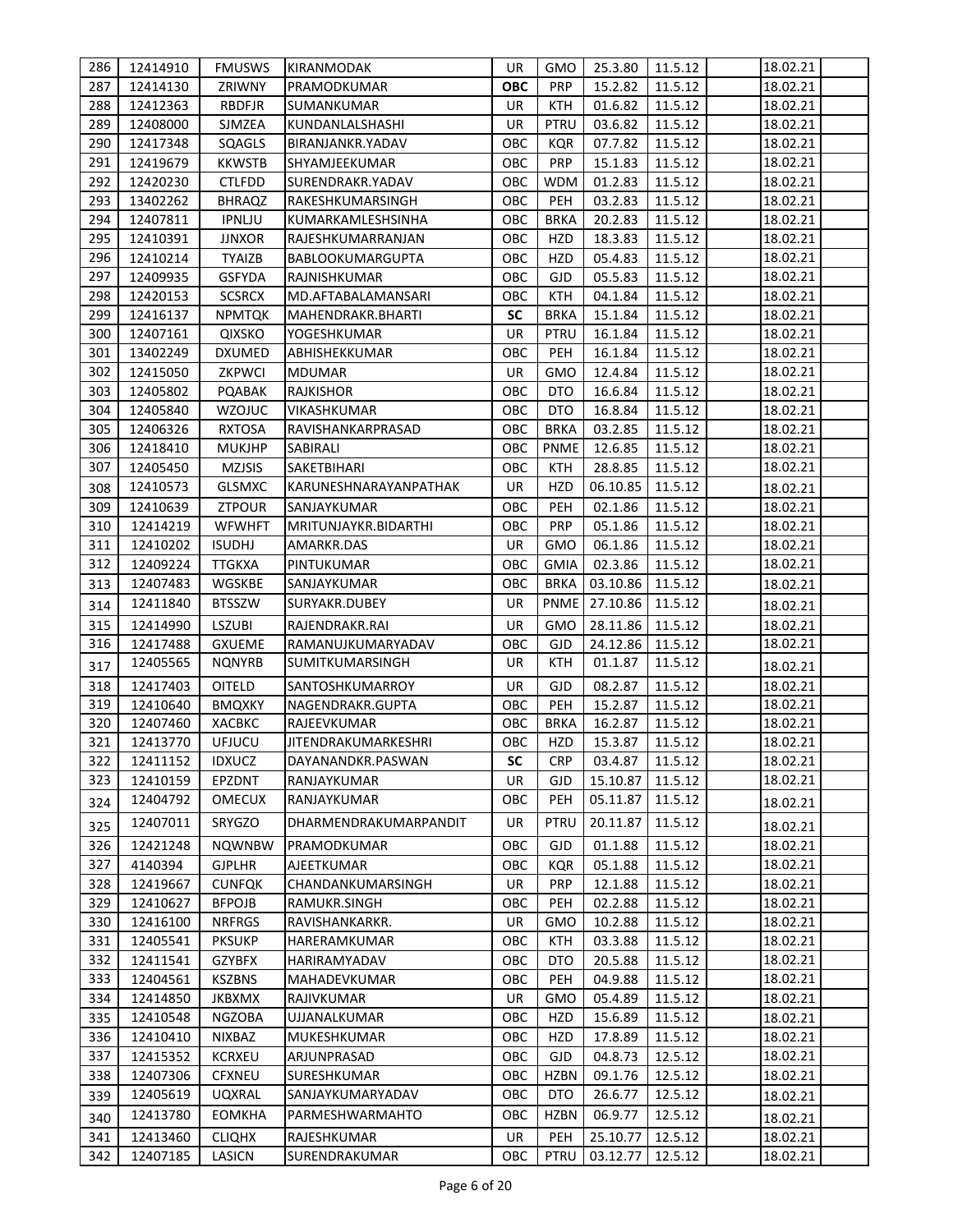| 343        | 12420773             | <b>NJXKQP</b>                  | DIPAKKUMAR                    | OBC              | <b>BRWD</b>               | 22.1.78            | 12.5.12            | 18.02.21             |
|------------|----------------------|--------------------------------|-------------------------------|------------------|---------------------------|--------------------|--------------------|----------------------|
| 344        | 12413420             | <b>HAHWEP</b>                  | SAROJKUMARYADAV               | <b>OBC</b>       | <b>DHN</b>                | 14.1.79            | 12.5.12            | 18.02.21             |
| 345        | 12405152             | XZOXLZ                         | RAJIVKUMAR                    | UR               | <b>HZBN</b>               | 07.5.79            | 12.5.12            | 18.02.21             |
| 346        | 12412630             | YPHXLN                         | PRAKASHCHANDSRIVASTWA         | <b>UR</b>        | <b>DHN</b>                | 10.5.79            | 12.5.12            | 18.02.21             |
| 347        | 12418697             | <b>PXBCTO</b>                  | KAMESHWARPRASAD               | OBC              | <b>OBR</b>                | 08.6.79            | 12.5.12            | 18.02.21             |
| 348        | 12406314             | <b>CXKHWD</b>                  | SUDHIRKUMAR                   | OBC              | <b>RNQ</b>                | 01.1.80            | 12.5.12            | 18.02.21             |
| 349        | 12412314             | <b>TNNOTZ</b>                  | KAMLESHKUMAR                  | <b>UR</b>        | <b>KTH</b>                | 01.1.80            | 12.5.12            | 18.02.21             |
|            | 12410998             | HQBEAZ                         | RAJKISHORSINGH                | <b>UR</b>        | <b>CRP</b>                | 01.3.80            | 12.5.12            | 18.02.21             |
| 350        | 12408062             |                                |                               | OBC              | PTRU                      |                    |                    |                      |
| 351        |                      | <b>KYWQKM</b>                  | LOKESHKUMAR                   |                  |                           | 20.6.80            | 12.5.12            | 18.02.21             |
| 352        | 12420712             | <b>XCHKSN</b>                  | SHASHIBHUSHANKUMAR            | ОВС              | <b>BRWD</b>               | 04.7.80            | 12.5.12            | 18.02.21             |
| 353        | 12406170             | <b>FSXPHC</b>                  | BINAYKUMARTHAKUR              | ОВС              | <b>RNQ</b>                | 19.9.80            | 12.5.12            | 18.02.21             |
| 354        | 12418248             | <b>FMFXBC</b>                  | SUNILKUMARSINGH               | <b>UR</b>        | LTHR                      | 03.1.81            | 12.5.12            | 18.02.21             |
| 355        | 12415705             | <b>MPQXHT</b>                  | DHANANJAYKR.ROY               | UR               | <b>HZBN</b>               | 29.1.81            | 12.5.12            | 18.02.21             |
| 356        | 12416914             | <b>HLPLRM</b>                  | SANTOSHKUMARMISHRA            | UR               | SGRL                      | 30.1.81            | 12.5.12            | 18.02.21             |
| 357        | 12406132             | KOJMUI                         | <b>JITENDRAKUMAR</b>          | OBC              | <b>RNQ</b>                | 01.2.81            | 12.5.12            | 18.02.21             |
| 358<br>359 | 12405231             | EFYEKM                         | SANJEETKUMAR                  | OBC              | <b>TORI</b>               | 20.10.81           | 12.5.12            | 18.02.21<br>18.02.21 |
| 360        | 12409030<br>12406640 | <b>RTPHWD</b><br><b>PXBCTO</b> | DEEPAKKUMAR<br>RANJEETKUMAR   | <b>UR</b><br>ОВС | <b>GMIA</b><br><b>WDM</b> | 05.1.82<br>16.1.82 | 12.5.12<br>12.5.12 | 18.02.21             |
|            | 12406340             | <b>NWBLRF</b>                  | ABHISHEKPANDEY                | UR               | <b>BRKA</b>               | 08.2.82            | 12.5.12            |                      |
| 361<br>362 |                      |                                |                               |                  |                           |                    |                    | 18.02.21             |
| 363        | 12404275<br>12413540 | <b>DTFBDD</b><br><b>MGPLYO</b> | SANDEEPKR.SINGH<br>ANANTKUMAR | OBC<br><b>UR</b> | <b>BRWD</b><br><b>DHN</b> | 07.3.82<br>01.6.82 | 12.5.12<br>12.5.12 | 18.02.21<br>18.02.21 |
| 364        | 12408335             | <b>STJHTI</b>                  | PRANABBIHARI                  | ОВС              | <b>TORI</b>               | 26.7.82            | 12.5.12            | 18.02.21             |
| 365        | 12420359             | <b>MNAERC</b>                  | YOGENDRAKUMAR                 | OBC              | PTRU                      | 05.11.82           | 12.5.12            | 18.02.21             |
| 366        | 12410950             | <b>FBWOGN</b>                  | <b>DHANANJAY KUMAR</b>        | <b>OBC</b>       | <b>CRP</b>                | 15.12.82           | 12.5.12            | 18.02.21             |
| 367        | 12414060             | UKACYA                         | NEERAJKUMAR                   | OBC              | <b>BRWD</b>               | 22.12.82           | 12.5.12            | 18.02.21             |
| 368        | 12406119             | <b>JFJXHL</b>                  | SIDHNATHKUMAR                 | OBC              | <b>RNQ</b>                | 02.2.83            | 12.5.12            | 18.02.21             |
| 369        | 12417804             | <b>GISTTC</b>                  | BHARTLALYADAV                 | OBC              | OBR                       | 04.5.83            | 12.5.12            | 18.02.21             |
| 370        | 12408499             | <b>DYKCAW</b>                  | VISHWJEETKUMAR                | UR               | <b>RNQ</b>                | 21.9.83            | 12.5.12            | 18.02.21             |
| 371        | 12417713             | SQQPWY                         | SUBODHKUMARSUMAN              | ОВС              | OBR                       | 29.12.83           | 12.5.12            | 18.02.21             |
| 372        | 12420311             | <b>XYWTQY</b>                  | SANJEEVKUMAR                  | OBC              | PTRU                      | 01.1.84            | 12.5.12            | 18.02.21             |
| 373        | 12408890             | <b>JIESIW</b>                  | AMALKUMAR                     | OBC              | <b>GMIA</b>               | 03.1.84            | 12.5.12            | 18.02.21             |
| 374        | 12418670             | PFMDDN                         | RABINDRAKR.YADAV              | OBC              | <b>CRP</b>                | 04.1.84            | 12.5.12            | 18.02.21             |
| 375        | 12414240             | <b>MFQEBT</b>                  | SUGATADUTTA                   | OBC              | <b>CRP</b>                | 04.1.84            | 12.5.12            | 18.02.21             |
| 376        | 12420467             | <b>EMKRGX</b>                  | <b>ABHIMANYU SINGH</b>        | OBC              | <b>DHN</b>                | 14.1.84            | 12.5.12            | 18.02.21             |
| 377        | 12417671             | PTZQZK                         | SANTOSHSINGHYADAV             | OBC              | <b>OBR</b>                | 01.2.84            | 12.5.12            | 18.02.21             |
| 378        | 12406272             | <b>GTLRGW</b>                  | PRAVINKUMAR                   | OBC              | <b>HZBN</b>               | 04.2.84            | 12.5.12            | 18.02.21             |
| 379        | 12410949             | <b>JUKXTF</b>                  | VIRENDRAKUMAR                 | OBC              | <b>CRP</b>                | 05.2.84            | 12.5.12            | 18.02.21             |
| 380        | 12404263             | <b>FSZTUR</b>                  | SUNDRAKUMARYADAV              | OBC              | <b>BRWD</b>               | 01.5.84            | 12.5.12            | 18.02.21             |
| 381        | 12416654             | ABMGQK                         | ANILKUMAR                     | OBC              | <b>PRP</b>                | 10.5.84            | 12.5.12            | 18.02.21             |
| 382        | 12409509             | <b>FKACQF</b>                  | SATENDRAKR.PANDEY             | UR               | <b>DHN</b>                | 07.6.84            | 12.5.12            | 18.02.21             |
| 383        | 12417610             | <b>UOYJUF</b>                  | NIRAJKUMARNIRALA              | OBC              | <b>DHN</b>                | 21.7.84            | 12.5.12            | 18.02.21             |
| 384        | 12406144             | <b>BFTEPU</b>                  | <b>GARIBSAHNI</b>             | OBC              | <b>RNQ</b>                | 06.9.84            | 12.5.12            | 18.02.21             |
| 385        | 12405048             | <b>OICPQU</b>                  | RABINKUMAR                    | OBC              | <b>TORI</b>               | 02.1.85            | 12.5.12            | 18.02.21             |
| 386        | 12406338             | <b>UNPADM</b>                  | <b>JITENDRAKUMAR</b>          | OBC              | <b>BRKA</b>               | 05.1.85            | 12.5.12            | 18.02.21             |
| 387        | 12412710             | <b>GOUNKO</b>                  | MUNNAKUMAR                    | OBC              | <b>DHN</b>                | 09.1.85            | 12.5.12            | 18.02.21             |
| 388        | 12416420             | <b>JSTYYQ</b>                  | <b>JAYSHANKARMAHATO</b>       | OBC              | PEH                       | 25.1.85            | 12.5.12            | 18.02.21             |
| 389        | 12411589             | <b>HMTIGM</b>                  | PUNESHWARKUMAR                | ОВС              | DTO                       | 12.2.85            | 12.5.12            | 18.02.21             |
| 390        | 12411206             | <b>KFPGUO</b>                  | HARENDRAKUMAR                 | ОВС              | <b>CRP</b>                | 21.2.85            | 12.5.12            | 18.02.21             |
| 391        | 12417609             | <b>UTLWJO</b>                  | INDRAJEETKUMAR                | ОВС              | OBR                       | 10.3.85            | 12.5.12            | 18.02.21             |
| 392        | 12405863             | <b>UUUKRY</b>                  | <b>UDAYKUMAR</b>              | OBC              | DTO                       | 03.5.85            | 12.5.12            | 18.02.21             |
| 393        | 12404251             | LWWSRN                         | RAJUKUMAR                     | ОВС              | <b>BRWD</b>               | 15.8.85            | 12.5.12            | 18.02.21             |
| 394        | 12413530             | <b>CWBGTZ</b>                  | SHANKARKUMARJHA               | UR               | <b>DHN</b>                | 05.9.85            | 12.5.12            | 18.02.21             |
| 395        | 12414270             | <b>BREINX</b>                  | BINAYSHANKARMISHRA            | <b>UR</b>        | <b>CRP</b>                | 24.12.85           | 12.5.12            | 18.02.21             |
| 396        | 12413570             | ZHCLCB                         | RAMANKUMAR                    | UR               | <b>DHN</b>                | 02.1.86            | 12.5.12            | 18.02.21             |
| 397        | 12420707             | <b>GNHIFU</b>                  | GAJENDRAKUMAR                 | OBC              | <b>BRWD</b>               | 25.2.86            | 12.5.12            | 18.02.21             |
| 398        | 12414280             | <b>WGBSLQ</b>                  | NAKULPANDIT                   | ОВС              | <b>CRP</b>                | 10.4.86            | 12.5.12            | 18.02.21             |
| 399        | 12420487             | <b>PMMNFQ</b>                  | SHASHIRANJAN                  | OBC              | PTRU                      | 01.5.86            | 12.5.12            | 18.02.21             |
| 400        | 12406065             | <b>OOIFIR</b>                  | SANJEEVKUMAR                  | OBC              | <b>RNQ</b>                | 05.5.86            | 12.5.12            | 18.02.21             |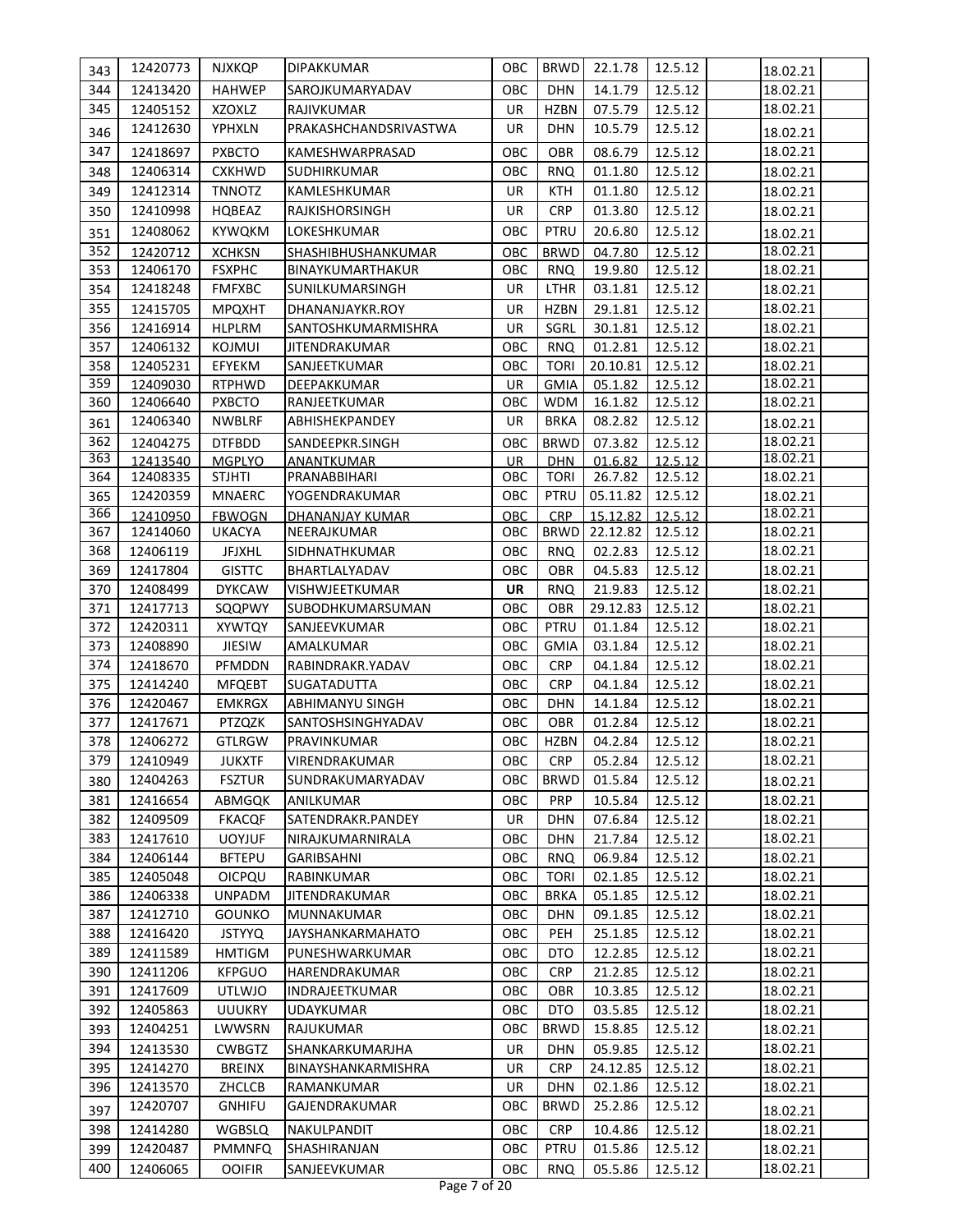| 401        | 12412600             | <b>NSRDEU</b>                  | DHARMAVEER KUMAR                           | OBC        | DHN                      | 05.12.86   12.5.12  |                    | 18.02.21             |
|------------|----------------------|--------------------------------|--------------------------------------------|------------|--------------------------|---------------------|--------------------|----------------------|
| 402        | 12405887             | <b>MDJNDE</b>                  | YASWANTKUMAR                               | OBC        | <b>DTO</b>               | 15.6.86             | 12.5.12            | 18.02.21             |
| 403        | 12418224             | <b>OWHCMW</b>                  | SANJEEVKUMAR                               | OBC        | <b>LTHR</b>              | 19.8.86             | 12.5.12            | 18.02.21             |
| 404        | 12417968             | <b>JRIEAQ</b>                  | CHANDIPRASADRAWANI                         | OBC        | <b>DHN</b>               | 09.11.86 12.05.12   |                    | 18.02.21             |
| 405        | 12405899             | QEJZXC                         | <b>ASHOKKUMAR</b>                          | OBC        | <b>DTO</b>               | 10.12.86            | 12.5.12            | 18.02.21             |
| 406        | 12408426             | <b>TSKODR</b>                  | <b>MANTUKUMAR</b>                          | OBC        | <b>RNQ</b>               | 01.1.87             | 12.5.12            | 18.02.21             |
| 407        | 12408013             | SLSWDU                         | BABLUSHARMA                                | UR         | PTRU                     | 08.1.87             | 12.5.12            | 18.02.21             |
| 408        | 12405632             | <b>CGENBX</b>                  |                                            | OBC        | <b>DTO</b>               | 16.2.87             | 12.5.12            | 18.02.21             |
| 409        |                      |                                | ABHAYKUMAR                                 | OBC        | <b>GMIA</b>              |                     |                    |                      |
| 410        | 12409250             | <b>PWLPKQ</b>                  | KISHOREKUNAL                               |            |                          | 18.2.87             | 12.5.12            | 18.02.21<br>18.02.21 |
| 411        | 12405668<br>12405644 | <b>EIMSRT</b><br><b>KZPGOI</b> | DHANANJAYKR.KUSHWAHA<br>BIBHASHKUMARMANJHI | OBC<br>OBC | DTO<br><b>KQR</b>        | 02.3.87             | 12.5.12<br>12.5.12 | 18.02.21             |
| 412        |                      |                                |                                            | <b>UR</b>  | <b>CRP</b>               | 16.3.87             |                    | 18.02.21             |
| 413        | 12411097             | <b>LMNOAT</b>                  | DILEEPKUMAR                                | OBC        | <b>RNQ</b>               | 10.5.87             | 12.5.12            |                      |
|            | 12406211             | <b>CPLDKE</b>                  | SUNILKUMARGUPTA                            |            |                          | 15.5.87             | 12.5.12            | 18.02.21             |
| 414        | 12418738             | <b>MWRRMO</b>                  | PAPPUKUMAR                                 | OBC        | OBR                      | 04.6.87             | 12.5.12            | 18.02.21             |
| 415        | 12413500             | <b>DZEADL</b>                  | AMITVERMA                                  | OBC        | <b>DHN</b>               | 12.8.87             | 12.5.12            | 18.02.21             |
| 416        | 12420785             | <b>JRODOK</b>                  | PANKAJKUMAR                                | OBC        | <b>BRWD</b>              | 02.10.87            | 12.5.12            | 18.02.21             |
| 417        | 12419849             | ROUDQU                         | AJAYRAMKUMAR                               | OBC        | <b>KTH</b>               | 03.11.87            | 12.5.12            | 18.02.21             |
| 418        | 12411528             | OMDYZU                         | ANILKUMAR                                  | UR         | <b>DTO</b>               | 02.12.87            | 12.5.12            | 18.02.21             |
| 419        | 12417695             | <b>XOPYRZ</b>                  | MDAAMIRSOHAIL                              | OBC        | <b>OBR</b>               | 30.12.87            | 12.5.12            | 18.02.21             |
| 420        | 12419140             | <b>WYEIHT</b>                  | RAMKRISHANSINGH                            | OBC        | <b>DHN</b>               | 02.1.88             | 12.5.12            | 18.02.21             |
| 421        | 12409303             | CAKUXM                         | KAMLESHKUMARGUPTA                          | OBC        | <b>GMIA</b>              | 05.1.88             | 12.5.12            | 18.02.21             |
| 422        | 12411176             | ZZTWDJ                         | SUNILKUMAR                                 | OBC        | <b>CRP</b>               | 05.1.88             | 12.5.12            | 18.02.21             |
| 423        | 12417180             | <b>GXGWPL</b>                  | DEEPAKPASWAN                               | <b>SC</b>  | SGRL                     | 05.1.88             | 12.5.12            | 18.02.21             |
| 424        | 12420736             | <b>WNRDYI</b>                  | PRASANTBHUSAN                              | OBC        | <b>BRWD</b>              | 15.1.88             | 12.5.12            | 18.02.21             |
| 425        | 12406610             | <b>MMDXGG</b>                  | PRADEEPKUMARSAH                            | OBC        | <b>WDM</b>               | 10.2.88             | 12.5.12            | 18.02.21             |
| 426        | 12412338             | <b>IHOBKG</b>                  | DEEPAKKUMAR                                | UR         | <b>KTH</b>               | 20.2.88             | 12.5.12            | 18.02.21             |
| 427        | 12420360             | <b>BXCIIR</b>                  | MANOJKUMAR                                 | OBC        | <b>PTRU</b>              | 24.2.88             | 12.5.12            | 18.02.21             |
| 428        | 12408505             | YGKGLP                         | SUNILKUMARSAH                              | OBC        | <b>RNQ</b>               | 07.4.88             | 12.5.12            | 18.02.21             |
| 429        | 12420761             | <b>WIPOFI</b>                  | RITESHKUMAR                                | OBC        | <b>BRWD</b>              | 03.5.88             | 12.5.12            | 18.02.21             |
| 430        | 12418018             | EORAGZ                         | PRADEEPKUMAR                               | OBC        | OBR                      | 13.5.88             | 12.5.12            | 18.02.21             |
| 431        | 12417877             | <b>CLLZPT</b>                  | KAPILKUMARMANDAL                           | OBC        | OBR                      | 15.5.88             | 12.5.12            | 18.02.21             |
| 432        | 12417660             | <b>EFTUKN</b>                  | DHANJEESINGH                               | OBC        | <b>OBR</b>               | 16.5.88             | 12.5.12            | 18.02.21             |
| 433        | 12415716             | <b>IKLJYD</b>                  | LALUPRASAD                                 | OBC        | <b>KQR</b>               | 05.6.88             | 12.5.12            | 18.02.21             |
| 434        | 12421182             | <b>PXYPXZ</b>                  | SANTANUKUMAR                               | OBC        | <b>WDM</b>               | 25.6.88             | 12.5.12            | 18.02.21             |
| 435        | 12407057             | <b>OAZUET</b>                  | MURARIKUMAR                                | OBC        | PTRU                     | 15.7.88             | 12.5.12            | 18.02.21             |
| 436        | 12417865             | <b>TNCPZY</b>                  | <b>BALRAMROY</b>                           | <b>UR</b>  | <b>DHN</b>               | 24.8.88             | 12.5.12            | 18.02.21             |
| 437        | 12405875             | <b>QHCEXA</b>                  | RAJIVRANJANKUMAR                           | OBC        | <b>DTO</b>               | 15.10.88            | 12.5.12            | 18.02.21             |
| 438        | 12407525             | <b>JMMAGH</b>                  | SURENDRAPRAJAPAT                           | OBC        | <b>BRKA</b>              | 01.2.89             | 12.5.12            | 18.02.21             |
| 439        |                      |                                |                                            |            | <b>PTRU</b>              |                     |                    | 18.02.21             |
| 440        | 12407240<br>12418853 | <b>RLTWQG</b><br>TUZJKO        | SHASHIBHUSHANKUMAR<br>JAYRAMPRASAD         | OBC<br>OBC | <b>OBR</b>               | 05.2.89<br>18.2.89  | 12.5.12<br>12.5.12 | 18.02.21             |
|            | 12418122             |                                |                                            | OBC        | <b>BRKA</b>              |                     |                    | 18.02.21             |
| 441        |                      | GEXEMJ                         | <b>AJITKUMAR</b>                           |            |                          | 05.5.89             | 12.5.12            |                      |
| 442<br>443 | 12420281             | <b>TLTOUQ</b>                  | <b>AMITKUMAR</b>                           | OBC        | PTRU                     | 06.5.89             | 12.5.12            | 18.02.21<br>18.02.21 |
| 444        | 12406946             | <b>TLONXA</b><br><b>BMFZGA</b> | RAJKAMALKUMAR                              | OBC<br>UR  | <b>DHN</b><br><b>CRP</b> | 10.8.89             | 12.5.12            | 18.02.21             |
| 445        | 12411190<br>12420621 |                                | VIVEKANANDVIKAS<br>SANTOSHKUMAR            | OBC        | LTHR                     | 12.12.89            | 12.5.12            | 18.02.21             |
| 446        | 12405218             | ZYGDGM<br><b>KCFMRB</b>        | MANOJKUMARYADAV                            | OBC        | <b>TORI</b>              | 13.12.89<br>02.1.75 | 12.5.12<br>13.5.12 | 18.02.21             |
| 447        | 12420748             | <b>ITGRDQ</b>                  | <b>SHOBHAKHANT YADAV</b>                   | OBC        | <b>BRWD</b>              | 15.5.77             | 13.5.12            |                      |
|            |                      |                                |                                            |            |                          |                     |                    | 18.02.21             |
| 448        | 12404986             | <b>GRHOBM</b>                  | LALBABURAY                                 | OBC        | <b>TORI</b>              | 20.5.78             | 13.5.12            | 18.02.21             |
| 449        | 12421480             | ZDDMHK                         | DEONARAYANYADAV                            | OBC        | <b>PEH</b>               | 28.2.79             | 13.5.12            | 18.02.21             |
| 450        | 12406351             | <b>FHBDNE</b>                  | UMESHKUMARNIRALA                           | OBC        | <b>PRP</b>               | 10.6.80             | 13.5.12            | 18.02.21             |
| 451        | 12416204             | <b>KORDJG</b>                  | JANARDANKUMAR                              | OBC        | <b>BRKA</b>              | 19.12.80            | 13.5.12            | 18.02.21             |
| 452        | 12405000             | SYAAJE                         | RAJENDRAKRSEN                              | OBC        | <b>TORI</b>              | 15.3.81             | 13.5.12            | 18.02.21             |
| 453        | 12404238             | <b>MJWYEI</b>                  | MANOJKUMARSINGH                            | OBC        | <b>BRWD</b>              | 07.3.82             | 13.5.12            | 18.02.21             |
| 454        | 12406922             | <b>GJQILW</b>                  | SANJAYKR.SINGH                             | OBC        | <b>BRWD</b>              | 07.5.82             | 13.5.12            | 18.02.21             |
| 455        | 12418596             | <b>UKUCWA</b>                  | <b>SHASHIBHUSHANSINGH</b>                  | OBC        | <b>BRKA</b>              | 16.12.82            | 13.5.12            | 18.02.21             |
| 456        | 12405670             | <b>JKXZAR</b>                  | PANKAJKUMAR                                | OBC        | <b>DTO</b>               | 08.2.84             | 13.5.12            | 18.02.21             |
| 457        | 12406375             | NAKZLX                         | <b>JAIPRAKASH</b>                          | OBC        | <b>BRKA</b>              | 15.5.84             | 13.5.12            | 18.02.21             |
| 458        | 12407446             | <b>CYGHDK</b>                  | BASANTKUMAR                                | OBC        | <b>TORI</b>              | 20.10.86            | 13.5.12            | 18.02.21             |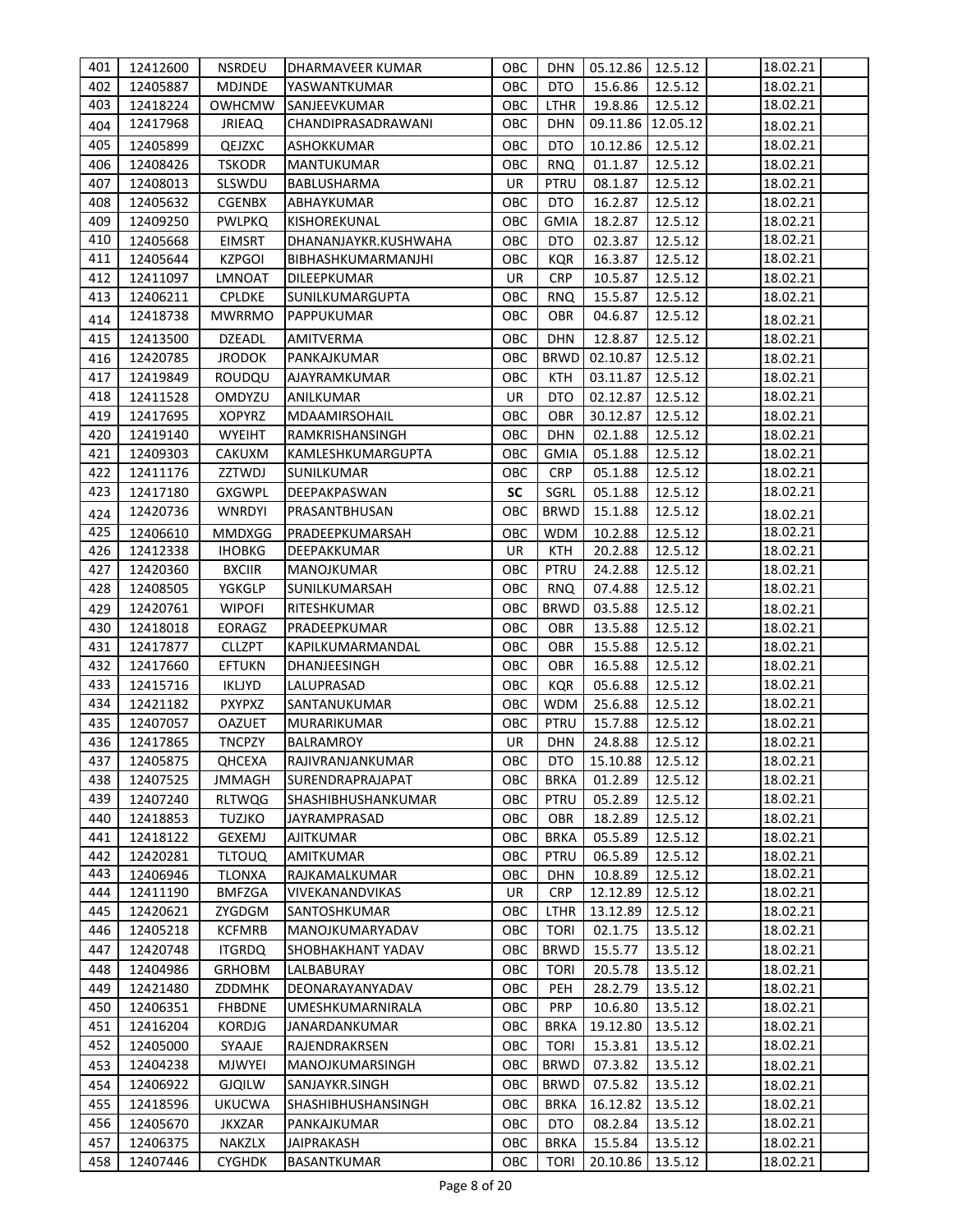| 459        | 12405097             | HDXXNI                         | SUDHAKARKUMAR                   | ОВС        | <b>TORI</b>        | 02.12.86   13.5.12  |                    | 18.02.21             |  |
|------------|----------------------|--------------------------------|---------------------------------|------------|--------------------|---------------------|--------------------|----------------------|--|
| 460        | 12405061             | <b>GTWJMP</b>                  | RAMPARWESHKUMAR                 | OBC        | <b>TORI</b>        | 05.2.87             | 13.5.12            | 18.02.21             |  |
| 461        | 12407094             | <b>WKYLYH</b>                  | <b>KR.MRIGENDRABHUSHAN</b>      | OBC        | PTRU               | 05.4.87             | 13.5.12            | 18.02.21             |  |
| 462        | 12416150             | <b>TMHIXS</b>                  | VIKRAMKUMAR                     | OBC        | <b>BRKA</b>        | 01.1.88             | 13.5.12            | 18.02.21             |  |
| 463        | 12419230             | <b>RSPIMQ</b>                  | <b>SUBESH</b>                   | OBC        | <b>TORI</b>        | 10.12.89            | 13.5.12            | 18.02.21             |  |
| 464        | 12405711             | <b>HGFAKM</b>                  | PALTONGOPE                      | <b>UR</b>  | <b>DHN</b>         | 17.5.72             | 14.5.12            | 18.02.21             |  |
| 465        | 12410792             | <b>WIDYXF</b>                  | CHHOTELALMURMU                  | <b>ST</b>  | <b>KTH</b>         | 15.2.73             | 14.5.12            | 18.02.21             |  |
| 466        | 12404305             | <b>LKGDQB</b>                  | GANESHPD.KUSWAHA                | OBC        | <b>BRWD</b>        | 12.2.74             | 14.5.12            | 18.02.21             |  |
| 467        | $5.02E+10$           | <b>WNICTQ</b>                  | ARVINDKUMAR                     | OBC        | HZD                | 06.6.74             | 13.4.12            | 18.02.21             |  |
| 468        | 12408150             | AAPUBC                         | PRAMENDRAKUMAR                  | OBC        | PTRU               | 16.6.74             | 14.5.12            | 18.02.21             |  |
| 469        | 12413590             | ESJEMO                         | RAJENDRAPRASADMEENA             | <b>ST</b>  | DHN                | 01.8.74             | 14.5.12            | 18.02.21             |  |
| 470        | 12418775             | ZFUMNR                         | SAHEBJANANSARI                  | ОВС        | <b>OBR</b>         | 04.8.74             | 14.5.12            | 18.02.21             |  |
| 471        | 12408920             | WDYMQW                         | SOBHARAM                        | <b>SC</b>  | <b>GMIA</b>        | 05.8.74             | 14.5.12            | 18.02.21             |  |
| 472        | 12406960             | YYGHXC                         | KASTURAMPRAJAPATI               | OBC        | <b>BRWD</b>        | 14.10.74            | 14.5.12            | 18.02.21             |  |
| 473        | 2.7301E+10           | <b>UQMSHC</b>                  | AJAYKUMARSINGH                  | <b>UR</b>  | <b>DHN</b>         | 21.9.75             | 19.5.07            | 18.02.21             |  |
| 474        | 12417646             | <b>THKDCO</b>                  | DHARMENDRAKUMARSINGH            | OBC        | OBR                | 05.1.76             | 14.5.12            | 18.02.21             |  |
| 475        | 12413140             | <b>DKNMXK</b>                  | RAJKUMARORAON                   | <b>ST</b>  | PEH                | 17.1.76             | 14.5.12            | 18.02.21             |  |
| 476        | 12404202             | <b>JFWFBD</b>                  | <b>KISHORIPRASAD</b>            | ОВС        | <b>BRWD</b>        | 16.5.76             | 14.5.12            | 18.02.21             |  |
| 477        | 12417140             | <b>DTELST</b>                  | RAMSINGHMEENA                   | <b>ST</b>  | SGRL               | 26.6.76             | 14.5.12            | 18.02.21             |  |
| 478        | NP002589             | <b>IXYPMS</b>                  | <b>JITENDRAPRASAD</b>           | <b>UR</b>  | <b>DHN</b>         | 05.2.77             | 19.4.12            | 18.02.21             |  |
| 479        | 12413823             | EBZFJN                         | UPENDRAPRASAD                   | OBC        | <b>RNQ</b>         | 05.4.77             | 14.5.12            | 18.02.21             |  |
| 480        | 2.7301E+10           | WNDSZT                         | SHEOMODKUMAR                    | OBC        | <b>CRP</b>         | 31.1.78             | 18.11.08           | 18.02.21             |  |
| 481        | 12409510             | ZLRJBH                         | PROVASHMANDAL                   | <b>SC</b>  | <b>GMIA</b>        | 12.2.78             | 14.5.12            | 18.02.21             |  |
| 482        | 12416782             | <b>IKDOZP</b>                  | SURAJKUMAR                      | OBC        | SGRL               | 01.3.78             | 14.5.12            | 18.02.21             |  |
| 483        | 12417165             | CWQZSY                         | RAJKUMARDAS                     | <b>SC</b>  | SGRL               | 01.9.78             | 14.5.12            | 18.02.21             |  |
| 484        | 12408931             | <b>UZEEOB</b>                  | NEERAJKUMAR                     | OBC        | <b>GMIA</b>        | 30.1.79             | 14.5.12            | 18.02.21             |  |
| 485        | 12409455             | ZSAWKZ                         | SUNILKUMARPRODHAN               | SC         | <b>GMIA</b>        | 20.2.79             | 14.5.12            | 18.02.21             |  |
| 486        | 12416857             | <b>OLKRJX</b>                  | CHANDESHWARKR.RAI               | OBC        | SGRL               | 04.3.79             | 14.5.12            | 18.02.21             |  |
| 487        | 12415260             | <b>GBBAXT</b>                  | PAPPUKUMAR                      | <b>SC</b>  | <b>DHN</b>         | 23.3.79             | 14.5.12            | 18.02.21             |  |
| 488        | 12413280             | <b>UCSWQR</b>                  | <b>BIRALPASWAN</b>              | <b>SC</b>  | <b>PEH</b>         | 04.5.79             | 14.5.12            | 18.02.21             |  |
| 489        | 12411024             | <b>FBPQTA</b>                  | <b>BHUSANKR.PANDEY</b>          | <b>UR</b>  | <b>CRP</b>         | 21.5.79             | 14.5.12            | 18.02.21             |  |
| 490        | 12410810             | <b>QEKTRD</b>                  | <b>BIPINKUJUR</b>               | <b>ST</b>  | KTH                | 30.11.79            | 14.5.12            | 18.02.21             |  |
| 491        | 12417580             | <b>RYYWUH</b>                  | RAMBALAKYADAV                   | OBC        | <b>OBR</b>         | 05.1.80             | 14.5.12            | 18.02.21             |  |
| 492        | 12,412,430           | YSDJGE                         | <b>JITENDRAKUMAR</b>            | <b>SC</b>  | <b>KTH</b>         | 10.02.80            | 14.5.12            | 18.02.21             |  |
| 493        | 12416743             | KQXWUH                         | SHYAMKISHORPD.SINGH             | OBC        | SGRL               | 01.02.80            | 14.5.12            | 18.02.21             |  |
| 494        | 12417993             | <b>EANDYT</b>                  | SANTOSHKUMAR                    | OBC        |                    | OBR 04.2.80 14.5.12 |                    | 18.02.21             |  |
| 495        | 12406041             | QGEJAR                         | <b>OMPRAKASH</b>                | ОВС        | <b>HZBN</b>        | 01.3.80             | 14.5.12            | 18.02.21             |  |
| 496        | 12,405,462           | <b>EJRJKA</b>                  | DHANPALMEENA                    | <b>ST</b>  | KTH                | 08.7.80             | 14.5.12            | 18.02.21             |  |
| 497        | 12406181             | NDJEOT                         | CHANDRAKANTKUMAR                | ОВС        | <b>RNQ</b>         | 10.9.80             | 14.5.12            | 18.02.21             |  |
| 498        | 12408657             | <b>ROZZAO</b>                  | ANJUMATI KACHHAP                | ST         | DHN                | 28.2.81             | 14.5.12            | 18.02.21 Refusal     |  |
| 499        | 12413550             | KDLLRM                         | CHANDRESHTOPPO                  | SΤ         | DHN                | 07.12.81            | 14.5.12            | 18.02.21             |  |
| 500<br>501 | 12414560<br>12418030 | <b>EJCRFS</b><br><b>PYJISK</b> | PRAKASHKUMAR<br>RAMPRAVESHKUMAR | OBC<br>ОВС | PTRU<br><b>PRP</b> | 01.2.82<br>01.2.82  | 14.5.12<br>14.5.12 | 18.02.21<br>18.02.21 |  |
| 502        | 12411115             | <b>GDCYCB</b>                  | AMITKUMAR                       | ОВС        | <b>CRP</b>         | 02.2.82             | 14.5.12            | 18.02.21             |  |
|            | 2.7301E+10           | <b>MBBKPM</b>                  | SANTOSHKUMARPASWAN              | SC         | KTH                | 29.3.82             | 14.5.12            | 18.02.21             |  |
| 503<br>504 | 12413000             | <b>FRSHIZ</b>                  | GAJENDRAKUMARRAM                | SC         | DHN                | 21.4.82             | 14.5.12            | 18.02.21             |  |
| 505        | 12406580             | <b>TPJWRM</b>                  | NARENDRAKUMAR                   | OBC        | <b>WDM</b>         | 05.5.82             | 14.5.12            | 18.02.21             |  |
| 506        | 12406760             | <b>DMPTGW</b>                  | RAMSHANKARPRASAD                | OBC        | <b>WDM</b>         | 05.5.82             | 14.5.12            | 18.02.21             |  |
|            | 12406030             | <b>JXNDFU</b>                  | DHARMENDRAKR.SAHGAL             | ОВС        | <b>RNQ</b>         | 12.5.82             | 14.5.12            |                      |  |
| 507<br>508 | 12412860             | <b>TTSIXX</b>                  | VIJAYTIRKEY                     | SΤ         | DHN                | 15.7.82             | 14.5.12            | 18.02.21<br>18.02.21 |  |
| 509        | 12412296             | <b>KCRPDQ</b>                  | PRAMODKUMARDAS                  | <b>SC</b>  | <b>KTH</b>         | 15.8.82             | 14.5.12            | 18.02.21             |  |
| 510        | 12417230             | FEJZRB                         | HARINDARKUMARPARIT              | OBC        | SGRL               | 12.10.82            | 14.5.12            | 18.02.21             |  |
| 511        | 12419485             | LLSAZM                         | ANANTMAHTO                      | ОВС        | WDM                | 08.12.82            | 14.5.12            | 18.02.21             |  |
| 512        | 12417012             | <b>JBGZTX</b>                  | MD.MERAJALAM                    | ОВС        | SGRL               | 30.12.82            | 14.5.12            | 18.02.21             |  |
| 513        | 12420090             | <b>BEKAWS</b>                  | PRAFFULBAURI                    | SC         | <b>GMO</b>         | 04.1.83             | 14.5.12            | 18.02.21             |  |
| 514        | 12406284             | JYIAGN                         | <b>BIJAYKUMAR</b>               | <b>SC</b>  | <b>RNQ</b>         | 05.1.83             | 14.5.12            | 18.02.21             |  |
| 515        | 12419825             | <b>RDTWIQ</b>                  | RAJESHKUMARDAS                  | SC         | <b>KTH</b>         | 02.2.83             | 14.5.12            | 18.02.21             |  |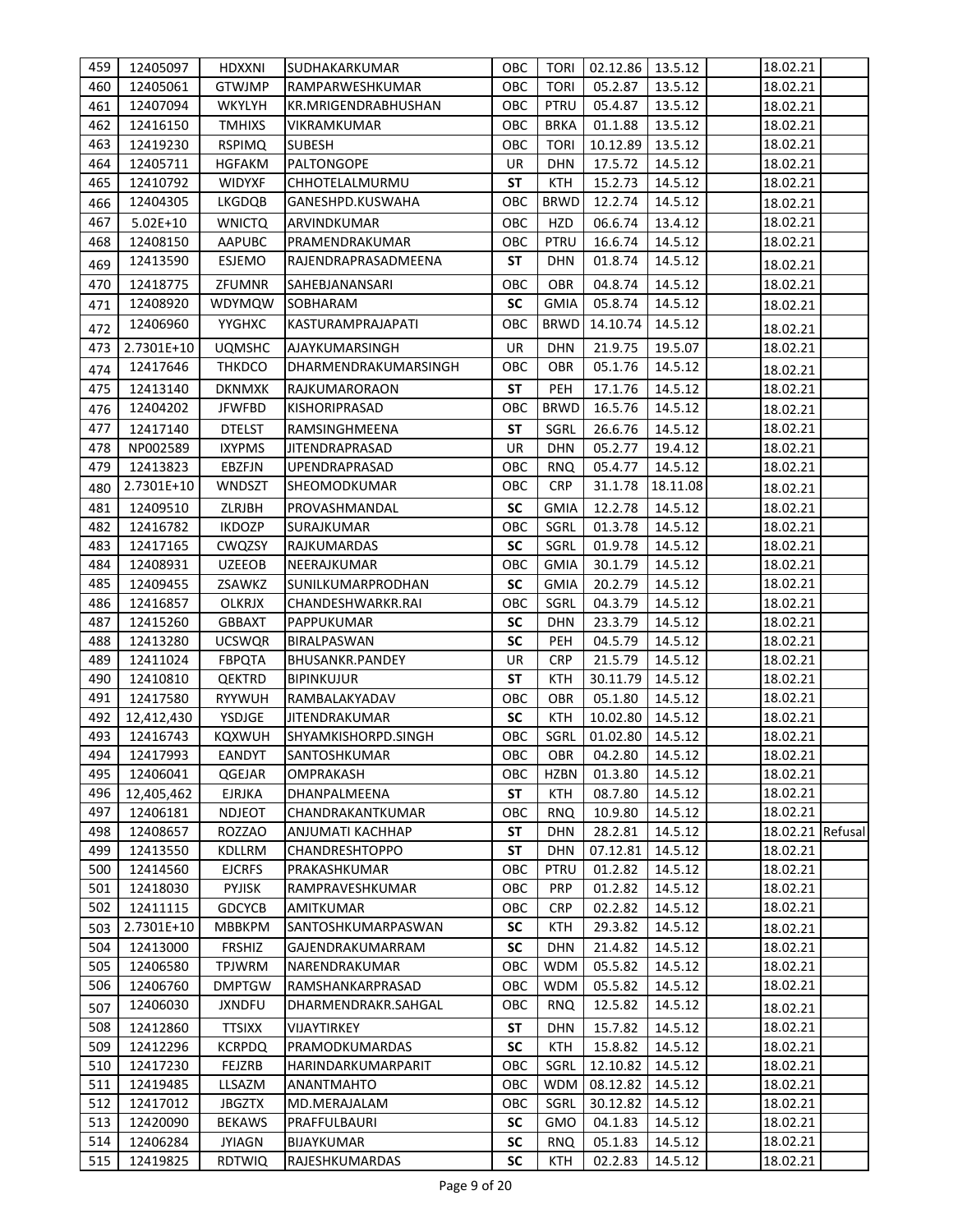| 516        | 12420874               | HAEOME                         | DINESHYADAV                 | ОВС        | HZD                | 03.2.83            | 14.5.12            | 18.02.21             |
|------------|------------------------|--------------------------------|-----------------------------|------------|--------------------|--------------------|--------------------|----------------------|
| 517        | 12405103               | LFGDTJ                         | <b>KUMODKUMAR</b>           | OBC        | <b>TORI</b>        | 05.2.83            | 14.5.12            | 18.02.21             |
| 518        | 12410780               | LTYAZI                         | VINODKUMARRAM               | <b>SC</b>  | <b>KTH</b>         | 05.2.83            | 14.5.12            | 18.02.21             |
| 519        | 12417828               | <b>FTANIT</b>                  | <b>KISHORISHARMA</b>        | ОВС        | <b>OBR</b>         | 10.3.83            | 14.5.12            | 18.02.21             |
| 520        | 12419886               | <b>IJRXEH</b>                  | RAVINDARRAJVANSI            | <b>SC</b>  | <b>WDM</b>         | 15.3.83            | 14.5.12            | 18.02.21             |
| 521        | 12406720               | MNAXAG                         | ARVINDTHAKUR                | OBC        | <b>WDM</b>         | 02.5.83            | 14.5.12            | 18.02.21             |
| 522        | 12404755               | <b>PJMHTQ</b>                  | KANCHANKUMAR                | <b>SC</b>  | PEH                | 10.5.83            | 14.5.12            | 18.02.21             |
| 523        | 12403714               | EBHGRT                         | RAJESHKUMARRAVI             | <b>SC</b>  | KTH                | 20.6.83            | 14.5.12            | 18.02.21             |
| 524        | 12419898               | YSYJUU                         | NAVEENKR.YADAV              | ОВС        | <b>WDM</b>         | 20.8.83            | 14.5.12            | 18.02.21             |
| 525        | 12414080               | <b>XYSZFM</b>                  | GANESHKUMAR                 | ОВС        | <b>BRWD</b>        | 16.9.83            | 14.5.12            | 18.02.21             |
| 526        | 12419370               | YANUTP                         | KUMARGOUTAMBHASKAR          | OBC        | <b>WDM</b>         | 10.11.83           | 14.5.12            | 18.02.21             |
| 527        | 12406302               | <b>BZYTAE</b>                  | MANOJLALMAHTO               | ОВС        | <b>HZBN</b>        | 01.1.84            | 14.5.12            | 18.02.21             |
| 528        |                        |                                | DAYANAND KUMAR              | <b>SC</b>  | <b>PRP</b>         | 02.1.84            | 14.5.12            | 18.02.21             |
| 529        | 12419709<br>12416768   | YLHQIA<br><b>AGGTNG</b>        | <b>ASHOKPAL</b>             | OBC        | SGRL               | 05.1.84            | 14.5.12            | 18.02.21             |
|            |                        |                                |                             | <b>SC</b>  | <b>DHN</b>         |                    |                    |                      |
| 530<br>531 | 12413560               | <b>RGNTGM</b>                  | RAKESHCHOUDHARY             | <b>SC</b>  | <b>CRP</b>         | 12.1.84            | 14.5.12            | 18.02.21<br>18.02.21 |
|            | 12411012               | <b>BLFCJM</b>                  | SHASHIBHUSHANKUMAR          | <b>ST</b>  | <b>CRP</b>         | 20.1.84            | 14.5.12            |                      |
| 532        | 12418680               | <b>CHRXEA</b>                  | VIKRAMSINGHMEENA            |            |                    | 02.2.84            | 14.5.12            | 18.02.21             |
| 533        | 12405024               | <b>UXTZSE</b>                  | RAJESHKUMAR                 | овс        | <b>TORI</b>        | 05.2.84            | 14.5.12            | 18.02.21             |
| 534        | 12413580               | KLDETI                         | RAHULPASWAN                 | <b>SC</b>  | <b>DHN</b>         | 06.2.84            | 14.5.12            | 18.02.21             |
| 535        | 12416960               | <b>LCZGLA</b>                  | DILIPKUMAR                  | овс        | SGRL               | 08.2.84            | 14.5.12            | 18.02.21             |
| 536        | 12405772               | <b>HBUCYY</b>                  | <b>BRAJKISHORSINGH</b>      | овс        | DTO                | 08.02.84           | 14.5.12            | 18.02.21             |
| 537        | 12409467               | UAWRRP                         | RAJANSINGH                  | UR         | <b>GMIA</b>        | 25.3.84            | 14.5.12            | 18.02.21             |
| 538        | 12416939               | <b>QJAIYB</b>                  | SANTOSHKUMARYADAV           | овс        | SGRL               | 05.4.84            | 14.5.12            | 18.02.21             |
| 539<br>540 | 12412910               | <b>ACFLRY</b>                  | RANJANKUMARBAURI            | <b>SC</b>  | <b>DHN</b>         | 03.6.84            | 14.5.12            | 18.02.21<br>18.02.21 |
| 541        | 12404299<br>2.7301E+10 | <b>HDJWZW</b><br><b>HZSMYS</b> | SANTOSHKUMAR<br>AMRESHKUMAR | овс<br>ОВС | <b>BRWD</b><br>KTH | 20.7.84<br>01.1.85 | 14.5.12<br>14.5.12 | 18.02.21             |
| 542        | 12411723               | SZZEGD                         | UPENDRAKUMARDAS             | SC         | GMIA               | 05.1.85            | 14.5.12            | 18.02.21             |
| 543        | 12410755               | POWCJW                         | SADANAND CHOUDHARY          | <b>SC</b>  | KTH                | 17.1.85            | 14.5.12            | 18.02.21             |
| 544        | 12416978               | <b>CGUPAR</b>                  | ABNITKUMAR                  | овс        | SGRL               | 02.3.85            | 14.5.12            | 18.02.21             |
| 545        | 12418420               | <b>LRPQHS</b>                  | SHRIKANTKUMAR               | ОВС        | PNME               | 09.3.85            | 14.5.12            | 18.02.21             |
| 546        | 12418146               | <b>ENBDTF</b>                  | SUNILKUMARSAW               | ОВС        | <b>LTHR</b>        | 12.4.85            | 14.5.12            | 18.02.21             |
| 547        | 12409236               | <b>NZBMNX</b>                  | RAJESHKUMARRANJAN           | <b>SC</b>  | <b>GMIA</b>        | 10.5.85            | 14.5.12            | 18.02.21             |
| 548        | 12417119               | <b>XCQCQF</b>                  | RANDHIRKUMAR                | OBC        | SGRL               | 06.6.85            | 14.5.12            | 18.02.21             |
| 549        | 12405127               | <b>JGHYUD</b>                  | SANTOSHKR.SUTRADHAR         | <b>SC</b>  | LTHR               | 05.7.85            | 14.5.12            | 18.02.21             |
| 550        | 12408219               | LLLLXM                         | GAUTAMMUNIKUSWAHA           | ОВС        | <b>TORI</b>        | 12.7.85            | 14.5.12            | 18.02.21             |
| 551        | 12412730               | SBTJCH                         | SATYENDRAKUMARRAM           | <b>SC</b>  | <b>DHN</b>         | 07.8.85            | 14.5.12            | 18.02.21             |
| 552        | 12405050               | <b>IZBKUX</b>                  | BHOLASAHINI                 | OBC        | TORI               | 08.8.85 14.5.12    |                    | 18.02.21             |
| 553        | 12406740               | SQZWNE                         | DEEPAKKUMAR                 | <b>SC</b>  | <b>WDM</b>         | 10.10.85           | 14.5.12            | 18.02.21             |
| 554        | 12418816               | <b>GOIRPG</b>                  | CHANDANKAPUR                | ОВС        | <b>OBR</b>         | 25.10.85           | 14.5.12            | 18.02.21             |
| 555        | 12405693               | <b>PKTYSN</b>                  | MD.SAQUIBALAM               | ОВС        | DTO                | 25.1.86            | 14.5.12            | 18.02.21             |
| 556        | 12408090               | <b>HPLIBF</b>                  | AWINASHKUMAR                | ОВС        | PTRU               | 02.2.86            | 14.5.12            | 18.02.21             |
| 557        | 2.7304E+10             | <b>LMPFWS</b>                  | ANIRUDHKUMAR                | OBC        | <b>GJD</b>         | 04.2.86            | 14.5.12            | 18.02.21             |
| 558        | 12408943               | <b>DHMEUN</b>                  | RAJKISHOREPASWAN            | SC         | <b>GMIA</b>        | 05.2.86            | 14.5.12            | 18.02.21             |
| 559        | 12413640               | <b>NTNTHI</b>                  | PRAMODKUMAR                 | <b>SC</b>  | PEH                | 15.2.86            | 14.5.12            | 18.02.21             |
| 560        | 12416825               | <b>IHIWQQ</b>                  | JITENDRAKUMARPRASAD         | ОВС        | SGRL               | 15.3.86            | 14.5.12            | 18.02.21             |
| 561        | 12407170               | <b>ZCIWPF</b>                  | KRISHNAKR.SHARMA            | OBC        | <b>PTRU</b>        | 25.3.86            | 14.5.12            | 18.02.21             |
| 562        | 12404960               | <b>ITAZYC</b>                  | <b>BHARATMAHTO</b>          | OBC        | <b>TORI</b>        | 23.4.86            | 14.5.12            | 18.02.21             |
| 563        | 12412940               | <b>IYXIIM</b>                  | SANJAYKUMARCHOUDHARY        | SC         | <b>DHN</b>         | 02.5.86            | 14.5.12            | 18.02.21             |
| 564        | 12417749               | <b>KNCRBX</b>                  | RANJEETKUMAR                | OBC        | <b>OBR</b>         | 05.5.86            | 14.5.12            | 18.02.21             |
| 565        | 12416840               | PZIJJR                         | ARVINDKUMAR                 | OBC        | SGRL               | 20.5.86            | 14.5.12            | 18.02.21             |
| 566        | 12409054               | <b>EBKRIL</b>                  | PRAVEENKUMARDAS             | SC         | <b>GMIA</b>        | 11.6.86            | 14.5.12            | 18.02.21             |
| 567        | 12417247               | <b>UOISMO</b>                  | RAVINDRADAS                 | SC         | SGRL               | 05.7.86            | 14.5.12            | 18.02.21             |
| 568        | NP002593               | YJWKOO                         | SANTOSHKUMAR                | ОВС        | <b>DHN</b>         | 05.7.86            | 19.4.12            | 18.02.21             |
| 569        | 12420850               | <b>WZHXWO</b>                  | PRAVINKUMAR                 | ОВС        | OBR                | 21.7.86            | 14.5.12            | 18.02.21             |
| 570        | 12414230               | SGGETN                         | NAVALKUMAR                  | <b>SC</b>  | <b>CRP</b>         | 20.9.86            | 14.5.12            | 18.02.21             |
| 571        | 12417020               | <b>NIUQXQ</b>                  | SANJEEVKUMARYADAV           | OBC        | SGRL               | 27.9.86            | 14.5.12            | 18.02.21             |
| 572        | 12418183               | YBKZAD                         | DHARMENDRAKUMAR             | OBC        | LTHR               | 10.12.86           | 14.5.12            | 18.02.21             |
| 573        | 12417197               | <b>GYCFIN</b>                  | PURUSHOTAMDASTANDAN         | OBC        | SGRL               | 23.12.86           | 14.5.12            | 18.02.21             |
| 574        | 12413520               | YWJGBM                         | SANTOSHKUMAR                | <b>SC</b>  | <b>DHN</b>         | 01.1.87            | 14.5.12            | 18.02.21             |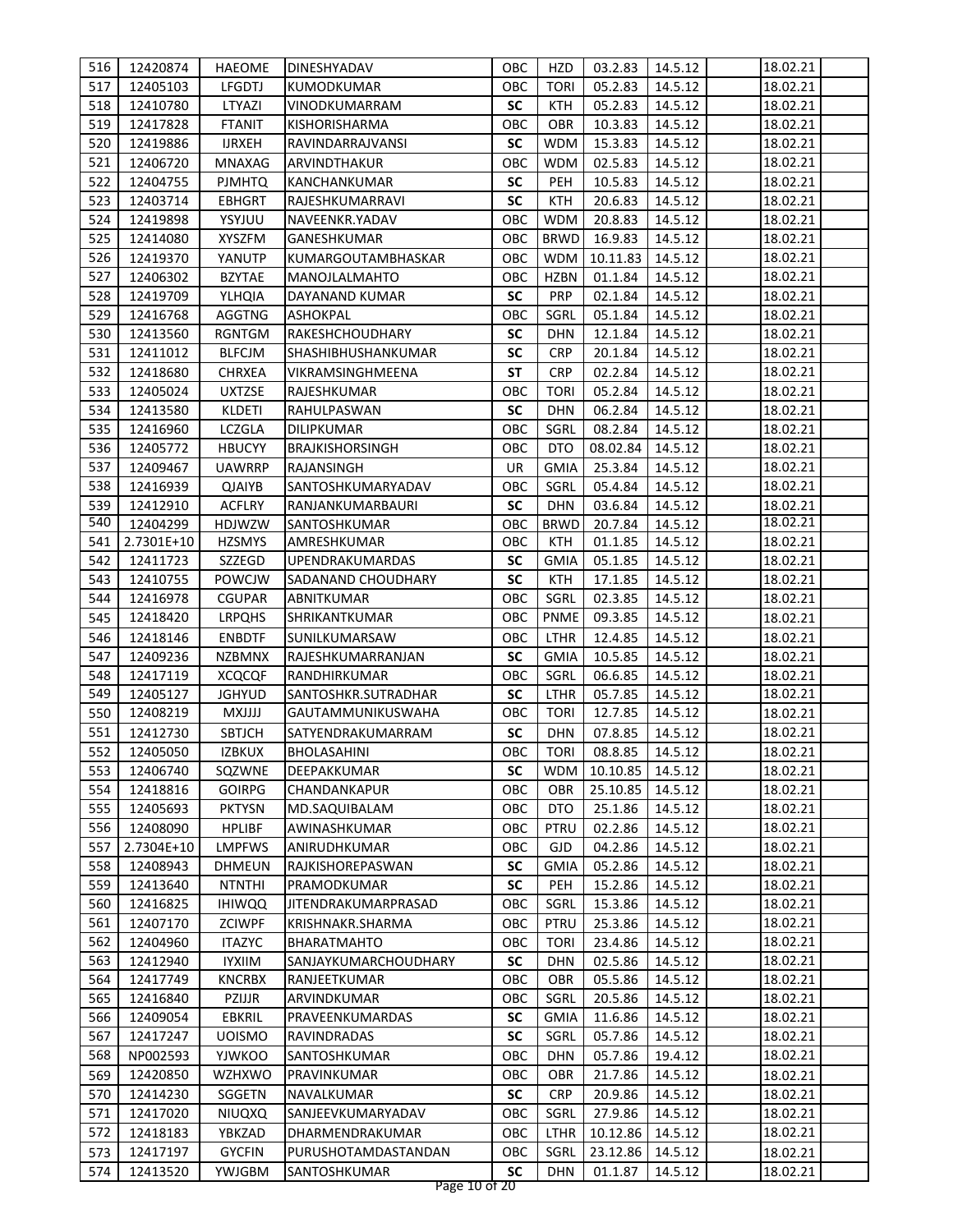| 575 | 12413060   | <b>NXTTBK</b> | RAVIKUMARMANDAL     | SC        | DHN         | 05.1.87  | 14.5.12 | 18.02.21 |
|-----|------------|---------------|---------------------|-----------|-------------|----------|---------|----------|
| 576 | 12408384   | <b>STUEDH</b> | CHANDANKUMAR        | OBC       | <b>RNQ</b>  | 02.2.87  | 14.5.12 | 18.02.21 |
| 577 | NP002592   | <b>IXUJFO</b> | PINTOKUMAR          | OBC       | <b>DHN</b>  | 03.2.87  | 19.4.12 | 18.02.21 |
| 578 | 12407082   | <b>HDBHQA</b> | <b>SUSHILKUMAR</b>  | ОВС       | PTRU        | 10.2.87  | 14.5.12 | 18.02.21 |
| 579 | 12409273   | <b>JJKCUO</b> | NAGENDRARAM         | <b>SC</b> | <b>GMIA</b> | 10.2.87  | 14.5.12 | 18.02.21 |
| 580 | 12417798   | SEJIWU        | <b>VIJAYRAM</b>     | <b>SC</b> | <b>OBR</b>  | 10.2.87  | 14.5.12 | 18.02.21 |
| 581 | 12413100   | <b>JDUDGK</b> | <b>UMESHKUMAR</b>   | <b>SC</b> | <b>PRP</b>  | 12.2.87  | 14.5.12 | 18.02.21 |
| 582 | 2.7304E+10 | YAPNSE        | SANDEEPKUMAR        | OBC       | LTHR        | 17.2.87  | 14.5.12 | 18.02.21 |
| 583 | 12419928   | LQHTQM        | <b>ASHOKKUMAR</b>   | OBC       | <b>WDM</b>  | 10.5.87  | 14.5.12 | 18.02.21 |
| 584 | 12416832   | QXODNZ        | SUJEETKUMAR         | OBC       | SGRL        | 10.5.87  | 14.5.12 | 18.02.21 |
| 585 | 12406260   | <b>QYOPIT</b> | <b>BINODYADAV</b>   | ОВС       | <b>RNQ</b>  | 01.7.87  | 14.5.12 | 18.02.21 |
| 586 | 12413040   | <b>MCNAUX</b> | ASHOKRAM            | <b>SC</b> | <b>DHN</b>  | 28.8.87  | 14.5.12 | 18.02.21 |
| 587 | 12418787   | <b>XJBSBG</b> | MANOJKUMAR          | OBC       | <b>OBR</b>  | 28.8.87  | 14.5.12 | 18.02.21 |
| 588 | 12418830   | <b>ZULHNE</b> | SRIKANTPRASAD       | ОВС       | <b>OBR</b>  | 15.12.87 | 14.5.12 | 18.02.21 |
| 589 | 12413090   | <b>WFGRIY</b> | AMRENDRAKUMARRAVI   | <b>SC</b> | PEH         | 02.1.88  | 14.5.12 | 18.02.21 |
| 590 | 12415220   | <b>RKHKSM</b> | AMITKUMAR           | <b>SC</b> | GMO         | 12.1.88  | 14.5.12 | 18.02.21 |
| 591 | 12419163   | <b>FIDSCY</b> | DIWAKARSINGH        | OBC       | <b>TORI</b> | 01.2.88  | 14.5.12 | 18.02.21 |
| 592 | 12415406   | <b>WGEIKF</b> | <b>MDSALAMAT</b>    | ОВС       | <b>LTHR</b> | 04.2.88  | 14.5.12 | 18.02.21 |
| 593 | 12414040   | <b>PMDUIE</b> | VINODKUMARYADAV     | OBC       | <b>BRWD</b> | 11.2.88  | 14.5.12 | 18.02.21 |
| 594 | 12409315   | <b>PTWAUH</b> | BIDHANCHANDRARAJWAR | <b>SC</b> | <b>GMIA</b> | 05.3.88  | 14.5.12 | 18.02.21 |
| 595 | 12419435   | <b>PRKPOA</b> | PAPPUKUMAR          | OBC       | <b>WDM</b>  | 08.3.88  | 14.5.12 | 18.02.21 |
| 596 | 12417658   | <b>IBXBOP</b> | JAINENDRAKUMARSINGH | ОВС       | SGRL        | 24.8.88  | 14.5.12 | 18.02.21 |
| 597 | 12406680   | YUGFQT        | MANEESHKUMAR        | OBC       | <b>WDM</b>  | 01.9.88  | 14.5.12 | 18.02.21 |
| 598 | 12405140   | <b>OXYZZT</b> | AMITKUMAR           | UR        | <b>TORI</b> | 07.9.88  | 14.5.12 | 18.02.21 |
| 599 | 12416896   | <b>GGWRHW</b> | RAJEEVRANJAN        | OBC       | SGRL        | 05.10.88 | 14.5.12 | 18.02.21 |
| 600 | 12408487   | WMNKPG        | RAMBRIKSHYADAV      | OBC       | <b>RNQ</b>  | 12.12.88 | 14.5.12 | 18.02.21 |
| 601 | 12419473   | ZUBNTC        | DEEPAKKUMAR         | ОВС       | <b>WDM</b>  | 30.12.88 | 14.5.12 | 18.02.21 |
| 602 | 12409522   | ZPRBXH        | MUNISHKUMAR         | <b>SC</b> | GMIA        | 04.1.89  | 14.5.12 | 18.02.21 |
| 603 | 12406053   | <b>UIQWWI</b> | RAJESHKUMAR         | ОВС       | <b>RNQ</b>  | 05.1.89  | 14.5.12 | 18.02.21 |
| 604 | 12405607   | <b>KTRTYZ</b> | SATISHKUMAR         | OBC       | DTO         | 02.2.89  | 14.5.12 | 18.02.21 |
| 605 | 12409200   | <b>QPTYWB</b> | TARKESHWARRAVIDAS   | <b>SC</b> | GMIA        | 14.2.89  | 14.5.12 | 18.02.21 |
| 606 | 12405759   | <b>GELWYT</b> | SANJAYKUMAR         | OBC       | <b>KQR</b>  | 15.2.89  | 14.5.12 | 18.02.21 |
| 607 | 12417254   | <b>EGNDFE</b> | DEEPAKKUMARDINKAR   | OBC       | SGRL        | 01.3.89  | 14.5.12 | 18.02.21 |
| 608 | 12418751   | <b>GKIYGJ</b> | RINKESHKUMAR        | OBC       | <b>DHN</b>  | 31.3.89  | 14.5.12 | 18.02.21 |
| 609 | 12416985   | <b>GCKYNZ</b> | PINTUKUMAR          | OBC       | SGRL        | 05.4.89  | 14.5.12 | 18.02.21 |
| 610 | 12405747   | <b>DRIKLK</b> | MADHESHKUMAR        | OBC       | DTO         | 24.4.89  | 14.5.12 | 18.02.21 |
| 611 | 12408100   | PSFKZZ        | SANJEETKR.YADAV     | OBC       | PTRU        | 01.5.89  | 14.5.12 | 18.02.21 |
| 612 | 12414030   | IZJEKM        | AMARPRAKASH         | OBC       | <b>BRWD</b> | 06.5.89  | 14.5.12 | 18.02.21 |
| 613 | 12417215   | <b>KOMYIH</b> | SANJEETKUMAR        | OBC       | SGRL        | 15.5.89  | 14.5.12 | 18.02.21 |
| 614 | 12420801   | SGTDHB        | JAYPRAKASHKUMAR     | OBC       | <b>OBR</b>  | 04.7.89  | 14.5.12 | 18.02.21 |
| 615 | 12406983   | <b>JAIYST</b> | <b>ASHISKUMAR</b>   | OBC       | <b>BRWD</b> | 15.7.89  | 14.5.12 | 18.02.21 |
| 616 | 12405917   | <b>DBAIQW</b> | MANOJKUMAR          | OBC       | <b>DTO</b>  | 27.10.89 | 14.5.12 | 18.02.21 |
| 617 | 12418171   | <b>KDWHLG</b> | UMESHKUMARYADAV     | OBC       | <b>RNQ</b>  | 07.11.89 | 14.5.12 | 18.02.21 |
| 618 | 12416946   | SYCSZZ        | NITISHKUMAR         | OBC       | SGRL        | 28.11.89 | 14.5.12 | 18.02.21 |
| 619 | 12416921   | LRQMDL        | RAVINDRAKUMAR       | OBC       | SGRL        | 05.1.72  | 15.5.12 | 18.02.21 |
| 620 | 12411188   | <b>MFOMMS</b> | SANJAYKR.GUPTA      | ОВС       | <b>CRP</b>  | 10.5.80  | 15.5.12 | 18.02.21 |
| 621 | 12416992   | <b>GMCELO</b> | RAJESH Pd. YADAV    | OBC       | SGRL        | 01.3.81  | 15.5.12 | 18.02.21 |
| 622 | 12417737   | LWJYDR        | SHAILESHPASWAN      | SC        | <b>OBR</b>  | 08.2.82  | 15.5.12 | 18.02.21 |
| 623 | 12417293   | <b>APYKRC</b> | <b>UDITKUMAR</b>    | OBC       | SGRL        | 10.4.82  | 15.5.12 | 18.02.21 |
| 624 | 12419308   | <b>NKLLYK</b> | RAJESHKUMAR         | OBC       | SGRL        | 08.3.83  | 15.5.12 | 18.02.21 |
| 625 | 12413120   | <b>BBXFNE</b> | AJAYSHANKARRAJAK    | <b>SC</b> | <b>PEH</b>  | 19.11.83 | 15.5.12 | 18.02.21 |
| 626 | 12405784   | ZHHMUI        | RAMSAGARKUMAR       | <b>UR</b> | <b>GJD</b>  | 06.1.84  | 15.5.12 | 18.02.21 |
| 627 | 12406363   | <b>BREZGE</b> | PRAFULLKUMAR        | OBC       | <b>BRKA</b> | 31.1.84  | 15.5.12 | 18.02.21 |
| 628 | 12417222   | ALFUMZ        | SUNILKUMARHANSDA    | <b>ST</b> | SGRL        | 10.2.84  | 15.5.12 | 18.02.21 |
| 629 | 12421390   | <b>DCONJZ</b> | ALOKKUMAR           | ОВС       | PTRU        | 20.2.84  | 15.5.12 | 18.02.21 |
| 630 | 12405796   | QLXOJC        | NIRAJKUMAR          | OBC       | <b>DTO</b>  | 10.6.84  | 15.5.12 | 18.02.21 |
| 631 | 12417725   | <b>SKGKOF</b> | MD.SHAMIM           | OBC       | OBR         | 12.2.85  | 15.5.12 | 18.02.21 |
| 632 | 4140205    | <b>QXXUYJ</b> | DHANANJAYSAW        | OBC       | <b>GMO</b>  | 02.6.86  | 15.5.12 | 18.02.21 |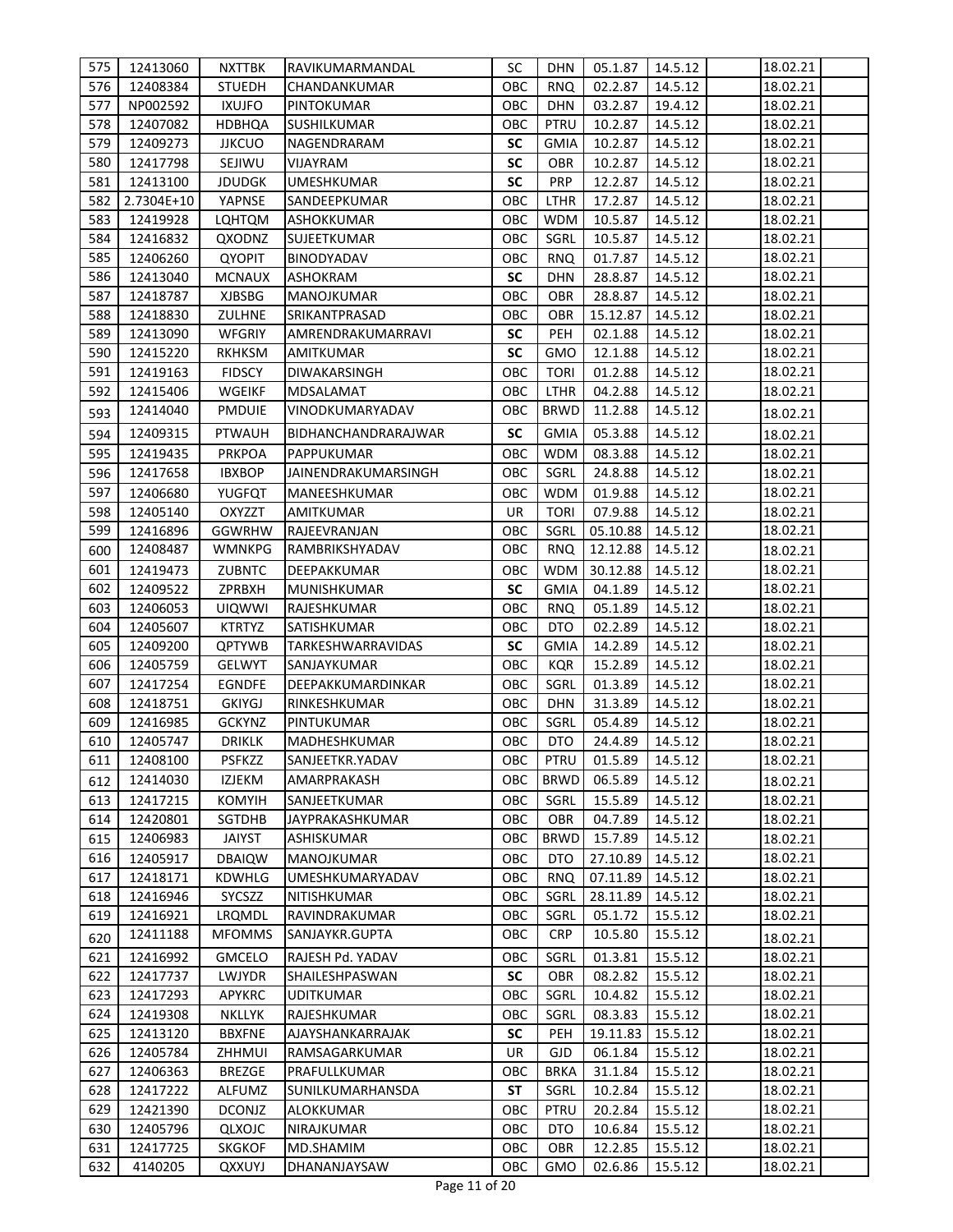| 634<br>12417279<br><b>GXWPDJ</b><br>OBC<br>SGRL<br>03.2.87<br>15.5.12<br>18.02.21<br><b>ASHOKKUMAR</b><br>635<br><b>FKRSRN</b><br>OBC<br><b>LTHR</b><br>06.11.87<br>15.5.12<br>18.02.21<br>12405176<br>AVINASHKUMAR<br>15.5.12<br>636<br>12407409<br><b>JGQOYS</b><br><b>TORI</b><br>14.2.88<br>18.02.21<br>CHANDRAPRAKASH<br>OBC<br>637<br>25.5.88<br>15.5.12<br>18.02.21<br>2.7304E+10<br>LSCWDZ<br>OBC<br><b>TORI</b><br><b>JITENDRAKUMAR</b><br>638<br>PAWANKUMARVERMA<br>OBC<br><b>GMIA</b><br>22.12.88<br>15.5.12<br>18.02.21<br>12409029<br><b>BKPAUQ</b><br>639<br>OBC<br>SGRL<br>10.2.89<br>15.5.12<br>18.02.21<br>12417133<br><b>AIOHLJ</b><br>SUNILKUMARKHUMHAR<br>640<br>12417853<br><b>SC</b><br><b>OBR</b><br>02.8.89<br>15.5.12<br>18.02.21<br>AHASSQ<br>DEEPAKKUMAR<br>641<br>12419242<br><b>BWXYUB</b><br>OBC<br><b>TORI</b><br>20.10.89<br>15.5.12<br>18.02.21<br>RAMESHKUMAR<br>642<br><b>OBC</b><br>20.8.08<br>20080648<br>RAMEKBALPAL<br>GMO<br>12.7.74<br>18.02.21<br>LYOCQC<br>16.5.12<br>643<br>12410305<br>QPWMTG<br>ОВС<br>HZD<br>05.1.76<br><b>MANOJKUMAR</b><br>18.02.21<br>644<br>OBC<br>HZD<br>16.5.12<br>18.02.21<br>12410317<br><b>IYZUPE</b><br>RAJUYADAV<br>08.1.76<br>645<br><b>SC</b><br><b>GJD</b><br>11.12.76<br>16.5.12<br>18.02.21<br>12417397<br><b>WWIDSX</b><br>PREMPRAKASH<br>646<br>OBC<br><b>CRP</b><br>13.12.76<br>16.5.12<br>12414360<br><b>AKEFWI</b><br>UMASHANKARPRADAD<br>18.02.21<br>647<br>18.02.21<br>12414670<br>SADHAN CHANDRA RAJAK<br><b>SC</b><br><b>PNME</b><br>05.02.76 16.5.12<br><b>MFHNQC</b><br>648<br><b>ST</b><br>16.5.12<br>12414810<br>XUUYIW<br><b>GMO</b><br>02.8.77<br>18.02.21<br>SUMITRA MAHALI<br>649<br>UR<br>12410238<br><b>MTIYZF</b><br>GMO<br>24.10.77<br>16.5.12<br>18.02.21<br>BADRUDDINANSARI<br>650<br><b>UR</b><br>PEH<br>12412660<br>12.1.78<br>16.5.12<br>18.02.21<br>LAKBJX<br>VIKASHKUMAR<br>651<br>18.02.21<br>OBC<br><b>GJD</b><br>01.3.78<br>16.5.12<br>12410093<br><b>TALOBL</b><br>AKHILESHKUMAR<br>652<br>OBC<br>PEH<br>07.4.78<br>12413270<br><b>CFCUIE</b><br>PRADIPKUMARGUPTA<br>16.5.12<br>18.02.21<br>653<br>OBC<br><b>GMIA</b><br>05.2.79<br>12410123<br><b>MDPYPI</b><br>ARVINDKUMAR<br>16.5.12<br>18.02.21<br>654<br>12411103<br>OBC<br><b>CRP</b><br>26.2.79<br>16.5.12<br>18.02.21<br><b>JEHYJM</b><br>MANOJKR.RAY<br>655<br>OBC<br>HZD<br>03.2.80<br>12419783<br><b>BRJTQP</b><br>SANJAYKUMARYADAV<br>16.5.12<br>18.02.21<br><b>FPSNKL</b><br>OBC<br><b>PNME</b><br>24.6.80<br>656<br>12411851<br>RAJUKUMAR<br>16.5.12<br>18.02.21<br>657<br>18.02.21<br>12413190<br><b>MMSFSE</b><br>ОВС<br><b>PEH</b><br>10.7.80<br>16.5.12<br>SATISHKUMARVERMA<br>658<br>12417090<br>ОВС<br>SGRL<br>08.10.80<br>16.5.12<br>18.02.21<br>WJTPUI<br>SANTOSHKUMAR<br>659<br>12410469<br><b>HGJCSE</b><br>ANUJKUMAR<br>ОВС<br>HZD<br>06.11.80<br>16.5.12<br>18.02.21<br>OBC<br>273P626402<br><b>TTNFIN</b><br>RAMJIWANSINGH<br><b>PEH</b><br>05.12.80<br>01.9.08<br>660<br>18.02.21<br>12409121<br><b>THNOLJ</b><br><b>AJEETKUMAR</b><br>OBC<br><b>GMIA</b><br>01.1.81<br>16.5.12<br>18.02.21<br>661<br>12410020<br><b>SC</b><br>25.1.81<br>16.5.12<br>18.02.21<br>662<br><b>HWGIWH</b><br><b>HARIRAM</b><br><b>GJD</b><br>663<br>12409959<br>OBC<br><b>GJD</b><br>25.2.81<br>16.5.12<br>18.02.21<br><b>KJHGJM</b><br><b>BABLUKUMAR</b><br>12417452<br><b>UR</b><br>HZD<br>01.7.81<br>16.5.12<br>18.02.21<br>664<br>LDGYUB<br>DEEPAKKUMARSINGH<br>665<br>OBC<br><b>TORI</b><br>25.12.81<br>16.5.12<br>12405085<br>EANHMD<br>SHIVSHANKARPRASAD<br>18.02.21<br>666<br>18.02.21<br>P6265802<br><b>RJCIQL</b><br>SANTOSHKUMARSINGH<br>ОВС<br>GMO<br>02.1.82<br>07.9.08<br>OBC<br>16.5.12<br>18.02.21<br>667<br>12422204<br><b>XJDCMJ</b><br>VIJAYKUMAR<br><b>DHN</b><br>02.1.82<br>668<br>18.02.21<br>OBC<br><b>BRWD</b><br>12412200<br><b>DHANANJAY PRASAD</b><br>05.1.82<br>16.5.12<br><b>GTQNQQ</b><br>30.1.82 16.5.12<br>669<br>UAJQAZ<br>SANTOSHKUMAR<br>OBC<br>HZD  <br>18.02.21<br>12410342<br>670<br>18.02.21<br>12421250<br><b>EIKWEZ</b><br>SANJAYKUMARSINGH<br>UR<br>14.2.82<br>16.5.12<br>GJD<br>671<br>YUTHEW<br>OBC<br>PTRU<br>06.4.82<br>16.5.12<br>18.02.21<br>12420384<br>MANOJKUMAR<br>12414600<br>ST<br><b>PNME</b><br>07.4.82<br>16.5.12<br>672<br>QWHBUE<br>WILSONBARLA<br>18.02.21<br>673<br>12413620<br><b>NYSRQO</b><br>ОВС<br><b>PEH</b><br>05.5.82<br>16.5.12<br>18.02.21<br>SURESHMAHATO<br>674<br>OBC<br>18.02.21<br>12413200<br>PNRGHH<br>ANILKUMARSINGH<br><b>DHN</b><br>08.7.82<br>16.5.12<br>675<br>12414750<br>PLLTQW<br>VEENARANIKUJUR<br>ST<br><b>GMO</b><br>27.11.82<br>16.5.12<br>18.02.21<br>676<br>12413250<br><b>YRNQTE</b><br>AMARJEETKUMAR<br>OBC<br><b>PEH</b><br>30.12.82<br>16.5.12<br>18.02.21<br>677<br>OBC<br>PEH<br>18.02.21<br>12404883<br><b>TWQLHN</b><br>PARMANAND YADAV<br>03.1.83<br>16.5.12<br><b>ST</b><br>678<br>12414730<br><b>GBYKCR</b><br>VIJAYKUMARSINGH<br><b>GMO</b><br>15.1.83<br>16.5.12<br>18.02.21<br>679<br>12409947<br><b>MEFPHL</b><br><b>SC</b><br>01.2.83<br>16.5.12<br>18.02.21<br>SHIVMANGALPRASAD<br>GJD<br>680<br>12411073<br>ОВС<br>07.5.83<br>16.5.12<br>18.02.21<br>YMHZFM<br>RAJESHKUMAR<br>UR<br>681<br>12418100<br>ST<br>DHN<br>21.7.83<br>16.5.12<br><b>KMKLNT</b><br>BIJAYKR.MURMU<br>18.02.21<br>682<br>12418660<br><b>BLNLIL</b><br>ОВС<br><b>CRP</b><br>15.8.83<br>16.5.12<br>18.02.21<br>SANTOSHKR.SINGH<br>683<br>18.02.21<br>P6265798<br><b>DNRGSM</b><br>MD.GULAMSARWAR<br>OBC<br>GMO<br>16.8.83<br>27.8.08<br>12412156<br><b>AMITKUMAR</b><br>OBC<br><b>PNME</b><br>21.1.84<br>16.5.12<br>684<br>QYDIQW<br>18.02.21<br>12419710<br>05.2.84<br>16.5.12<br>18.02.21<br>685<br><b>PXXEOX</b><br>RAVINDRAKUMAR<br>ОВС<br><b>PRP</b><br>12413220<br><b>JNYGUZ</b><br><b>UR</b><br>PEH<br>05.3.84<br>16.5.12<br>18.02.21<br>686<br>NRIPENDRAKUMAR<br>687<br>18.02.21<br>12414490<br><b>MWMARH</b><br>RANJEETSHARMA<br>OBC<br><b>PNME</b><br>20.7.84<br>16.5.12<br>688<br><b>WDM</b><br>04.8.84<br>16.5.12<br>18.02.21<br>12419930<br><b>KHWRKI</b><br>RAJESHKUMAR<br>OBC<br><b>SC</b><br>18.02.21<br>689<br>12419461<br><b>CKHZCN</b><br>RAJESHKUMAR<br><b>WDM</b><br>15.8.84<br>16.5.12 |                                                                                                            | 633 | 12409534 | <b>WCDFBJ</b> | SUSHILKUMARSINGH | SΤ | DTO | 02.2.87 | 15.5.12 | 18.02.21 |
|-----------------------------------------------------------------------------------------------------------------------------------------------------------------------------------------------------------------------------------------------------------------------------------------------------------------------------------------------------------------------------------------------------------------------------------------------------------------------------------------------------------------------------------------------------------------------------------------------------------------------------------------------------------------------------------------------------------------------------------------------------------------------------------------------------------------------------------------------------------------------------------------------------------------------------------------------------------------------------------------------------------------------------------------------------------------------------------------------------------------------------------------------------------------------------------------------------------------------------------------------------------------------------------------------------------------------------------------------------------------------------------------------------------------------------------------------------------------------------------------------------------------------------------------------------------------------------------------------------------------------------------------------------------------------------------------------------------------------------------------------------------------------------------------------------------------------------------------------------------------------------------------------------------------------------------------------------------------------------------------------------------------------------------------------------------------------------------------------------------------------------------------------------------------------------------------------------------------------------------------------------------------------------------------------------------------------------------------------------------------------------------------------------------------------------------------------------------------------------------------------------------------------------------------------------------------------------------------------------------------------------------------------------------------------------------------------------------------------------------------------------------------------------------------------------------------------------------------------------------------------------------------------------------------------------------------------------------------------------------------------------------------------------------------------------------------------------------------------------------------------------------------------------------------------------------------------------------------------------------------------------------------------------------------------------------------------------------------------------------------------------------------------------------------------------------------------------------------------------------------------------------------------------------------------------------------------------------------------------------------------------------------------------------------------------------------------------------------------------------------------------------------------------------------------------------------------------------------------------------------------------------------------------------------------------------------------------------------------------------------------------------------------------------------------------------------------------------------------------------------------------------------------------------------------------------------------------------------------------------------------------------------------------------------------------------------------------------------------------------------------------------------------------------------------------------------------------------------------------------------------------------------------------------------------------------------------------------------------------------------------------------------------------------------------------------------------------------------------------------------------------------------------------------------------------------------------------------------------------------------------------------------------------------------------------------------------------------------------------------------------------------------------------------------------------------------------------------------------------------------------------------------------------------------------------------------------------------------------------------------------------------------------------------------------------------------------------------------------------------------------------------------------------------------------------------------------------------------------------------------------------------------------------------------------------------------------------------------------------------------------------------------------------------------------------------------------------------------------------------------------------------------------------------------------------------------------------------------------------------------------------------------------------------------------------------------------------------------------------------------------------------------------------------------------------------------------------------------------------------------------------------------------------------------------|------------------------------------------------------------------------------------------------------------|-----|----------|---------------|------------------|----|-----|---------|---------|----------|
|                                                                                                                                                                                                                                                                                                                                                                                                                                                                                                                                                                                                                                                                                                                                                                                                                                                                                                                                                                                                                                                                                                                                                                                                                                                                                                                                                                                                                                                                                                                                                                                                                                                                                                                                                                                                                                                                                                                                                                                                                                                                                                                                                                                                                                                                                                                                                                                                                                                                                                                                                                                                                                                                                                                                                                                                                                                                                                                                                                                                                                                                                                                                                                                                                                                                                                                                                                                                                                                                                                                                                                                                                                                                                                                                                                                                                                                                                                                                                                                                                                                                                                                                                                                                                                                                                                                                                                                                                                                                                                                                                                                                                                                                                                                                                                                                                                                                                                                                                                                                                                                                                                                                                                                                                                                                                                                                                                                                                                                                                                                                                                                                                                                                                                                                                                                                                                                                                                                                                                                                                                                                                                                                                                       |                                                                                                            |     |          |               |                  |    |     |         |         |          |
|                                                                                                                                                                                                                                                                                                                                                                                                                                                                                                                                                                                                                                                                                                                                                                                                                                                                                                                                                                                                                                                                                                                                                                                                                                                                                                                                                                                                                                                                                                                                                                                                                                                                                                                                                                                                                                                                                                                                                                                                                                                                                                                                                                                                                                                                                                                                                                                                                                                                                                                                                                                                                                                                                                                                                                                                                                                                                                                                                                                                                                                                                                                                                                                                                                                                                                                                                                                                                                                                                                                                                                                                                                                                                                                                                                                                                                                                                                                                                                                                                                                                                                                                                                                                                                                                                                                                                                                                                                                                                                                                                                                                                                                                                                                                                                                                                                                                                                                                                                                                                                                                                                                                                                                                                                                                                                                                                                                                                                                                                                                                                                                                                                                                                                                                                                                                                                                                                                                                                                                                                                                                                                                                                                       |                                                                                                            |     |          |               |                  |    |     |         |         |          |
|                                                                                                                                                                                                                                                                                                                                                                                                                                                                                                                                                                                                                                                                                                                                                                                                                                                                                                                                                                                                                                                                                                                                                                                                                                                                                                                                                                                                                                                                                                                                                                                                                                                                                                                                                                                                                                                                                                                                                                                                                                                                                                                                                                                                                                                                                                                                                                                                                                                                                                                                                                                                                                                                                                                                                                                                                                                                                                                                                                                                                                                                                                                                                                                                                                                                                                                                                                                                                                                                                                                                                                                                                                                                                                                                                                                                                                                                                                                                                                                                                                                                                                                                                                                                                                                                                                                                                                                                                                                                                                                                                                                                                                                                                                                                                                                                                                                                                                                                                                                                                                                                                                                                                                                                                                                                                                                                                                                                                                                                                                                                                                                                                                                                                                                                                                                                                                                                                                                                                                                                                                                                                                                                                                       |                                                                                                            |     |          |               |                  |    |     |         |         |          |
|                                                                                                                                                                                                                                                                                                                                                                                                                                                                                                                                                                                                                                                                                                                                                                                                                                                                                                                                                                                                                                                                                                                                                                                                                                                                                                                                                                                                                                                                                                                                                                                                                                                                                                                                                                                                                                                                                                                                                                                                                                                                                                                                                                                                                                                                                                                                                                                                                                                                                                                                                                                                                                                                                                                                                                                                                                                                                                                                                                                                                                                                                                                                                                                                                                                                                                                                                                                                                                                                                                                                                                                                                                                                                                                                                                                                                                                                                                                                                                                                                                                                                                                                                                                                                                                                                                                                                                                                                                                                                                                                                                                                                                                                                                                                                                                                                                                                                                                                                                                                                                                                                                                                                                                                                                                                                                                                                                                                                                                                                                                                                                                                                                                                                                                                                                                                                                                                                                                                                                                                                                                                                                                                                                       |                                                                                                            |     |          |               |                  |    |     |         |         |          |
|                                                                                                                                                                                                                                                                                                                                                                                                                                                                                                                                                                                                                                                                                                                                                                                                                                                                                                                                                                                                                                                                                                                                                                                                                                                                                                                                                                                                                                                                                                                                                                                                                                                                                                                                                                                                                                                                                                                                                                                                                                                                                                                                                                                                                                                                                                                                                                                                                                                                                                                                                                                                                                                                                                                                                                                                                                                                                                                                                                                                                                                                                                                                                                                                                                                                                                                                                                                                                                                                                                                                                                                                                                                                                                                                                                                                                                                                                                                                                                                                                                                                                                                                                                                                                                                                                                                                                                                                                                                                                                                                                                                                                                                                                                                                                                                                                                                                                                                                                                                                                                                                                                                                                                                                                                                                                                                                                                                                                                                                                                                                                                                                                                                                                                                                                                                                                                                                                                                                                                                                                                                                                                                                                                       |                                                                                                            |     |          |               |                  |    |     |         |         |          |
|                                                                                                                                                                                                                                                                                                                                                                                                                                                                                                                                                                                                                                                                                                                                                                                                                                                                                                                                                                                                                                                                                                                                                                                                                                                                                                                                                                                                                                                                                                                                                                                                                                                                                                                                                                                                                                                                                                                                                                                                                                                                                                                                                                                                                                                                                                                                                                                                                                                                                                                                                                                                                                                                                                                                                                                                                                                                                                                                                                                                                                                                                                                                                                                                                                                                                                                                                                                                                                                                                                                                                                                                                                                                                                                                                                                                                                                                                                                                                                                                                                                                                                                                                                                                                                                                                                                                                                                                                                                                                                                                                                                                                                                                                                                                                                                                                                                                                                                                                                                                                                                                                                                                                                                                                                                                                                                                                                                                                                                                                                                                                                                                                                                                                                                                                                                                                                                                                                                                                                                                                                                                                                                                                                       |                                                                                                            |     |          |               |                  |    |     |         |         |          |
|                                                                                                                                                                                                                                                                                                                                                                                                                                                                                                                                                                                                                                                                                                                                                                                                                                                                                                                                                                                                                                                                                                                                                                                                                                                                                                                                                                                                                                                                                                                                                                                                                                                                                                                                                                                                                                                                                                                                                                                                                                                                                                                                                                                                                                                                                                                                                                                                                                                                                                                                                                                                                                                                                                                                                                                                                                                                                                                                                                                                                                                                                                                                                                                                                                                                                                                                                                                                                                                                                                                                                                                                                                                                                                                                                                                                                                                                                                                                                                                                                                                                                                                                                                                                                                                                                                                                                                                                                                                                                                                                                                                                                                                                                                                                                                                                                                                                                                                                                                                                                                                                                                                                                                                                                                                                                                                                                                                                                                                                                                                                                                                                                                                                                                                                                                                                                                                                                                                                                                                                                                                                                                                                                                       |                                                                                                            |     |          |               |                  |    |     |         |         |          |
|                                                                                                                                                                                                                                                                                                                                                                                                                                                                                                                                                                                                                                                                                                                                                                                                                                                                                                                                                                                                                                                                                                                                                                                                                                                                                                                                                                                                                                                                                                                                                                                                                                                                                                                                                                                                                                                                                                                                                                                                                                                                                                                                                                                                                                                                                                                                                                                                                                                                                                                                                                                                                                                                                                                                                                                                                                                                                                                                                                                                                                                                                                                                                                                                                                                                                                                                                                                                                                                                                                                                                                                                                                                                                                                                                                                                                                                                                                                                                                                                                                                                                                                                                                                                                                                                                                                                                                                                                                                                                                                                                                                                                                                                                                                                                                                                                                                                                                                                                                                                                                                                                                                                                                                                                                                                                                                                                                                                                                                                                                                                                                                                                                                                                                                                                                                                                                                                                                                                                                                                                                                                                                                                                                       |                                                                                                            |     |          |               |                  |    |     |         |         |          |
|                                                                                                                                                                                                                                                                                                                                                                                                                                                                                                                                                                                                                                                                                                                                                                                                                                                                                                                                                                                                                                                                                                                                                                                                                                                                                                                                                                                                                                                                                                                                                                                                                                                                                                                                                                                                                                                                                                                                                                                                                                                                                                                                                                                                                                                                                                                                                                                                                                                                                                                                                                                                                                                                                                                                                                                                                                                                                                                                                                                                                                                                                                                                                                                                                                                                                                                                                                                                                                                                                                                                                                                                                                                                                                                                                                                                                                                                                                                                                                                                                                                                                                                                                                                                                                                                                                                                                                                                                                                                                                                                                                                                                                                                                                                                                                                                                                                                                                                                                                                                                                                                                                                                                                                                                                                                                                                                                                                                                                                                                                                                                                                                                                                                                                                                                                                                                                                                                                                                                                                                                                                                                                                                                                       |                                                                                                            |     |          |               |                  |    |     |         |         |          |
|                                                                                                                                                                                                                                                                                                                                                                                                                                                                                                                                                                                                                                                                                                                                                                                                                                                                                                                                                                                                                                                                                                                                                                                                                                                                                                                                                                                                                                                                                                                                                                                                                                                                                                                                                                                                                                                                                                                                                                                                                                                                                                                                                                                                                                                                                                                                                                                                                                                                                                                                                                                                                                                                                                                                                                                                                                                                                                                                                                                                                                                                                                                                                                                                                                                                                                                                                                                                                                                                                                                                                                                                                                                                                                                                                                                                                                                                                                                                                                                                                                                                                                                                                                                                                                                                                                                                                                                                                                                                                                                                                                                                                                                                                                                                                                                                                                                                                                                                                                                                                                                                                                                                                                                                                                                                                                                                                                                                                                                                                                                                                                                                                                                                                                                                                                                                                                                                                                                                                                                                                                                                                                                                                                       |                                                                                                            |     |          |               |                  |    |     |         |         |          |
|                                                                                                                                                                                                                                                                                                                                                                                                                                                                                                                                                                                                                                                                                                                                                                                                                                                                                                                                                                                                                                                                                                                                                                                                                                                                                                                                                                                                                                                                                                                                                                                                                                                                                                                                                                                                                                                                                                                                                                                                                                                                                                                                                                                                                                                                                                                                                                                                                                                                                                                                                                                                                                                                                                                                                                                                                                                                                                                                                                                                                                                                                                                                                                                                                                                                                                                                                                                                                                                                                                                                                                                                                                                                                                                                                                                                                                                                                                                                                                                                                                                                                                                                                                                                                                                                                                                                                                                                                                                                                                                                                                                                                                                                                                                                                                                                                                                                                                                                                                                                                                                                                                                                                                                                                                                                                                                                                                                                                                                                                                                                                                                                                                                                                                                                                                                                                                                                                                                                                                                                                                                                                                                                                                       |                                                                                                            |     |          |               |                  |    |     |         |         |          |
|                                                                                                                                                                                                                                                                                                                                                                                                                                                                                                                                                                                                                                                                                                                                                                                                                                                                                                                                                                                                                                                                                                                                                                                                                                                                                                                                                                                                                                                                                                                                                                                                                                                                                                                                                                                                                                                                                                                                                                                                                                                                                                                                                                                                                                                                                                                                                                                                                                                                                                                                                                                                                                                                                                                                                                                                                                                                                                                                                                                                                                                                                                                                                                                                                                                                                                                                                                                                                                                                                                                                                                                                                                                                                                                                                                                                                                                                                                                                                                                                                                                                                                                                                                                                                                                                                                                                                                                                                                                                                                                                                                                                                                                                                                                                                                                                                                                                                                                                                                                                                                                                                                                                                                                                                                                                                                                                                                                                                                                                                                                                                                                                                                                                                                                                                                                                                                                                                                                                                                                                                                                                                                                                                                       |                                                                                                            |     |          |               |                  |    |     |         |         |          |
|                                                                                                                                                                                                                                                                                                                                                                                                                                                                                                                                                                                                                                                                                                                                                                                                                                                                                                                                                                                                                                                                                                                                                                                                                                                                                                                                                                                                                                                                                                                                                                                                                                                                                                                                                                                                                                                                                                                                                                                                                                                                                                                                                                                                                                                                                                                                                                                                                                                                                                                                                                                                                                                                                                                                                                                                                                                                                                                                                                                                                                                                                                                                                                                                                                                                                                                                                                                                                                                                                                                                                                                                                                                                                                                                                                                                                                                                                                                                                                                                                                                                                                                                                                                                                                                                                                                                                                                                                                                                                                                                                                                                                                                                                                                                                                                                                                                                                                                                                                                                                                                                                                                                                                                                                                                                                                                                                                                                                                                                                                                                                                                                                                                                                                                                                                                                                                                                                                                                                                                                                                                                                                                                                                       |                                                                                                            |     |          |               |                  |    |     |         |         |          |
|                                                                                                                                                                                                                                                                                                                                                                                                                                                                                                                                                                                                                                                                                                                                                                                                                                                                                                                                                                                                                                                                                                                                                                                                                                                                                                                                                                                                                                                                                                                                                                                                                                                                                                                                                                                                                                                                                                                                                                                                                                                                                                                                                                                                                                                                                                                                                                                                                                                                                                                                                                                                                                                                                                                                                                                                                                                                                                                                                                                                                                                                                                                                                                                                                                                                                                                                                                                                                                                                                                                                                                                                                                                                                                                                                                                                                                                                                                                                                                                                                                                                                                                                                                                                                                                                                                                                                                                                                                                                                                                                                                                                                                                                                                                                                                                                                                                                                                                                                                                                                                                                                                                                                                                                                                                                                                                                                                                                                                                                                                                                                                                                                                                                                                                                                                                                                                                                                                                                                                                                                                                                                                                                                                       |                                                                                                            |     |          |               |                  |    |     |         |         |          |
|                                                                                                                                                                                                                                                                                                                                                                                                                                                                                                                                                                                                                                                                                                                                                                                                                                                                                                                                                                                                                                                                                                                                                                                                                                                                                                                                                                                                                                                                                                                                                                                                                                                                                                                                                                                                                                                                                                                                                                                                                                                                                                                                                                                                                                                                                                                                                                                                                                                                                                                                                                                                                                                                                                                                                                                                                                                                                                                                                                                                                                                                                                                                                                                                                                                                                                                                                                                                                                                                                                                                                                                                                                                                                                                                                                                                                                                                                                                                                                                                                                                                                                                                                                                                                                                                                                                                                                                                                                                                                                                                                                                                                                                                                                                                                                                                                                                                                                                                                                                                                                                                                                                                                                                                                                                                                                                                                                                                                                                                                                                                                                                                                                                                                                                                                                                                                                                                                                                                                                                                                                                                                                                                                                       |                                                                                                            |     |          |               |                  |    |     |         |         |          |
|                                                                                                                                                                                                                                                                                                                                                                                                                                                                                                                                                                                                                                                                                                                                                                                                                                                                                                                                                                                                                                                                                                                                                                                                                                                                                                                                                                                                                                                                                                                                                                                                                                                                                                                                                                                                                                                                                                                                                                                                                                                                                                                                                                                                                                                                                                                                                                                                                                                                                                                                                                                                                                                                                                                                                                                                                                                                                                                                                                                                                                                                                                                                                                                                                                                                                                                                                                                                                                                                                                                                                                                                                                                                                                                                                                                                                                                                                                                                                                                                                                                                                                                                                                                                                                                                                                                                                                                                                                                                                                                                                                                                                                                                                                                                                                                                                                                                                                                                                                                                                                                                                                                                                                                                                                                                                                                                                                                                                                                                                                                                                                                                                                                                                                                                                                                                                                                                                                                                                                                                                                                                                                                                                                       |                                                                                                            |     |          |               |                  |    |     |         |         |          |
|                                                                                                                                                                                                                                                                                                                                                                                                                                                                                                                                                                                                                                                                                                                                                                                                                                                                                                                                                                                                                                                                                                                                                                                                                                                                                                                                                                                                                                                                                                                                                                                                                                                                                                                                                                                                                                                                                                                                                                                                                                                                                                                                                                                                                                                                                                                                                                                                                                                                                                                                                                                                                                                                                                                                                                                                                                                                                                                                                                                                                                                                                                                                                                                                                                                                                                                                                                                                                                                                                                                                                                                                                                                                                                                                                                                                                                                                                                                                                                                                                                                                                                                                                                                                                                                                                                                                                                                                                                                                                                                                                                                                                                                                                                                                                                                                                                                                                                                                                                                                                                                                                                                                                                                                                                                                                                                                                                                                                                                                                                                                                                                                                                                                                                                                                                                                                                                                                                                                                                                                                                                                                                                                                                       |                                                                                                            |     |          |               |                  |    |     |         |         |          |
|                                                                                                                                                                                                                                                                                                                                                                                                                                                                                                                                                                                                                                                                                                                                                                                                                                                                                                                                                                                                                                                                                                                                                                                                                                                                                                                                                                                                                                                                                                                                                                                                                                                                                                                                                                                                                                                                                                                                                                                                                                                                                                                                                                                                                                                                                                                                                                                                                                                                                                                                                                                                                                                                                                                                                                                                                                                                                                                                                                                                                                                                                                                                                                                                                                                                                                                                                                                                                                                                                                                                                                                                                                                                                                                                                                                                                                                                                                                                                                                                                                                                                                                                                                                                                                                                                                                                                                                                                                                                                                                                                                                                                                                                                                                                                                                                                                                                                                                                                                                                                                                                                                                                                                                                                                                                                                                                                                                                                                                                                                                                                                                                                                                                                                                                                                                                                                                                                                                                                                                                                                                                                                                                                                       |                                                                                                            |     |          |               |                  |    |     |         |         |          |
|                                                                                                                                                                                                                                                                                                                                                                                                                                                                                                                                                                                                                                                                                                                                                                                                                                                                                                                                                                                                                                                                                                                                                                                                                                                                                                                                                                                                                                                                                                                                                                                                                                                                                                                                                                                                                                                                                                                                                                                                                                                                                                                                                                                                                                                                                                                                                                                                                                                                                                                                                                                                                                                                                                                                                                                                                                                                                                                                                                                                                                                                                                                                                                                                                                                                                                                                                                                                                                                                                                                                                                                                                                                                                                                                                                                                                                                                                                                                                                                                                                                                                                                                                                                                                                                                                                                                                                                                                                                                                                                                                                                                                                                                                                                                                                                                                                                                                                                                                                                                                                                                                                                                                                                                                                                                                                                                                                                                                                                                                                                                                                                                                                                                                                                                                                                                                                                                                                                                                                                                                                                                                                                                                                       |                                                                                                            |     |          |               |                  |    |     |         |         |          |
|                                                                                                                                                                                                                                                                                                                                                                                                                                                                                                                                                                                                                                                                                                                                                                                                                                                                                                                                                                                                                                                                                                                                                                                                                                                                                                                                                                                                                                                                                                                                                                                                                                                                                                                                                                                                                                                                                                                                                                                                                                                                                                                                                                                                                                                                                                                                                                                                                                                                                                                                                                                                                                                                                                                                                                                                                                                                                                                                                                                                                                                                                                                                                                                                                                                                                                                                                                                                                                                                                                                                                                                                                                                                                                                                                                                                                                                                                                                                                                                                                                                                                                                                                                                                                                                                                                                                                                                                                                                                                                                                                                                                                                                                                                                                                                                                                                                                                                                                                                                                                                                                                                                                                                                                                                                                                                                                                                                                                                                                                                                                                                                                                                                                                                                                                                                                                                                                                                                                                                                                                                                                                                                                                                       |                                                                                                            |     |          |               |                  |    |     |         |         |          |
|                                                                                                                                                                                                                                                                                                                                                                                                                                                                                                                                                                                                                                                                                                                                                                                                                                                                                                                                                                                                                                                                                                                                                                                                                                                                                                                                                                                                                                                                                                                                                                                                                                                                                                                                                                                                                                                                                                                                                                                                                                                                                                                                                                                                                                                                                                                                                                                                                                                                                                                                                                                                                                                                                                                                                                                                                                                                                                                                                                                                                                                                                                                                                                                                                                                                                                                                                                                                                                                                                                                                                                                                                                                                                                                                                                                                                                                                                                                                                                                                                                                                                                                                                                                                                                                                                                                                                                                                                                                                                                                                                                                                                                                                                                                                                                                                                                                                                                                                                                                                                                                                                                                                                                                                                                                                                                                                                                                                                                                                                                                                                                                                                                                                                                                                                                                                                                                                                                                                                                                                                                                                                                                                                                       |                                                                                                            |     |          |               |                  |    |     |         |         |          |
|                                                                                                                                                                                                                                                                                                                                                                                                                                                                                                                                                                                                                                                                                                                                                                                                                                                                                                                                                                                                                                                                                                                                                                                                                                                                                                                                                                                                                                                                                                                                                                                                                                                                                                                                                                                                                                                                                                                                                                                                                                                                                                                                                                                                                                                                                                                                                                                                                                                                                                                                                                                                                                                                                                                                                                                                                                                                                                                                                                                                                                                                                                                                                                                                                                                                                                                                                                                                                                                                                                                                                                                                                                                                                                                                                                                                                                                                                                                                                                                                                                                                                                                                                                                                                                                                                                                                                                                                                                                                                                                                                                                                                                                                                                                                                                                                                                                                                                                                                                                                                                                                                                                                                                                                                                                                                                                                                                                                                                                                                                                                                                                                                                                                                                                                                                                                                                                                                                                                                                                                                                                                                                                                                                       |                                                                                                            |     |          |               |                  |    |     |         |         |          |
|                                                                                                                                                                                                                                                                                                                                                                                                                                                                                                                                                                                                                                                                                                                                                                                                                                                                                                                                                                                                                                                                                                                                                                                                                                                                                                                                                                                                                                                                                                                                                                                                                                                                                                                                                                                                                                                                                                                                                                                                                                                                                                                                                                                                                                                                                                                                                                                                                                                                                                                                                                                                                                                                                                                                                                                                                                                                                                                                                                                                                                                                                                                                                                                                                                                                                                                                                                                                                                                                                                                                                                                                                                                                                                                                                                                                                                                                                                                                                                                                                                                                                                                                                                                                                                                                                                                                                                                                                                                                                                                                                                                                                                                                                                                                                                                                                                                                                                                                                                                                                                                                                                                                                                                                                                                                                                                                                                                                                                                                                                                                                                                                                                                                                                                                                                                                                                                                                                                                                                                                                                                                                                                                                                       |                                                                                                            |     |          |               |                  |    |     |         |         |          |
|                                                                                                                                                                                                                                                                                                                                                                                                                                                                                                                                                                                                                                                                                                                                                                                                                                                                                                                                                                                                                                                                                                                                                                                                                                                                                                                                                                                                                                                                                                                                                                                                                                                                                                                                                                                                                                                                                                                                                                                                                                                                                                                                                                                                                                                                                                                                                                                                                                                                                                                                                                                                                                                                                                                                                                                                                                                                                                                                                                                                                                                                                                                                                                                                                                                                                                                                                                                                                                                                                                                                                                                                                                                                                                                                                                                                                                                                                                                                                                                                                                                                                                                                                                                                                                                                                                                                                                                                                                                                                                                                                                                                                                                                                                                                                                                                                                                                                                                                                                                                                                                                                                                                                                                                                                                                                                                                                                                                                                                                                                                                                                                                                                                                                                                                                                                                                                                                                                                                                                                                                                                                                                                                                                       |                                                                                                            |     |          |               |                  |    |     |         |         |          |
|                                                                                                                                                                                                                                                                                                                                                                                                                                                                                                                                                                                                                                                                                                                                                                                                                                                                                                                                                                                                                                                                                                                                                                                                                                                                                                                                                                                                                                                                                                                                                                                                                                                                                                                                                                                                                                                                                                                                                                                                                                                                                                                                                                                                                                                                                                                                                                                                                                                                                                                                                                                                                                                                                                                                                                                                                                                                                                                                                                                                                                                                                                                                                                                                                                                                                                                                                                                                                                                                                                                                                                                                                                                                                                                                                                                                                                                                                                                                                                                                                                                                                                                                                                                                                                                                                                                                                                                                                                                                                                                                                                                                                                                                                                                                                                                                                                                                                                                                                                                                                                                                                                                                                                                                                                                                                                                                                                                                                                                                                                                                                                                                                                                                                                                                                                                                                                                                                                                                                                                                                                                                                                                                                                       |                                                                                                            |     |          |               |                  |    |     |         |         |          |
|                                                                                                                                                                                                                                                                                                                                                                                                                                                                                                                                                                                                                                                                                                                                                                                                                                                                                                                                                                                                                                                                                                                                                                                                                                                                                                                                                                                                                                                                                                                                                                                                                                                                                                                                                                                                                                                                                                                                                                                                                                                                                                                                                                                                                                                                                                                                                                                                                                                                                                                                                                                                                                                                                                                                                                                                                                                                                                                                                                                                                                                                                                                                                                                                                                                                                                                                                                                                                                                                                                                                                                                                                                                                                                                                                                                                                                                                                                                                                                                                                                                                                                                                                                                                                                                                                                                                                                                                                                                                                                                                                                                                                                                                                                                                                                                                                                                                                                                                                                                                                                                                                                                                                                                                                                                                                                                                                                                                                                                                                                                                                                                                                                                                                                                                                                                                                                                                                                                                                                                                                                                                                                                                                                       |                                                                                                            |     |          |               |                  |    |     |         |         |          |
|                                                                                                                                                                                                                                                                                                                                                                                                                                                                                                                                                                                                                                                                                                                                                                                                                                                                                                                                                                                                                                                                                                                                                                                                                                                                                                                                                                                                                                                                                                                                                                                                                                                                                                                                                                                                                                                                                                                                                                                                                                                                                                                                                                                                                                                                                                                                                                                                                                                                                                                                                                                                                                                                                                                                                                                                                                                                                                                                                                                                                                                                                                                                                                                                                                                                                                                                                                                                                                                                                                                                                                                                                                                                                                                                                                                                                                                                                                                                                                                                                                                                                                                                                                                                                                                                                                                                                                                                                                                                                                                                                                                                                                                                                                                                                                                                                                                                                                                                                                                                                                                                                                                                                                                                                                                                                                                                                                                                                                                                                                                                                                                                                                                                                                                                                                                                                                                                                                                                                                                                                                                                                                                                                                       |                                                                                                            |     |          |               |                  |    |     |         |         |          |
|                                                                                                                                                                                                                                                                                                                                                                                                                                                                                                                                                                                                                                                                                                                                                                                                                                                                                                                                                                                                                                                                                                                                                                                                                                                                                                                                                                                                                                                                                                                                                                                                                                                                                                                                                                                                                                                                                                                                                                                                                                                                                                                                                                                                                                                                                                                                                                                                                                                                                                                                                                                                                                                                                                                                                                                                                                                                                                                                                                                                                                                                                                                                                                                                                                                                                                                                                                                                                                                                                                                                                                                                                                                                                                                                                                                                                                                                                                                                                                                                                                                                                                                                                                                                                                                                                                                                                                                                                                                                                                                                                                                                                                                                                                                                                                                                                                                                                                                                                                                                                                                                                                                                                                                                                                                                                                                                                                                                                                                                                                                                                                                                                                                                                                                                                                                                                                                                                                                                                                                                                                                                                                                                                                       |                                                                                                            |     |          |               |                  |    |     |         |         |          |
|                                                                                                                                                                                                                                                                                                                                                                                                                                                                                                                                                                                                                                                                                                                                                                                                                                                                                                                                                                                                                                                                                                                                                                                                                                                                                                                                                                                                                                                                                                                                                                                                                                                                                                                                                                                                                                                                                                                                                                                                                                                                                                                                                                                                                                                                                                                                                                                                                                                                                                                                                                                                                                                                                                                                                                                                                                                                                                                                                                                                                                                                                                                                                                                                                                                                                                                                                                                                                                                                                                                                                                                                                                                                                                                                                                                                                                                                                                                                                                                                                                                                                                                                                                                                                                                                                                                                                                                                                                                                                                                                                                                                                                                                                                                                                                                                                                                                                                                                                                                                                                                                                                                                                                                                                                                                                                                                                                                                                                                                                                                                                                                                                                                                                                                                                                                                                                                                                                                                                                                                                                                                                                                                                                       |                                                                                                            |     |          |               |                  |    |     |         |         |          |
|                                                                                                                                                                                                                                                                                                                                                                                                                                                                                                                                                                                                                                                                                                                                                                                                                                                                                                                                                                                                                                                                                                                                                                                                                                                                                                                                                                                                                                                                                                                                                                                                                                                                                                                                                                                                                                                                                                                                                                                                                                                                                                                                                                                                                                                                                                                                                                                                                                                                                                                                                                                                                                                                                                                                                                                                                                                                                                                                                                                                                                                                                                                                                                                                                                                                                                                                                                                                                                                                                                                                                                                                                                                                                                                                                                                                                                                                                                                                                                                                                                                                                                                                                                                                                                                                                                                                                                                                                                                                                                                                                                                                                                                                                                                                                                                                                                                                                                                                                                                                                                                                                                                                                                                                                                                                                                                                                                                                                                                                                                                                                                                                                                                                                                                                                                                                                                                                                                                                                                                                                                                                                                                                                                       |                                                                                                            |     |          |               |                  |    |     |         |         |          |
|                                                                                                                                                                                                                                                                                                                                                                                                                                                                                                                                                                                                                                                                                                                                                                                                                                                                                                                                                                                                                                                                                                                                                                                                                                                                                                                                                                                                                                                                                                                                                                                                                                                                                                                                                                                                                                                                                                                                                                                                                                                                                                                                                                                                                                                                                                                                                                                                                                                                                                                                                                                                                                                                                                                                                                                                                                                                                                                                                                                                                                                                                                                                                                                                                                                                                                                                                                                                                                                                                                                                                                                                                                                                                                                                                                                                                                                                                                                                                                                                                                                                                                                                                                                                                                                                                                                                                                                                                                                                                                                                                                                                                                                                                                                                                                                                                                                                                                                                                                                                                                                                                                                                                                                                                                                                                                                                                                                                                                                                                                                                                                                                                                                                                                                                                                                                                                                                                                                                                                                                                                                                                                                                                                       |                                                                                                            |     |          |               |                  |    |     |         |         |          |
|                                                                                                                                                                                                                                                                                                                                                                                                                                                                                                                                                                                                                                                                                                                                                                                                                                                                                                                                                                                                                                                                                                                                                                                                                                                                                                                                                                                                                                                                                                                                                                                                                                                                                                                                                                                                                                                                                                                                                                                                                                                                                                                                                                                                                                                                                                                                                                                                                                                                                                                                                                                                                                                                                                                                                                                                                                                                                                                                                                                                                                                                                                                                                                                                                                                                                                                                                                                                                                                                                                                                                                                                                                                                                                                                                                                                                                                                                                                                                                                                                                                                                                                                                                                                                                                                                                                                                                                                                                                                                                                                                                                                                                                                                                                                                                                                                                                                                                                                                                                                                                                                                                                                                                                                                                                                                                                                                                                                                                                                                                                                                                                                                                                                                                                                                                                                                                                                                                                                                                                                                                                                                                                                                                       |                                                                                                            |     |          |               |                  |    |     |         |         |          |
|                                                                                                                                                                                                                                                                                                                                                                                                                                                                                                                                                                                                                                                                                                                                                                                                                                                                                                                                                                                                                                                                                                                                                                                                                                                                                                                                                                                                                                                                                                                                                                                                                                                                                                                                                                                                                                                                                                                                                                                                                                                                                                                                                                                                                                                                                                                                                                                                                                                                                                                                                                                                                                                                                                                                                                                                                                                                                                                                                                                                                                                                                                                                                                                                                                                                                                                                                                                                                                                                                                                                                                                                                                                                                                                                                                                                                                                                                                                                                                                                                                                                                                                                                                                                                                                                                                                                                                                                                                                                                                                                                                                                                                                                                                                                                                                                                                                                                                                                                                                                                                                                                                                                                                                                                                                                                                                                                                                                                                                                                                                                                                                                                                                                                                                                                                                                                                                                                                                                                                                                                                                                                                                                                                       |                                                                                                            |     |          |               |                  |    |     |         |         |          |
|                                                                                                                                                                                                                                                                                                                                                                                                                                                                                                                                                                                                                                                                                                                                                                                                                                                                                                                                                                                                                                                                                                                                                                                                                                                                                                                                                                                                                                                                                                                                                                                                                                                                                                                                                                                                                                                                                                                                                                                                                                                                                                                                                                                                                                                                                                                                                                                                                                                                                                                                                                                                                                                                                                                                                                                                                                                                                                                                                                                                                                                                                                                                                                                                                                                                                                                                                                                                                                                                                                                                                                                                                                                                                                                                                                                                                                                                                                                                                                                                                                                                                                                                                                                                                                                                                                                                                                                                                                                                                                                                                                                                                                                                                                                                                                                                                                                                                                                                                                                                                                                                                                                                                                                                                                                                                                                                                                                                                                                                                                                                                                                                                                                                                                                                                                                                                                                                                                                                                                                                                                                                                                                                                                       |                                                                                                            |     |          |               |                  |    |     |         |         |          |
|                                                                                                                                                                                                                                                                                                                                                                                                                                                                                                                                                                                                                                                                                                                                                                                                                                                                                                                                                                                                                                                                                                                                                                                                                                                                                                                                                                                                                                                                                                                                                                                                                                                                                                                                                                                                                                                                                                                                                                                                                                                                                                                                                                                                                                                                                                                                                                                                                                                                                                                                                                                                                                                                                                                                                                                                                                                                                                                                                                                                                                                                                                                                                                                                                                                                                                                                                                                                                                                                                                                                                                                                                                                                                                                                                                                                                                                                                                                                                                                                                                                                                                                                                                                                                                                                                                                                                                                                                                                                                                                                                                                                                                                                                                                                                                                                                                                                                                                                                                                                                                                                                                                                                                                                                                                                                                                                                                                                                                                                                                                                                                                                                                                                                                                                                                                                                                                                                                                                                                                                                                                                                                                                                                       |                                                                                                            |     |          |               |                  |    |     |         |         |          |
|                                                                                                                                                                                                                                                                                                                                                                                                                                                                                                                                                                                                                                                                                                                                                                                                                                                                                                                                                                                                                                                                                                                                                                                                                                                                                                                                                                                                                                                                                                                                                                                                                                                                                                                                                                                                                                                                                                                                                                                                                                                                                                                                                                                                                                                                                                                                                                                                                                                                                                                                                                                                                                                                                                                                                                                                                                                                                                                                                                                                                                                                                                                                                                                                                                                                                                                                                                                                                                                                                                                                                                                                                                                                                                                                                                                                                                                                                                                                                                                                                                                                                                                                                                                                                                                                                                                                                                                                                                                                                                                                                                                                                                                                                                                                                                                                                                                                                                                                                                                                                                                                                                                                                                                                                                                                                                                                                                                                                                                                                                                                                                                                                                                                                                                                                                                                                                                                                                                                                                                                                                                                                                                                                                       |                                                                                                            |     |          |               |                  |    |     |         |         |          |
|                                                                                                                                                                                                                                                                                                                                                                                                                                                                                                                                                                                                                                                                                                                                                                                                                                                                                                                                                                                                                                                                                                                                                                                                                                                                                                                                                                                                                                                                                                                                                                                                                                                                                                                                                                                                                                                                                                                                                                                                                                                                                                                                                                                                                                                                                                                                                                                                                                                                                                                                                                                                                                                                                                                                                                                                                                                                                                                                                                                                                                                                                                                                                                                                                                                                                                                                                                                                                                                                                                                                                                                                                                                                                                                                                                                                                                                                                                                                                                                                                                                                                                                                                                                                                                                                                                                                                                                                                                                                                                                                                                                                                                                                                                                                                                                                                                                                                                                                                                                                                                                                                                                                                                                                                                                                                                                                                                                                                                                                                                                                                                                                                                                                                                                                                                                                                                                                                                                                                                                                                                                                                                                                                                       |                                                                                                            |     |          |               |                  |    |     |         |         |          |
|                                                                                                                                                                                                                                                                                                                                                                                                                                                                                                                                                                                                                                                                                                                                                                                                                                                                                                                                                                                                                                                                                                                                                                                                                                                                                                                                                                                                                                                                                                                                                                                                                                                                                                                                                                                                                                                                                                                                                                                                                                                                                                                                                                                                                                                                                                                                                                                                                                                                                                                                                                                                                                                                                                                                                                                                                                                                                                                                                                                                                                                                                                                                                                                                                                                                                                                                                                                                                                                                                                                                                                                                                                                                                                                                                                                                                                                                                                                                                                                                                                                                                                                                                                                                                                                                                                                                                                                                                                                                                                                                                                                                                                                                                                                                                                                                                                                                                                                                                                                                                                                                                                                                                                                                                                                                                                                                                                                                                                                                                                                                                                                                                                                                                                                                                                                                                                                                                                                                                                                                                                                                                                                                                                       |                                                                                                            |     |          |               |                  |    |     |         |         |          |
|                                                                                                                                                                                                                                                                                                                                                                                                                                                                                                                                                                                                                                                                                                                                                                                                                                                                                                                                                                                                                                                                                                                                                                                                                                                                                                                                                                                                                                                                                                                                                                                                                                                                                                                                                                                                                                                                                                                                                                                                                                                                                                                                                                                                                                                                                                                                                                                                                                                                                                                                                                                                                                                                                                                                                                                                                                                                                                                                                                                                                                                                                                                                                                                                                                                                                                                                                                                                                                                                                                                                                                                                                                                                                                                                                                                                                                                                                                                                                                                                                                                                                                                                                                                                                                                                                                                                                                                                                                                                                                                                                                                                                                                                                                                                                                                                                                                                                                                                                                                                                                                                                                                                                                                                                                                                                                                                                                                                                                                                                                                                                                                                                                                                                                                                                                                                                                                                                                                                                                                                                                                                                                                                                                       |                                                                                                            |     |          |               |                  |    |     |         |         |          |
|                                                                                                                                                                                                                                                                                                                                                                                                                                                                                                                                                                                                                                                                                                                                                                                                                                                                                                                                                                                                                                                                                                                                                                                                                                                                                                                                                                                                                                                                                                                                                                                                                                                                                                                                                                                                                                                                                                                                                                                                                                                                                                                                                                                                                                                                                                                                                                                                                                                                                                                                                                                                                                                                                                                                                                                                                                                                                                                                                                                                                                                                                                                                                                                                                                                                                                                                                                                                                                                                                                                                                                                                                                                                                                                                                                                                                                                                                                                                                                                                                                                                                                                                                                                                                                                                                                                                                                                                                                                                                                                                                                                                                                                                                                                                                                                                                                                                                                                                                                                                                                                                                                                                                                                                                                                                                                                                                                                                                                                                                                                                                                                                                                                                                                                                                                                                                                                                                                                                                                                                                                                                                                                                                                       |                                                                                                            |     |          |               |                  |    |     |         |         |          |
|                                                                                                                                                                                                                                                                                                                                                                                                                                                                                                                                                                                                                                                                                                                                                                                                                                                                                                                                                                                                                                                                                                                                                                                                                                                                                                                                                                                                                                                                                                                                                                                                                                                                                                                                                                                                                                                                                                                                                                                                                                                                                                                                                                                                                                                                                                                                                                                                                                                                                                                                                                                                                                                                                                                                                                                                                                                                                                                                                                                                                                                                                                                                                                                                                                                                                                                                                                                                                                                                                                                                                                                                                                                                                                                                                                                                                                                                                                                                                                                                                                                                                                                                                                                                                                                                                                                                                                                                                                                                                                                                                                                                                                                                                                                                                                                                                                                                                                                                                                                                                                                                                                                                                                                                                                                                                                                                                                                                                                                                                                                                                                                                                                                                                                                                                                                                                                                                                                                                                                                                                                                                                                                                                                       |                                                                                                            |     |          |               |                  |    |     |         |         |          |
|                                                                                                                                                                                                                                                                                                                                                                                                                                                                                                                                                                                                                                                                                                                                                                                                                                                                                                                                                                                                                                                                                                                                                                                                                                                                                                                                                                                                                                                                                                                                                                                                                                                                                                                                                                                                                                                                                                                                                                                                                                                                                                                                                                                                                                                                                                                                                                                                                                                                                                                                                                                                                                                                                                                                                                                                                                                                                                                                                                                                                                                                                                                                                                                                                                                                                                                                                                                                                                                                                                                                                                                                                                                                                                                                                                                                                                                                                                                                                                                                                                                                                                                                                                                                                                                                                                                                                                                                                                                                                                                                                                                                                                                                                                                                                                                                                                                                                                                                                                                                                                                                                                                                                                                                                                                                                                                                                                                                                                                                                                                                                                                                                                                                                                                                                                                                                                                                                                                                                                                                                                                                                                                                                                       |                                                                                                            |     |          |               |                  |    |     |         |         |          |
|                                                                                                                                                                                                                                                                                                                                                                                                                                                                                                                                                                                                                                                                                                                                                                                                                                                                                                                                                                                                                                                                                                                                                                                                                                                                                                                                                                                                                                                                                                                                                                                                                                                                                                                                                                                                                                                                                                                                                                                                                                                                                                                                                                                                                                                                                                                                                                                                                                                                                                                                                                                                                                                                                                                                                                                                                                                                                                                                                                                                                                                                                                                                                                                                                                                                                                                                                                                                                                                                                                                                                                                                                                                                                                                                                                                                                                                                                                                                                                                                                                                                                                                                                                                                                                                                                                                                                                                                                                                                                                                                                                                                                                                                                                                                                                                                                                                                                                                                                                                                                                                                                                                                                                                                                                                                                                                                                                                                                                                                                                                                                                                                                                                                                                                                                                                                                                                                                                                                                                                                                                                                                                                                                                       |                                                                                                            |     |          |               |                  |    |     |         |         |          |
|                                                                                                                                                                                                                                                                                                                                                                                                                                                                                                                                                                                                                                                                                                                                                                                                                                                                                                                                                                                                                                                                                                                                                                                                                                                                                                                                                                                                                                                                                                                                                                                                                                                                                                                                                                                                                                                                                                                                                                                                                                                                                                                                                                                                                                                                                                                                                                                                                                                                                                                                                                                                                                                                                                                                                                                                                                                                                                                                                                                                                                                                                                                                                                                                                                                                                                                                                                                                                                                                                                                                                                                                                                                                                                                                                                                                                                                                                                                                                                                                                                                                                                                                                                                                                                                                                                                                                                                                                                                                                                                                                                                                                                                                                                                                                                                                                                                                                                                                                                                                                                                                                                                                                                                                                                                                                                                                                                                                                                                                                                                                                                                                                                                                                                                                                                                                                                                                                                                                                                                                                                                                                                                                                                       |                                                                                                            |     |          |               |                  |    |     |         |         |          |
|                                                                                                                                                                                                                                                                                                                                                                                                                                                                                                                                                                                                                                                                                                                                                                                                                                                                                                                                                                                                                                                                                                                                                                                                                                                                                                                                                                                                                                                                                                                                                                                                                                                                                                                                                                                                                                                                                                                                                                                                                                                                                                                                                                                                                                                                                                                                                                                                                                                                                                                                                                                                                                                                                                                                                                                                                                                                                                                                                                                                                                                                                                                                                                                                                                                                                                                                                                                                                                                                                                                                                                                                                                                                                                                                                                                                                                                                                                                                                                                                                                                                                                                                                                                                                                                                                                                                                                                                                                                                                                                                                                                                                                                                                                                                                                                                                                                                                                                                                                                                                                                                                                                                                                                                                                                                                                                                                                                                                                                                                                                                                                                                                                                                                                                                                                                                                                                                                                                                                                                                                                                                                                                                                                       |                                                                                                            |     |          |               |                  |    |     |         |         |          |
|                                                                                                                                                                                                                                                                                                                                                                                                                                                                                                                                                                                                                                                                                                                                                                                                                                                                                                                                                                                                                                                                                                                                                                                                                                                                                                                                                                                                                                                                                                                                                                                                                                                                                                                                                                                                                                                                                                                                                                                                                                                                                                                                                                                                                                                                                                                                                                                                                                                                                                                                                                                                                                                                                                                                                                                                                                                                                                                                                                                                                                                                                                                                                                                                                                                                                                                                                                                                                                                                                                                                                                                                                                                                                                                                                                                                                                                                                                                                                                                                                                                                                                                                                                                                                                                                                                                                                                                                                                                                                                                                                                                                                                                                                                                                                                                                                                                                                                                                                                                                                                                                                                                                                                                                                                                                                                                                                                                                                                                                                                                                                                                                                                                                                                                                                                                                                                                                                                                                                                                                                                                                                                                                                                       |                                                                                                            |     |          |               |                  |    |     |         |         |          |
|                                                                                                                                                                                                                                                                                                                                                                                                                                                                                                                                                                                                                                                                                                                                                                                                                                                                                                                                                                                                                                                                                                                                                                                                                                                                                                                                                                                                                                                                                                                                                                                                                                                                                                                                                                                                                                                                                                                                                                                                                                                                                                                                                                                                                                                                                                                                                                                                                                                                                                                                                                                                                                                                                                                                                                                                                                                                                                                                                                                                                                                                                                                                                                                                                                                                                                                                                                                                                                                                                                                                                                                                                                                                                                                                                                                                                                                                                                                                                                                                                                                                                                                                                                                                                                                                                                                                                                                                                                                                                                                                                                                                                                                                                                                                                                                                                                                                                                                                                                                                                                                                                                                                                                                                                                                                                                                                                                                                                                                                                                                                                                                                                                                                                                                                                                                                                                                                                                                                                                                                                                                                                                                                                                       |                                                                                                            |     |          |               |                  |    |     |         |         |          |
|                                                                                                                                                                                                                                                                                                                                                                                                                                                                                                                                                                                                                                                                                                                                                                                                                                                                                                                                                                                                                                                                                                                                                                                                                                                                                                                                                                                                                                                                                                                                                                                                                                                                                                                                                                                                                                                                                                                                                                                                                                                                                                                                                                                                                                                                                                                                                                                                                                                                                                                                                                                                                                                                                                                                                                                                                                                                                                                                                                                                                                                                                                                                                                                                                                                                                                                                                                                                                                                                                                                                                                                                                                                                                                                                                                                                                                                                                                                                                                                                                                                                                                                                                                                                                                                                                                                                                                                                                                                                                                                                                                                                                                                                                                                                                                                                                                                                                                                                                                                                                                                                                                                                                                                                                                                                                                                                                                                                                                                                                                                                                                                                                                                                                                                                                                                                                                                                                                                                                                                                                                                                                                                                                                       |                                                                                                            |     |          |               |                  |    |     |         |         |          |
|                                                                                                                                                                                                                                                                                                                                                                                                                                                                                                                                                                                                                                                                                                                                                                                                                                                                                                                                                                                                                                                                                                                                                                                                                                                                                                                                                                                                                                                                                                                                                                                                                                                                                                                                                                                                                                                                                                                                                                                                                                                                                                                                                                                                                                                                                                                                                                                                                                                                                                                                                                                                                                                                                                                                                                                                                                                                                                                                                                                                                                                                                                                                                                                                                                                                                                                                                                                                                                                                                                                                                                                                                                                                                                                                                                                                                                                                                                                                                                                                                                                                                                                                                                                                                                                                                                                                                                                                                                                                                                                                                                                                                                                                                                                                                                                                                                                                                                                                                                                                                                                                                                                                                                                                                                                                                                                                                                                                                                                                                                                                                                                                                                                                                                                                                                                                                                                                                                                                                                                                                                                                                                                                                                       |                                                                                                            |     |          |               |                  |    |     |         |         |          |
|                                                                                                                                                                                                                                                                                                                                                                                                                                                                                                                                                                                                                                                                                                                                                                                                                                                                                                                                                                                                                                                                                                                                                                                                                                                                                                                                                                                                                                                                                                                                                                                                                                                                                                                                                                                                                                                                                                                                                                                                                                                                                                                                                                                                                                                                                                                                                                                                                                                                                                                                                                                                                                                                                                                                                                                                                                                                                                                                                                                                                                                                                                                                                                                                                                                                                                                                                                                                                                                                                                                                                                                                                                                                                                                                                                                                                                                                                                                                                                                                                                                                                                                                                                                                                                                                                                                                                                                                                                                                                                                                                                                                                                                                                                                                                                                                                                                                                                                                                                                                                                                                                                                                                                                                                                                                                                                                                                                                                                                                                                                                                                                                                                                                                                                                                                                                                                                                                                                                                                                                                                                                                                                                                                       |                                                                                                            |     |          |               |                  |    |     |         |         |          |
|                                                                                                                                                                                                                                                                                                                                                                                                                                                                                                                                                                                                                                                                                                                                                                                                                                                                                                                                                                                                                                                                                                                                                                                                                                                                                                                                                                                                                                                                                                                                                                                                                                                                                                                                                                                                                                                                                                                                                                                                                                                                                                                                                                                                                                                                                                                                                                                                                                                                                                                                                                                                                                                                                                                                                                                                                                                                                                                                                                                                                                                                                                                                                                                                                                                                                                                                                                                                                                                                                                                                                                                                                                                                                                                                                                                                                                                                                                                                                                                                                                                                                                                                                                                                                                                                                                                                                                                                                                                                                                                                                                                                                                                                                                                                                                                                                                                                                                                                                                                                                                                                                                                                                                                                                                                                                                                                                                                                                                                                                                                                                                                                                                                                                                                                                                                                                                                                                                                                                                                                                                                                                                                                                                       |                                                                                                            |     |          |               |                  |    |     |         |         |          |
|                                                                                                                                                                                                                                                                                                                                                                                                                                                                                                                                                                                                                                                                                                                                                                                                                                                                                                                                                                                                                                                                                                                                                                                                                                                                                                                                                                                                                                                                                                                                                                                                                                                                                                                                                                                                                                                                                                                                                                                                                                                                                                                                                                                                                                                                                                                                                                                                                                                                                                                                                                                                                                                                                                                                                                                                                                                                                                                                                                                                                                                                                                                                                                                                                                                                                                                                                                                                                                                                                                                                                                                                                                                                                                                                                                                                                                                                                                                                                                                                                                                                                                                                                                                                                                                                                                                                                                                                                                                                                                                                                                                                                                                                                                                                                                                                                                                                                                                                                                                                                                                                                                                                                                                                                                                                                                                                                                                                                                                                                                                                                                                                                                                                                                                                                                                                                                                                                                                                                                                                                                                                                                                                                                       |                                                                                                            |     |          |               |                  |    |     |         |         |          |
|                                                                                                                                                                                                                                                                                                                                                                                                                                                                                                                                                                                                                                                                                                                                                                                                                                                                                                                                                                                                                                                                                                                                                                                                                                                                                                                                                                                                                                                                                                                                                                                                                                                                                                                                                                                                                                                                                                                                                                                                                                                                                                                                                                                                                                                                                                                                                                                                                                                                                                                                                                                                                                                                                                                                                                                                                                                                                                                                                                                                                                                                                                                                                                                                                                                                                                                                                                                                                                                                                                                                                                                                                                                                                                                                                                                                                                                                                                                                                                                                                                                                                                                                                                                                                                                                                                                                                                                                                                                                                                                                                                                                                                                                                                                                                                                                                                                                                                                                                                                                                                                                                                                                                                                                                                                                                                                                                                                                                                                                                                                                                                                                                                                                                                                                                                                                                                                                                                                                                                                                                                                                                                                                                                       |                                                                                                            |     |          |               |                  |    |     |         |         |          |
|                                                                                                                                                                                                                                                                                                                                                                                                                                                                                                                                                                                                                                                                                                                                                                                                                                                                                                                                                                                                                                                                                                                                                                                                                                                                                                                                                                                                                                                                                                                                                                                                                                                                                                                                                                                                                                                                                                                                                                                                                                                                                                                                                                                                                                                                                                                                                                                                                                                                                                                                                                                                                                                                                                                                                                                                                                                                                                                                                                                                                                                                                                                                                                                                                                                                                                                                                                                                                                                                                                                                                                                                                                                                                                                                                                                                                                                                                                                                                                                                                                                                                                                                                                                                                                                                                                                                                                                                                                                                                                                                                                                                                                                                                                                                                                                                                                                                                                                                                                                                                                                                                                                                                                                                                                                                                                                                                                                                                                                                                                                                                                                                                                                                                                                                                                                                                                                                                                                                                                                                                                                                                                                                                                       |                                                                                                            |     |          |               |                  |    |     |         |         |          |
|                                                                                                                                                                                                                                                                                                                                                                                                                                                                                                                                                                                                                                                                                                                                                                                                                                                                                                                                                                                                                                                                                                                                                                                                                                                                                                                                                                                                                                                                                                                                                                                                                                                                                                                                                                                                                                                                                                                                                                                                                                                                                                                                                                                                                                                                                                                                                                                                                                                                                                                                                                                                                                                                                                                                                                                                                                                                                                                                                                                                                                                                                                                                                                                                                                                                                                                                                                                                                                                                                                                                                                                                                                                                                                                                                                                                                                                                                                                                                                                                                                                                                                                                                                                                                                                                                                                                                                                                                                                                                                                                                                                                                                                                                                                                                                                                                                                                                                                                                                                                                                                                                                                                                                                                                                                                                                                                                                                                                                                                                                                                                                                                                                                                                                                                                                                                                                                                                                                                                                                                                                                                                                                                                                       |                                                                                                            |     |          |               |                  |    |     |         |         |          |
|                                                                                                                                                                                                                                                                                                                                                                                                                                                                                                                                                                                                                                                                                                                                                                                                                                                                                                                                                                                                                                                                                                                                                                                                                                                                                                                                                                                                                                                                                                                                                                                                                                                                                                                                                                                                                                                                                                                                                                                                                                                                                                                                                                                                                                                                                                                                                                                                                                                                                                                                                                                                                                                                                                                                                                                                                                                                                                                                                                                                                                                                                                                                                                                                                                                                                                                                                                                                                                                                                                                                                                                                                                                                                                                                                                                                                                                                                                                                                                                                                                                                                                                                                                                                                                                                                                                                                                                                                                                                                                                                                                                                                                                                                                                                                                                                                                                                                                                                                                                                                                                                                                                                                                                                                                                                                                                                                                                                                                                                                                                                                                                                                                                                                                                                                                                                                                                                                                                                                                                                                                                                                                                                                                       |                                                                                                            |     |          |               |                  |    |     |         |         |          |
|                                                                                                                                                                                                                                                                                                                                                                                                                                                                                                                                                                                                                                                                                                                                                                                                                                                                                                                                                                                                                                                                                                                                                                                                                                                                                                                                                                                                                                                                                                                                                                                                                                                                                                                                                                                                                                                                                                                                                                                                                                                                                                                                                                                                                                                                                                                                                                                                                                                                                                                                                                                                                                                                                                                                                                                                                                                                                                                                                                                                                                                                                                                                                                                                                                                                                                                                                                                                                                                                                                                                                                                                                                                                                                                                                                                                                                                                                                                                                                                                                                                                                                                                                                                                                                                                                                                                                                                                                                                                                                                                                                                                                                                                                                                                                                                                                                                                                                                                                                                                                                                                                                                                                                                                                                                                                                                                                                                                                                                                                                                                                                                                                                                                                                                                                                                                                                                                                                                                                                                                                                                                                                                                                                       |                                                                                                            |     |          |               |                  |    |     |         |         |          |
|                                                                                                                                                                                                                                                                                                                                                                                                                                                                                                                                                                                                                                                                                                                                                                                                                                                                                                                                                                                                                                                                                                                                                                                                                                                                                                                                                                                                                                                                                                                                                                                                                                                                                                                                                                                                                                                                                                                                                                                                                                                                                                                                                                                                                                                                                                                                                                                                                                                                                                                                                                                                                                                                                                                                                                                                                                                                                                                                                                                                                                                                                                                                                                                                                                                                                                                                                                                                                                                                                                                                                                                                                                                                                                                                                                                                                                                                                                                                                                                                                                                                                                                                                                                                                                                                                                                                                                                                                                                                                                                                                                                                                                                                                                                                                                                                                                                                                                                                                                                                                                                                                                                                                                                                                                                                                                                                                                                                                                                                                                                                                                                                                                                                                                                                                                                                                                                                                                                                                                                                                                                                                                                                                                       | OBC<br>15.12.84<br>16.5.12<br>18.02.21<br>690<br>12410287<br>LTUDWO<br><b>JITENDRAKUMAR</b><br>HZD         |     |          |               |                  |    |     |         |         |          |
|                                                                                                                                                                                                                                                                                                                                                                                                                                                                                                                                                                                                                                                                                                                                                                                                                                                                                                                                                                                                                                                                                                                                                                                                                                                                                                                                                                                                                                                                                                                                                                                                                                                                                                                                                                                                                                                                                                                                                                                                                                                                                                                                                                                                                                                                                                                                                                                                                                                                                                                                                                                                                                                                                                                                                                                                                                                                                                                                                                                                                                                                                                                                                                                                                                                                                                                                                                                                                                                                                                                                                                                                                                                                                                                                                                                                                                                                                                                                                                                                                                                                                                                                                                                                                                                                                                                                                                                                                                                                                                                                                                                                                                                                                                                                                                                                                                                                                                                                                                                                                                                                                                                                                                                                                                                                                                                                                                                                                                                                                                                                                                                                                                                                                                                                                                                                                                                                                                                                                                                                                                                                                                                                                                       | 691<br>UR<br>16.5.12<br>18.02.21<br>12413650<br><b>TNFIKL</b><br>SUDHAKARKR.SINGH<br><b>DHN</b><br>01.1.85 |     |          |               |                  |    |     |         |         |          |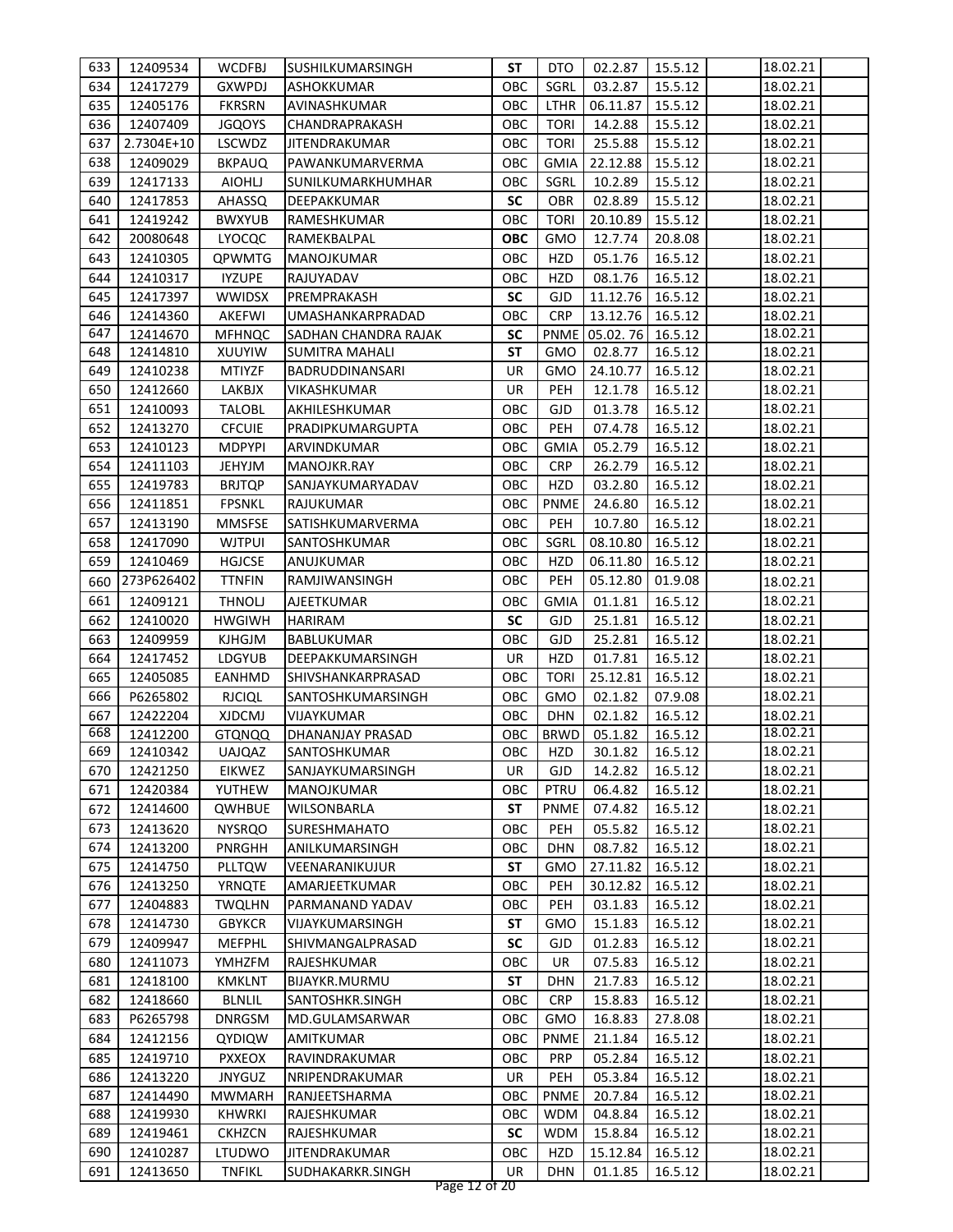| 692 | 12421273     | ZINXLL        | JAYPRAKASHGUPTA         | ОВС       | DTO         | 05.1.85  | 16.5.12 | 18.02.21 |
|-----|--------------|---------------|-------------------------|-----------|-------------|----------|---------|----------|
| 693 | 12406780     | <b>OIAOQB</b> | DIWAKARPD.SINGH         | OBC       | <b>WDM</b>  | 18.1.85  | 16.5.12 | 18.02.21 |
| 694 | $5.0412E+10$ | YBOJXM        | BALIRAMPRASAD           | OBC       | <b>GJD</b>  | 15.2.85  | 18.9.12 | 18.02.21 |
| 695 | 12412610     | <b>RCTIHJ</b> | UTTAMKUMARSHARMA        | OBC       | PEH         | 16.2.85  | 16.5.12 | 18.02.21 |
| 696 | 12413660     | ANOECO        | RANJANKUMARCHANDRAWASHI | OBC       | PEH         | 25.2.85  | 16.5.12 | 18.02.21 |
| 697 | 12408918     | <b>UWZXBR</b> | <b>SATISHKUMAR</b>      | <b>SC</b> | <b>GMIA</b> | 08.5.85  | 16.5.12 | 18.02.21 |
| 698 | 12413170     | XLXYLY        | RAVISHANKARPRASAD       | OBC       | PEH         | 10.6.85  | 16.5.12 | 18.02.21 |
| 699 | 12409042     | <b>BCUHAD</b> | NITISHKUMAR             | OBC       | <b>GMIA</b> | 23.7.85  | 16.5.12 | 18.02.21 |
| 700 | 12408451     | ZARIRX        | SHAMBHUKUMAR            | OBC       | <b>RNQ</b>  | 08.8.85  | 16.5.12 | 18.02.21 |
| 701 | 12410067     | <b>KRXMUZ</b> | PRAGATIKUMAR            | <b>UR</b> | <b>GJD</b>  | 24.8.85  | 16.5.12 | 18.02.21 |
| 702 | 12404822     | <b>UXFTXS</b> | <b>RUPESHKUMAR</b>      | OBC       | PEH         | 08.9.85  | 16.5.12 | 18.02.21 |
| 703 | 12411358     | <b>KQKMAR</b> | ANILKUMAR               | OBC       | <b>HZD</b>  | 17.11.85 | 16.5.12 | 18.02.21 |
| 704 | 12413240     | <b>RKDSLE</b> | GAUTAMKUMAR             | OBC       | PEH         | 26.11.85 | 16.5.12 | 18.02.21 |
| 705 | 12414610     | <b>ODTFJ</b>  | BINODKUMARMUNDA         | <b>ST</b> | <b>CRP</b>  | 12.12.85 | 16.5.12 | 18.02.21 |
| 706 | 12406790     | <b>FSREPR</b> | MITHILESHKUMARYADAV     | OBC       | <b>WDM</b>  | 25.12.85 | 16.5.12 | 18.02.21 |
| 707 | 12419515     | ZUBGDU        | NAGENDRAKUMAR           | OBC       | <b>PRP</b>  | 28.12.85 | 16.5.12 | 18.02.21 |
| 708 | 12413230     | NUHDHA        | RAJUKUMAR               | OBC       | <b>PEH</b>  | 05.1.86  | 16.5.12 | 18.02.21 |
| 709 | 12405279     | <b>FHSDGB</b> | AVDHESHKUMAR            | OBC       | <b>KTH</b>  | 06.1.86  | 16.5.12 | 18.02.21 |
| 710 | 12420633     | <b>QLLFUT</b> | SULENDRAYADAV           | OBC       | SGRL        | 28.1.86  | 16.5.12 | 18.02.21 |
| 711 | 12414669     | <b>OFGMBK</b> | SANJIVKR.SUMAN          | OBC       | PRP         | 15.2.86  | 16.5.12 | 18.02.21 |
| 712 | 12409157     | <b>AWTBMX</b> | MUKESHKUMARYADAV        | OBC       | <b>GMIA</b> | 05.3.86  | 16.5.12 | 18.02.21 |
| 713 | 12414153     | <b>IRMSOE</b> | PURUSHOTAMKUMAR         | <b>SC</b> | <b>GJD</b>  | 05.4.86  | 16.5.12 | 18.02.21 |
| 714 | 12411942     | <b>UXUKTD</b> | RANJAY KUMAR PANDAY     | UR        | <b>PNME</b> | 15.01.86 | 16.5.12 | 18.02.21 |
| 715 | 12419527     | ABEFAQ        | MAHIBULMANDAL           | ОВС       | <b>GMO</b>  | 28.7.86  | 16.5.12 | 18.02.21 |
| 716 | 12,414,650   | SDRZYH        | DHIRAJ KUMAR BHARDWAJ   | <b>UR</b> | <b>PNME</b> | 02.9.86  | 16.5.12 | 18.02.21 |
| 717 | 12412132     | QWYJYM        | VIJAYKUMAR              | OBC       | <b>DTO</b>  | 13.9.86  | 16.5.12 | 18.02.21 |
| 718 | 12412028     | CNYZRW        | SANJAYKUMAR             | OBC       | <b>PNME</b> | 08.10.86 | 16.5.12 | 18.02.21 |
| 719 | 12409996     | AYLGNB        | RANJAYKUMAR             | <b>UR</b> | <b>GJD</b>  | 04.11.86 | 16.5.12 | 18.02.21 |
| 720 | 12419771     | <b>TOXRWU</b> | RATANPRASAD             | OBC       | <b>HZD</b>  | 15.11.86 | 16.5.12 | 18.02.21 |
| 721 | 5.0807E+10   | <b>GFDSNQ</b> | AMITKUMAR               | UR        | <b>PNME</b> | 12.12.86 | 20.4.07 | 18.02.21 |
| 722 | 12410743     | <b>OHGWLE</b> | MD.MAQSOODALAM          | OBC       | <b>KTH</b>  | 02.1.78  | 16.5.12 | 18.02.21 |
| 723 | 12413210     | ZIPCYL        | SACHINKUMARYADAV        | OBC       | PEH         | 31.12.86 | 16.5.12 | 18.02.21 |
| 724 | 12410135     | <b>GWRQXP</b> | RAJUKUMARDUTTA          | OBC       | <b>GJD</b>  | 02.1.87  | 16.5.12 | 18.02.21 |
| 725 | 12413690     | XLXOZZ        | RUPESHKUMARSINGH        | OBC       | <b>DHN</b>  | 06.1.87  | 16.5.12 | 18.02.21 |
| 726 | 12417439     | <b>TOWKDY</b> | MITHILESHKUMAR          | OBC       | <b>GJD</b>  | 21.1.87  | 16.5.12 | 18.02.21 |
| 727 | 12414420     | JLZEMM        | AVINASHKUMAR            | OBC       | <b>PEH</b>  | 04.2.87  | 16.5.12 | 18.02.21 |
| 728 | 13402250     | <b>TUKLJN</b> | AMRESHKUMAR             | OBC       | PEH         | 05.2.87  | 16.5.12 | 18.02.21 |
| 729 | P9876934     | <b>BDTUUY</b> | RAJENDRAKR.RAJ          | OBC       | GMO         | 14.3.87  | 05.9.08 | 18.02.21 |
| 730 | 12407070     | <b>NUXYSP</b> | AKSHAYKUMAR             | OBC       | <b>PTRU</b> | 05.5.87  | 16.5.12 | 18.02.21 |
| 731 | 12410226     | <b>MNMKBG</b> | SUDHIRKUMAR             | SC        | HZD         | 05.6.87  | 16.5.12 | 18.02.21 |
| 732 | 12419643     | <b>TSMKDF</b> | LALANKUMAR              | OBC       | <b>PRP</b>  | 31.12.87 | 16.5.12 | 18.02.21 |
| 733 | 12411140     | <b>RTSHCC</b> | ASHOKNAYAK              | OBC       | <b>CRP</b>  | 15.1.88  | 16.5.12 | 18.02.21 |
| 734 | 12410070     | <b>KEHBWT</b> | PAPPUKUMARMANDAL        | OBC       | GJD         | 20.1.88  | 16.5.12 | 18.02.21 |
| 735 | 12411966     | <b>FFKWGS</b> | CHANDANKUMAR            | ОВС       | <b>PNME</b> | 27.2.88  | 16.5.12 | 18.02.21 |
| 736 | 12410433     | <b>CUOGXX</b> | GAJENDRAKUMAR           | OBC       | HZD         | 10.4.88  | 16.5.12 | 18.02.21 |
| 737 | 12410445     | <b>WLKBIN</b> | NITESHKUMAR             | OBC       | HZD         | 15.5.88  | 16.5.12 | 18.02.21 |
| 738 | 12419590     | <b>DPYAJA</b> | AJITKUMARPANDEY         | UR        | <b>PRP</b>  | 06.8.88  | 16.5.12 | 18.02.21 |
| 739 | 12410275     | <b>WLUBNB</b> | DHARMENDRAKUMAR         | OBC       | HZD         | 15.8.88  | 16.5.12 | 18.02.21 |
| 740 | 12412820     | <b>QSHUDJ</b> | RAJESHKUMAR             | UR        | <b>DHN</b>  | 05.9.88  | 16.5.12 | 18.02.21 |
| 741 | 12411802     | <b>IFFORJ</b> | VIKASHKUMAR             | UR        | <b>DHN</b>  | 10.1.89  | 16.5.12 | 18.02.21 |
| 742 | 12409145     | <b>JITMPY</b> | KAMLESHKUMAR            | ОВС       | <b>GMIA</b> | 13.1.89  | 16.5.12 | 18.02.21 |
| 743 | 12408906     | <b>CCPAUO</b> | MAHESHKUMAR             | OBC       | <b>GMIA</b> | 05.3.89  | 16.5.12 | 18.02.21 |
| 744 | 12419540     | <b>OZFRDZ</b> | MD.WAZIRALAM            | OBC       | <b>PRP</b>  | 02.4.89  | 16.5.12 | 18.02.21 |
| 745 | 12409066     | SAQQSG        | OMPRAKASHKUMAR          | OBC       | GMIA        | 09.4.89  | 16.5.12 | 18.02.21 |
| 746 | 12412089     | <b>ROPNDX</b> | DHIRAJKUMAR             | OBC       | <b>PNME</b> | 20.7.89  | 16.5.12 | 18.02.21 |
| 747 | 12404536     | <b>PHPPEZ</b> | BIJAYKR.CHOURASIYA      | OBC       | PEH         | 12.8.89  | 16.5.12 | 18.02.21 |
| 748 | 12408281     | JBZDAG        | VIJENDRAKUMAR           | OBC       | <b>TORI</b> | 02.12.75 | 17.5.12 | 18.02.21 |
| 749 | 12405073     | CKNQUU        | AMLESHKUMAR             | OBC       | <b>TORI</b> | 06.12.76 | 17.5.12 | 18.02.21 |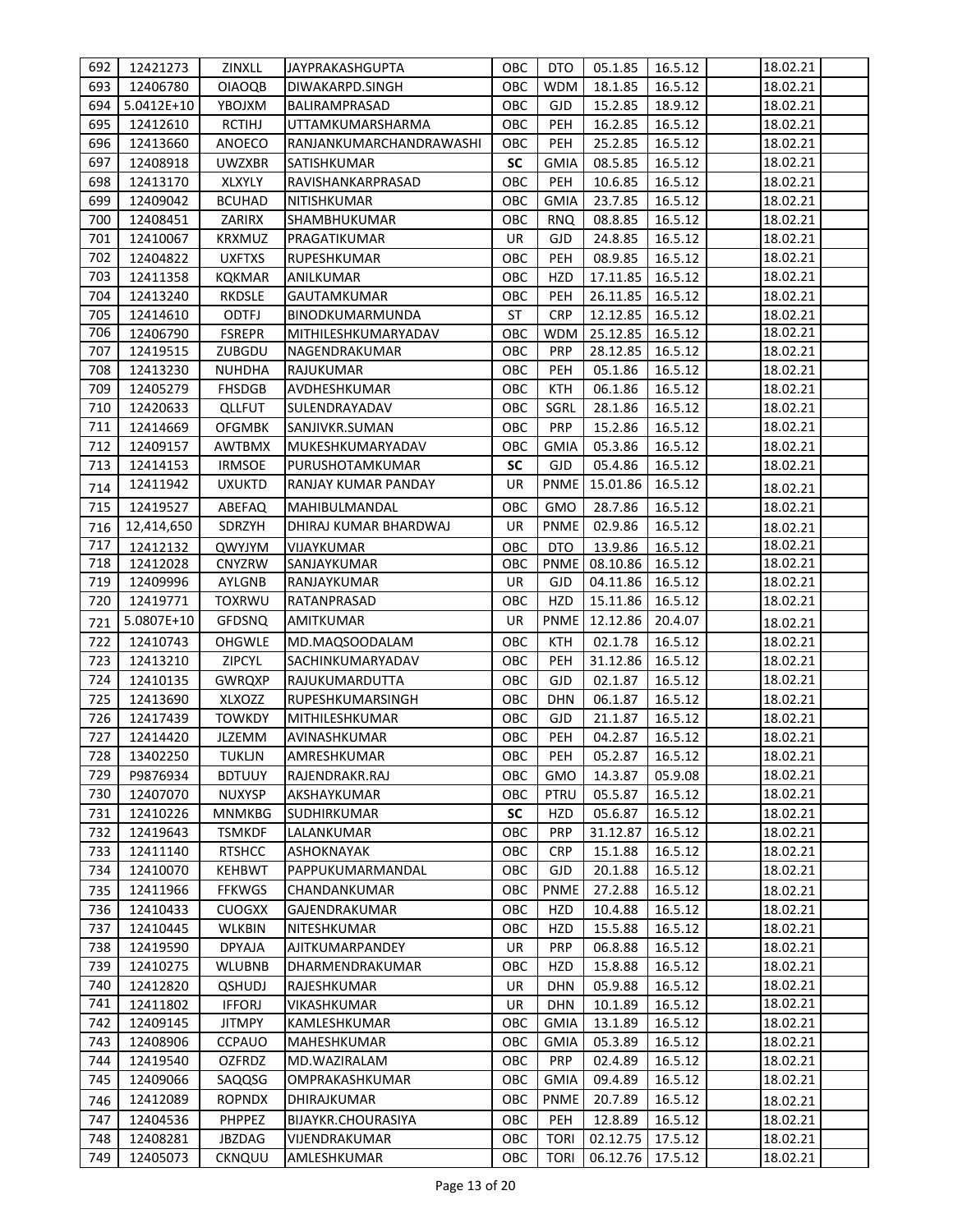| 750 | 12406430       | <b>CWCEFT</b> | ABHAYKUMAR                | ОВС       | <b>BRKA</b> | 01.3.77                  | 17.5.12 | 18.02.21 |
|-----|----------------|---------------|---------------------------|-----------|-------------|--------------------------|---------|----------|
| 751 | 12406089       | <b>IOTPQL</b> | <b>SUNILKUMAR</b>         | <b>SC</b> | <b>RNQ</b>  | 02.3.77                  | 17.5.12 | 18.02.21 |
| 752 | 12406700       | <b>GYIDOX</b> | SHIOBALAKYADAV            | OBC       | <b>WDM</b>  | 06.3.77                  | 17.5.12 | 18.02.21 |
| 753 | 12420074       | <b>CKKLOU</b> | NARESHKR.SINGH            | OBC       | <b>BRKA</b> | 05.5.78                  | 17.5.12 | 18.02.21 |
| 754 | 12411577       | <b>PXUIRX</b> | SUMESHKUMAR               | <b>UR</b> | <b>DTO</b>  | 30.10.78                 | 17.5.12 | 18.02.21 |
| 755 | 12416775       | YUQLPD        | LALITESHWARPRASAD         | OBC       | SGRL        | 02.12.78                 | 17.5.12 | 18.02.21 |
| 756 | 12418714       | QYSYUN        | KANAILALROY               | SC        | <b>OBR</b>  | 25.11.79                 | 17.5.12 | 18.02.21 |
| 757 | 12414070       | OYYKZU        | AKHILESHKUMAR             | OBC       | <b>BRWD</b> | 08.8.80                  | 17.5.12 | 18.02.21 |
| 758 | 12419412       | <b>WNDEXS</b> | RAJESHKUMAR               | <b>SC</b> | <b>WDM</b>  | 01.1.81                  | 17.5.12 | 18.02.21 |
| 759 | 12480945       | <b>DDWTCC</b> | BALMIKIKUMAR              | OBC       | <b>TORI</b> | 05.1.81                  | 17.5.12 | 18.02.21 |
| 760 | 12406710       | <b>SJXEFP</b> | <b>MAHENDRADAS</b>        | <b>SC</b> | <b>WDM</b>  | 08.1.81                  | 17.5.12 | 18.02.21 |
| 761 | 12421479       | <b>RYCKPG</b> | SATENDRAKR.SINGH          | ОВС       | <b>BRWD</b> | 05.2.82                  | 17.5.12 | 18.02.21 |
| 762 | 12417622       | JZHMYE        | SHIVKUMARRAM              | <b>SC</b> | <b>OBR</b>  | 05.2.82                  | 17.5.12 | 18.02.21 |
| 763 | 12406557       | EPLZJQ        | AJAYKUMARSAH              | OBC       | <b>BRKA</b> | 06.2.82                  | 17.5.12 | 18.02.21 |
| 764 | 12417956       | <b>KMIHIF</b> | SUNILKUMAR                | <b>SC</b> | <b>OBR</b>  | 02.4.82                  | 17.5.12 | 18.02.21 |
| 765 | 12408049       | <b>QBXLHW</b> | MUKESHKUMAR               | OBC       | PTRU        | 26.6.82                  | 17.5.12 | 18.02.21 |
| 766 | 12415388       | CEZIEJ        | RANJEETKUMAR              | OBC       | <b>LTHR</b> | 25.10.82                 | 17.5.12 | 18.02.21 |
| 767 | 12405164       | <b>YJBHDZ</b> | MUKESHKUMAR               | OBC       | <b>LTHR</b> | 12.2.83                  | 17.5.12 | 18.02.21 |
| 768 | 12419207       | <b>BWGNHA</b> | SHAKILAHMAD               | OBC       | <b>TORI</b> | 01.3.83                  | 17.5.12 | 18.02.21 |
| 769 | 12418740       | <b>ISFXUY</b> | SUNILKUMARCHOUDHARY       | <b>SC</b> | <b>OBR</b>  | 25.3.84                  | 17.5.12 | 18.02.21 |
| 770 | 12411747       | QSLMAW        | <b>GIRIDHARIMAHTO</b>     | OBC       | <b>GMIA</b> | 05.3.85                  | 17.5.12 | 18.02.21 |
| 771 | 12407150       | <b>DRKENW</b> | NEPALYADAV                | OBC       | <b>KQR</b>  | 08.7.85                  | 17.5.12 | 18.02.21 |
| 772 | 12404342       | <b>JSPCWE</b> | SIKANDARYADAV             | OBC       | <b>BRWD</b> | 14.11.85                 | 17.5.12 | 18.02.21 |
| 773 | 12418006       | QZZSAY        | DEVENDRAKUMAR             | <b>SC</b> | <b>OBR</b>  | 06.12.85                 | 17.5.12 | 18.02.21 |
| 774 | 12408130       | YUPFZD        | <b>DINESHKUMAR</b>        | OBC       | PTRU        | 01.1.86                  | 17.5.12 | 18.02.21 |
| 775 | 12407112       | <b>LHWQIP</b> | SUDHIRKUMAR               | OBC       | PTRU        | 05.2.86                  | 17.5.12 | 18.02.21 |
| 776 | 12406442       | <b>EJPUFO</b> | SANJEETKUMAR              | OBC       | <b>BRKA</b> | 05.2.86                  | 17.5.12 | 18.02.21 |
| 777 | 12416790       | <b>WSDJDC</b> | PRABHATILALMEENA          | <b>ST</b> | SGRL        | 08.7.86                  | 17.5.12 | 18.02.21 |
| 778 | 12416800       | <b>OPISZP</b> | BHAJANLALMEENA            | <b>ST</b> | SGRL        | 12.7.86                  | 17.5.12 | 18.02.21 |
| 779 | 12404354       | <b>JFIDXU</b> | ARVINDKUMAR               | OBC       | <b>BRWD</b> | 20.10.86                 | 17.5.12 | 18.02.21 |
| 780 | 12408256       | <b>AOBHZC</b> | SHYAMKUMAR                | OBC       | KQR         | 03.1.87                  | 17.5.12 | 18.02.21 |
| 781 | 12419450       | <b>PEFWFE</b> | <b>MITHUNDAS</b>          | <b>SC</b> | GMO         | 28.3.87                  | 17.5.12 | 18.02.21 |
| 782 | 12404974       | <b>GYSPDR</b> | SURENDRAKR.SHARMASUMAN    | OBC       | <b>TORI</b> | 03.6.87                  | 17.5.12 | 18.02.21 |
| 783 | 12406478       | AXQEQP        | SHIVPRAKASHSINGH          | OBC       | <b>BRKA</b> | 08.10.87                 | 17.5.12 | 18.02.21 |
| 784 | 12408475       | <b>XQGUNY</b> | MANOJKUMARPRABHAKAR       | <b>SC</b> | <b>DHN</b>  | 05.11.87                 | 17.5.12 | 18.02.21 |
| 785 | 12418201       | LPYQNW        | AKHILESHKUMAR             | OBC       | <b>LTHR</b> | 30.11.87 17.5.12         |         | 18.02.21 |
|     | 786 2.7304E+10 | YFUXUF        | SANTOSHKR.SINGH           |           |             | OBC LTHR 20.1.88 17.5.12 |         | 18.02.21 |
| 787 | 12406156       | <b>IJEONZ</b> | DHARMVEERKUMAR            | SC        | SGRL        | 01.2.88                  | 17.5.12 | 18.02.21 |
| 788 | 12418702       | <b>LKCCJR</b> | AMBEDKARKUMAR             | <b>SC</b> | OBR         | 05.2.88                  | 17.5.12 | 18.02.21 |
| 789 | 12420300       | <b>FGAUCS</b> | RAJIVKUMAR                | OBC       | <b>PTRU</b> | 25.2.88                  | 17.5.12 | 18.02.21 |
| 790 | 12406660       | <b>KQEUGK</b> | ABHIMANYU CHOUDHARY       | SC        | <b>WDM</b>  | 04.4.88                  | 17.5.12 | 18.02.21 |
| 791 | 12408223       | <b>GOHBQC</b> | MITHILESHKUMAR            | OBC       | <b>TORI</b> | 14.4.88                  | 17.5.12 | 18.02.21 |
| 792 | 12478600       | EPOXYL        | SHAILESHKUMAR             | ОВС       | <b>BRKA</b> | 10.5.88                  | 17.5.12 | 18.02.21 |
| 793 | 12417774       | <b>HQHFSF</b> | PRABHAKARKUMARDAS         | <b>SC</b> | OBR         | 12.5.88                  | 17.5.12 | 18.02.21 |
| 794 | 12420750       | <b>RRMALK</b> | SHYAMBABU GUPTA           | OBC       | <b>BRWD</b> | 01.6.88                  | 17.5.12 | 18.02.21 |
| 795 | 12408268       | QDCXZR        | RITESHKUMARSINHA          | OBC       | <b>TORI</b> | 20.10.88                 | 17.5.12 | 18.02.21 |
| 796 | 12419606       | <b>FLNIXZ</b> | SANTOSHKUMAR              | OBC       | <b>PRP</b>  | 16.11.88                 | 17.5.12 | 18.02.21 |
| 797 | 12417970       | <b>UJMUNT</b> | <b>UDAYKUMARCHOUDHARY</b> | <b>SC</b> | OBR         | 20.12.88                 | 17.5.12 | 18.02.21 |
| 798 | 12417350       | <b>BASBXQ</b> | PAPPUKUMAR                | OBC       | GJD         | 25.12.88                 | 17.5.12 | 18.02.21 |
| 799 | 12408300       | <b>TMWBOU</b> | KUMARGAURAV               | OBC       | <b>TORI</b> | 01.1.89                  | 17.5.12 | 18.02.21 |
| 800 | 12420580       | <b>JRPDTO</b> | VIKRAMKUMAR               | OBC       | LTHR        | 12.1.89                  | 17.5.12 | 18.02.21 |
| 801 | 12413800       | <b>UFGJHD</b> | BARUNKUMARDAS             | <b>SC</b> | <b>DHN</b>  | 26.1.89                  | 17.5.12 | 18.02.21 |
| 802 | 12405206       | LIJFJR        | MDABBASRAYE               | OBC       | LTHR        | 05.2.89                  | 17.5.12 | 18.02.21 |
| 803 | 12419321       | <b>JINYMT</b> | UMASHANKAR RAM            | SC        | WDM         | 22.3.89                  | 17.5.12 | 18.02.21 |
| 804 | 12417907       | <b>FTWJKH</b> | RAUSHANRAJAK              | <b>SC</b> | PEH         | 08.7.89                  | 17.5.12 | 18.02.21 |
| 805 | 12406545       | ZZFOIB        | RITESHRANJAN              | OBC       | <b>BRKA</b> | 05.9.89                  | 17.5.12 | 18.02.21 |
| 806 | 12411814       | <b>LNAMOK</b> | ANILKR.SINGH              | OBC       | PNME        | 30.11.81                 | 18.5.12 | 18.02.21 |
| 807 | 12417816       | <b>XTLSBW</b> | UMESHKUMARPASWAN          | SC        | <b>OBR</b>  | 02.11.84                 | 18.5.12 | 18.02.21 |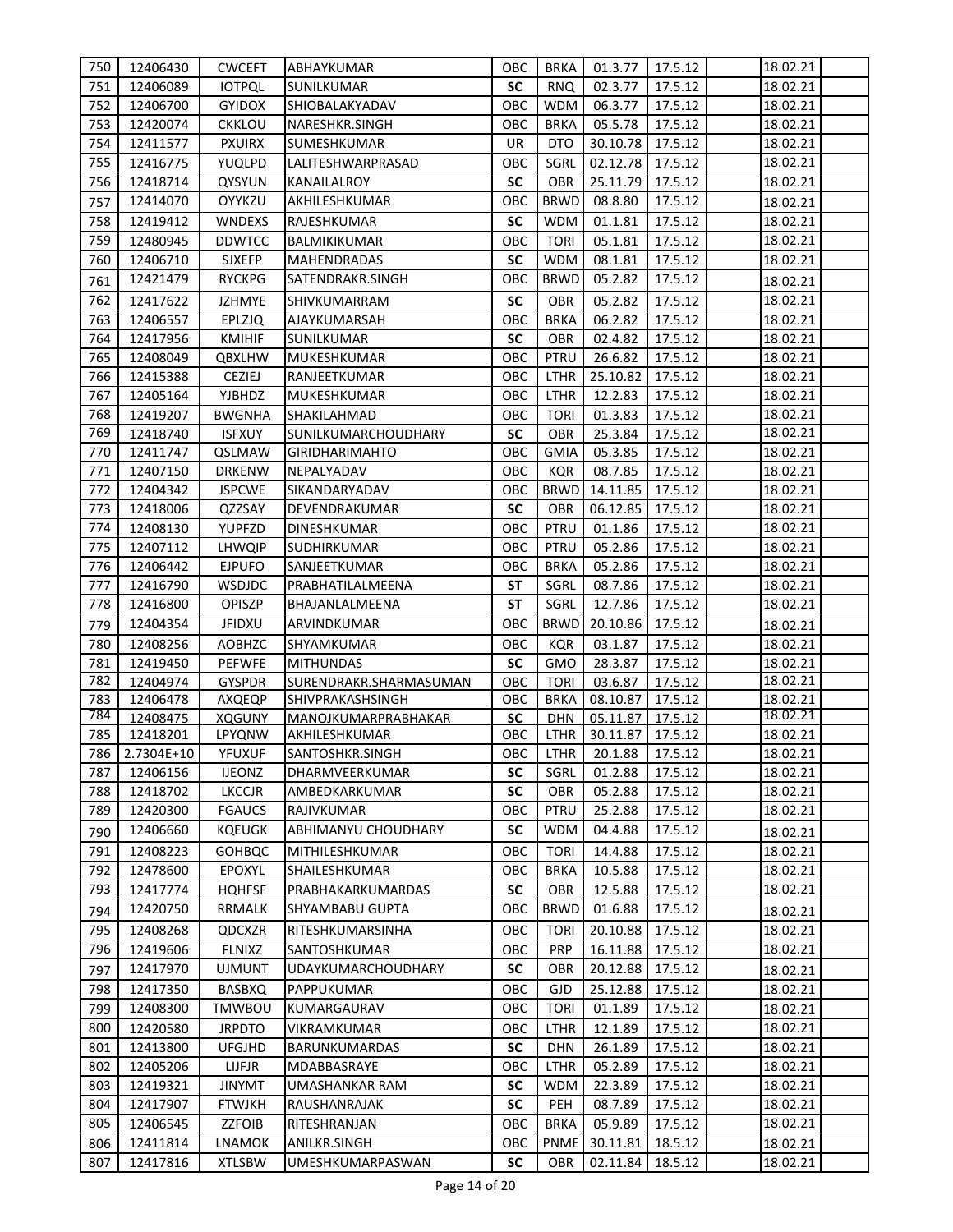| 808 | 12414000  | <b>HANMIH</b> | SURENDRAKUMAR         | ОВС                      | <b>BRWD</b> | 16.2.85          | 18.5.12  | 18.02.21 |
|-----|-----------|---------------|-----------------------|--------------------------|-------------|------------------|----------|----------|
| 809 | 12416162  | <b>RMUERJ</b> | ASHUTOSHKUMAR         | OBC                      | <b>BRKA</b> | 15.5.85          | 18.5.12  | 18.02.21 |
| 810 | 12406454  | <b>GXSAFI</b> | <b>DASHRATHKUMAR</b>  | OBC                      | <b>BRKA</b> | 15.5.86          | 18.5.12  | 18.02.21 |
| 811 | 12407434  | <b>NTAOOJ</b> | RANJESHKUMAR          | OBC                      | <b>TORI</b> | 13.1.87          | 18.5.12  | 18.02.21 |
| 812 | 12412170  | <b>BKLIUE</b> | DEEPAKKUMAR           | OBC                      | <b>PNME</b> | 11.1.88          | 18.05.12 | 18.02.21 |
| 813 | 12411061  | QAXYBW        | <b>BIKESHKUMAR</b>    | <b>UR</b>                | <b>CRP</b>  | 01.2.88          | 18.5.12  | 18.02.21 |
| 814 | 12416120  | <b>RJKYKS</b> | NIRAJKUMAR            | OBC                      | <b>DTO</b>  | 07.9.89          | 18.5.12  | 18.02.21 |
| 815 | 12405360  | <b>LJCGBP</b> | <b>MANOHAR KUMAR</b>  | <b>UR</b>                | <b>KTH</b>  | 05.5.87          | 19.5.12  | 18.02.21 |
| 816 | 12406690  | LJEMEB        | PREMCHANDKUMAR        | OBC                      | <b>WDM</b>  | 02.6.87          | 19.5.12  | 18.02.21 |
| 817 | 12410263  | <b>DGGRIU</b> | MRITUNJAYKUMAROJHA    | UR                       | <b>HZD</b>  | 19.1.88          | 19.5.12  | 18.02.21 |
| 818 | 12409327  | <b>XDQHJP</b> | SUJITKUMAR            | овс                      | GMIA        | 10.12.89         | 19.5.12  | 18.02.21 |
| 819 | 12412870  | <b>ACFLRY</b> | RAVIRANJANKUMAR       | UR                       | <b>DHN</b>  | 01.3.78          | 21.5.12  | 18.02.21 |
| 820 | 12409285  | <b>XEOFLP</b> | SURESHKUMARMAHTO      | овс                      | GMIA        | 06.1.83          | 21.5.12  | 18.02.21 |
| 821 | 12418726  | <b>BLNKLU</b> | SANTOSHKUMARRAJAK     | <b>SC</b>                | <b>OBR</b>  | 05.4.83          | 21.5.12  | 18.02.21 |
| 822 | 12412193  | <b>TRUGBG</b> | SUDHIRKR.SINHA        | OBC                      | <b>PNME</b> | 30.12.83         | 21.5.12  | 18.02.21 |
| 823 | 12411920  | LBHZXS        | PRAKASHKR.MAHTO       | OBC                      | <b>GMIA</b> | 05.2.84          | 21.5.12  | 18.02.21 |
| 824 | 12420402  | ORCGWE        | SANJAYKUMARYADAV      | OBC                      | PTRU        | 15.5.84          | 21.5.12  | 18.02.21 |
| 825 | 12417427  | SZUQUC        | MUKESHKUMAR           | OBC                      | <b>LTHR</b> | 08.1.86          | 21.5.12  | 18.02.21 |
| 826 | 12409479  | <b>IGDLBX</b> | ARUNPRASADKUSHWAHA    | OBC                      | <b>GMIA</b> | 15.1.86          | 21.5.12  | 18.02.21 |
| 827 | 20124077  | <b>PTMPLC</b> | NARESHKUMARSINGH      | SΤ                       | <b>WDM</b>  | 29.1.78          | 31.5.12  | 18.02.21 |
| 828 | 12420440  | <b>FRUCNU</b> | ANANDKUMARBEDIA       | ST                       | PTRU        | 17.8.86          | 08.9.12  | 18.02.21 |
| 829 | 12407707  | PHJMTU        | UPENDRAKUMARSINGH     | <b>ST</b>                | SGRL        | 01.7.91          | 21.12.12 | 18.02.21 |
| 830 | 21003627  | <b>MOOSMD</b> | BERNADEKKA            | <b>ST</b>                | <b>HZD</b>  | 15.6.86          | 04.5.13  | 18.02.21 |
| 831 | 23004966  | <b>XPHIFR</b> | VIJAYKUMARMURMU       | <b>ST</b>                | <b>TORI</b> | 05.1.90          | 08.5.13  | 18.02.21 |
| 832 | 13416017  | <b>QJDHXM</b> | NITESH KUMAR NIRALA   | <b>SC</b>                | <b>BRWD</b> | 05.6.89          | 09.5.13  | 18.02.21 |
| 833 | 23004986  | <b>BDFHKK</b> | SURJEETTUDU           | <b>ST</b>                | <b>BRKA</b> | 28.12.89         | 09.5.13  | 18.02.21 |
| 834 | 13418622  | <b>THCBIU</b> | MUKESHKUMARMEENA      | <b>ST</b>                | <b>OBR</b>  | 01.7.77          | 10.5.13  | 18.02.21 |
| 835 | 13418956  | <b>LTCLKZ</b> | MANGAL HEMBROM        | <b>ST</b>                | <b>OBR</b>  | 03.2.84          | 10.5.13  | 18.02.21 |
| 836 | 13405986  | <b>GTSGNK</b> | DEVNATHHANSDA         | <b>ST</b>                | <b>KQR</b>  | 11.11.77         | 15.05.13 | 18.02.21 |
| 837 | 13420770  | <b>WMTIJT</b> | JEETENDAKUMARSAH      | SΤ                       | <b>GJD</b>  | 01.1.80          | 11.5.13  | 18.02.21 |
| 838 | 13406048  | GCXXZS        | DEODHANMARANDI        | <b>ST</b>                | <b>GJD</b>  | 19.4.84          | 11.5.13  | 18.02.21 |
| 839 | 334NP0056 | <b>QJDFWH</b> | ANOJSOREN             | <b>ST</b>                | <b>GJD</b>  | 03.1.86          | 11.5.13  | 18.02.21 |
| 840 | 13406334  | QQJDMM        | <b>SANJAYHANSDA</b>   | <b>ST</b>                | <b>GJD</b>  | 12.1.87          | 11.5.13  | 18.02.21 |
| 841 | 13418270  | <b>LTJNUS</b> | SMT.LALITATIRKI       | SΤ                       | <b>BRKA</b> | 01.4.79          | 13.5.13  | 18.02.21 |
| 842 | 13405962  | PYTBHD        | ANILKUMARKHARWAR      | <b>ST</b>                | <b>GJD</b>  | 03.4.86          | 13.5.13  | 18.02.21 |
| 843 | 13420940  | <b>TWDFDC</b> | <b>MAHAVIRKUMAR</b>   | <b>ST</b>                | <b>GJD</b>  | 07.3.88          | 17.5.13  | 18.02.21 |
| 844 | 13427167  | <b>DJDILG</b> | SUNILKUMARBEDIYA      | $\overline{\mathsf{ST}}$ | <b>BRKA</b> | 04.1.92 23.10.13 |          | 18.02.21 |
| 845 | 14404163  | <b>TBABDW</b> | DINANATHMANDAL        | SΤ                       | GJD.        | 02.1.76          | 25.7.14  | 18.02.21 |
| 846 | 14404175  | PIIRXG        | DULALCHANDMANDAL      | SΤ                       | GJD         | 03.2.76          | 25.7.14  | 18.02.21 |
| 847 | 14404187  | <b>XGCDOS</b> | SIYARAMMANDAL         | SΤ                       | GJD         | 01.12.76         | 25.7.14  | 18.02.21 |
| 848 | 14404229  | <b>XPYYRF</b> | ANIRUDHPRASADSINGH    | SΤ                       | GJD         | 15.8.78          | 25.7.14  | 18.02.21 |
| 849 | 14404205  | RAXSAZ        | RAMESHKUMAR           | SΤ                       | GJD         | 25.12.82         | 25.7.14  | 18.02.21 |
| 850 | 12422599  | <b>JZGCEF</b> | ALOKKUMAR             | овс                      | <b>PTRU</b> | 31.12.87         | 21.5.12  | 18.02.21 |
| 851 | 12417634  | <b>EMPAWZ</b> | SATYAPRAKASH          | ОВС                      | OBR         | 11.12.88         | 21.5.12  | 18.02.21 |
| 852 | 12417440  | XJBCBL        | KUMARSANJAYSINGA      | UR                       | <b>TORI</b> | 01.3.89          | 21.5.12  | 18.02.21 |
| 853 | 12406510  | SRRMKI        | NIRAJ KUMAR SRIVASTWA | UR                       | <b>BRKA</b> | 16.12.81         | 22.5.12  | 18.02.21 |
| 854 | 12417005  | <b>NZUPFF</b> | <b>GAUTAMKUMAR</b>    | OBC                      | SGRL        | 21.1.83          | 22.5.12  | 18.02.21 |
| 855 | 12405723  | <b>OSFXHH</b> | ABHIMANYURANA         | OBC                      | <b>CRP</b>  | 10.5.89          | 22.5.12  | 18.02.21 |
| 856 | 12425047  | PMTTWU        | VIVEKKUMAR            | OBC                      | <b>GJD</b>  | 15.1.79          | 23.5.12  | 18.02.21 |
| 857 | 12405255  | <b>ODYCNM</b> | BHUPENDRAKUMARPANDIT  | OBC                      | KTH         | 05.2.80          | 23.5.12  | 18.02.21 |
| 858 | 12414760  | <b>ISTWQZ</b> | KARTIKYADAV           | OBC                      | GMO         | 17.5.85          | 23.5.12  | 18.02.21 |
| 859 | 12415200  | <b>XLIWMQ</b> | VIDABHUSHAN           | ОВС                      | GMO         | 10.2.86          | 23.5.12  | 18.02.21 |
| 860 | 12408979  | PIKTMU        | SHIVSHANKARPRASAD     | OBC                      | <b>GMIA</b> | 10.2.87          | 23.5.12  | 18.02.21 |
| 861 | 12412340  | <b>NDCWYE</b> | MUKESHKUMAR           | OBC                      | KTH         | 12.5.88          | 23.5.12  | 18.02.21 |
| 862 | 12414680  | <b>DBLXDT</b> | SUNILKUMAR            | OBC                      | <b>GMO</b>  | 30.5.88          | 23.5.12  | 18.02.21 |
| 863 | 12415240  | AAKMEL        | RAMESHKUMARSINGH      | <b>UR</b>                | <b>HZD</b>  | 03.12.88         | 23.5.12  | 18.02.21 |
| 864 | 12417069  | <b>MIPUZX</b> | NAVDEEPKUMARVINAYAK   | OBC                      | SGRL        | 03.3.89          | 23.5.12  | 18.02.21 |
| 865 | 12412375  | <b>MXXHNB</b> | ANILKUMARSONI         | UR                       | KTH         | 29.8.74          | 24.5.12  | 18.02.21 |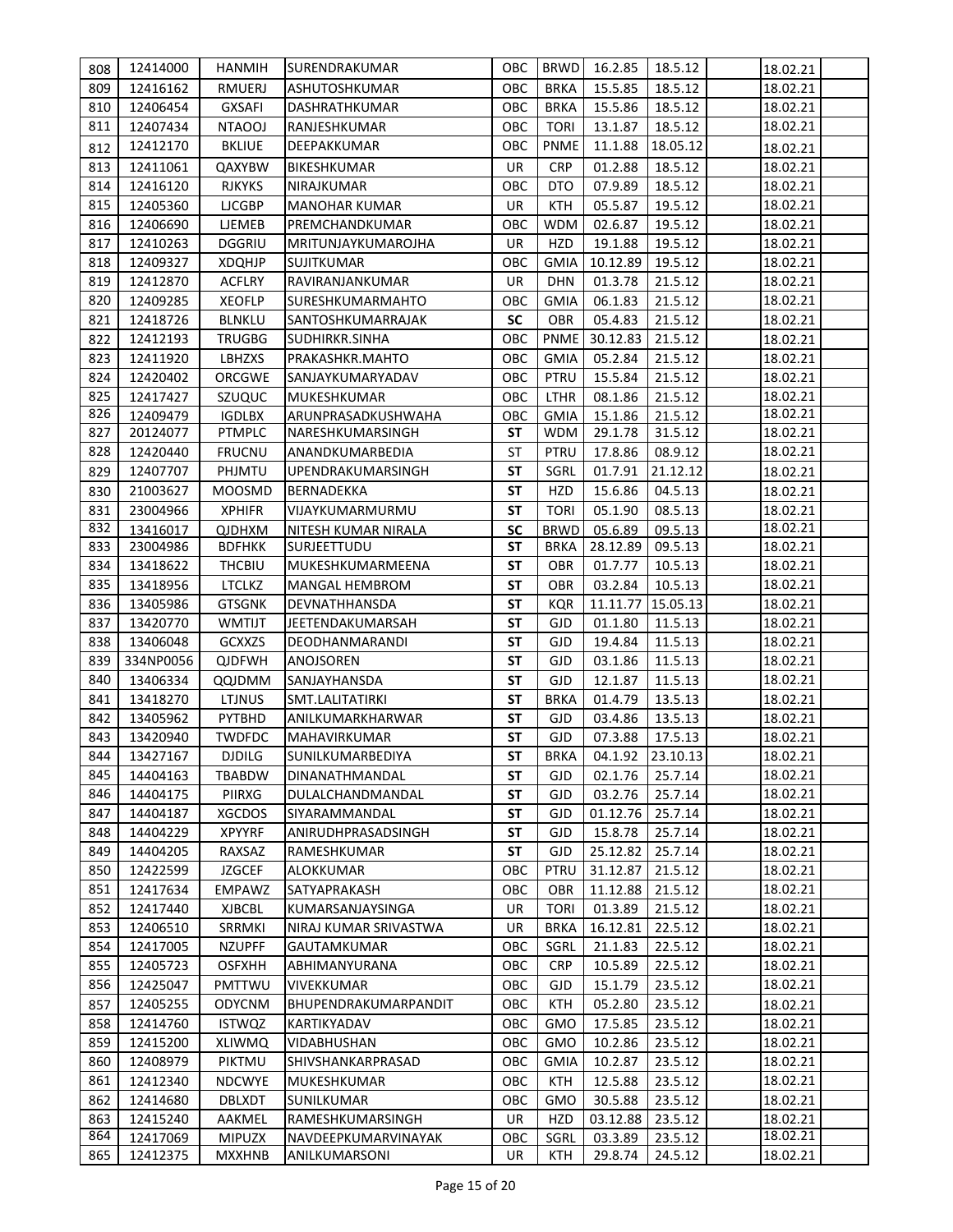| 866        | 12404226               | AYZMJF           | SANJAYMISTRY                          | ОВС               | <b>BRWD</b>         | 04.5.75            | 24.5.12            | 18.02.21             |
|------------|------------------------|------------------|---------------------------------------|-------------------|---------------------|--------------------|--------------------|----------------------|
| 867        | 12414410               | <b>LZAZRQ</b>    | PAWANKR.PRASAD                        | OBC               | <b>PNME</b>         | 17.6.75            | 24.5.12            | 18.02.21             |
| 868        | 2.7304E+10             | <b>XYGHWE</b>    | <b>AJAYKUMAR</b>                      | OBC               | <b>GJD</b>          | 15.1.81            | 24.5.12            | 18.02.21             |
| 869        | 12404317               | <b>XCJHTK</b>    | ABHAYKUMAR                            | OBC               | <b>BRWD</b>         | 25.2.82            | 24.5.12            | 18.02.21             |
| 870        | 12413811               | <b>QXCUFA</b>    | RAJUKUMARMANJHI                       | SC                | <b>RNQ</b>          | 15.9.83            | 24.5.12            | 18.02.21             |
| 871        | 12414380               | <b>JXLBQG</b>    | OMPRAKASH                             | OBC               | <b>CRP</b>          | 12.10.83           | 24.5.12            | 18.02.21             |
| 872        | 12425060               | <b>RRUOIH</b>    | <b>ASHUTOSH KUMAR</b>                 | ОВС               | DHN                 | 20.10.83           | 24.5.12            | 18.02.21             |
| 873        | 12414300               | <b>MPCRNA</b>    | ABHISHEKKUMAR                         | <b>UR</b>         | <b>CRP</b>          | 07.2.86            | 24.5.12            | 18.02.21             |
| 874        | 12419394               | <b>XLPAMF</b>    | ISHWARDEOKUMAR                        | ОВС               | <b>WDM</b>          | 27.3.86            | 24.5.12            | 18.02.21             |
| 875        | 12416186               | <b>ZIFQLO</b>    | <b>CHANCHAL PASWAN</b>                | <b>SC</b>         | <b>BRKA</b>         | 07.1.89            | 24.5.12            | 18.02.21             |
| 876        | 12420086               | <b>GMIMWD</b>    | <b>RAJESHMAHTO</b>                    | OBC               | <b>RNQ</b>          | 24.2.89            | 24.5.12            | 18.02.21             |
| 877        | 12422794               | <b>UIJPLY</b>    | AMARKUMAR                             | OBC               | <b>PRP</b>          | 18.3.89            | 24.5.12            | 18.02.21             |
| 878        | 12420475               | <b>LCILXZ</b>    | <b>IRSHADANSARI</b>                   | OBC               | PTRU                | 08.9.89            | 24.5.12            | 18.02.21             |
| 879        | 12414370               | <b>WOCSWC</b>    | <b>VIJAYKUMAR</b>                     | OBC               | <b>CRP</b>          | 01.8.82            | 25.5.12            | 18.02.21             |
| 880        | 12420244               | <b>LHHDEJ</b>    | <b>SUSHILKUMAR</b>                    | OBC               | <b>WDM</b>          | 16.11.82           | 25.5.12            | 18.02.21             |
| 881        | 12411504               | <b>ODIYEI</b>    | SURENDRAKUMARSINGH                    | OBC               | DTO                 | 07.5.85            | 25.5.12            | 18.02.21             |
| 882        | 12416310               | FAGAZA           | <b>AMITKUMAR</b>                      | <b>UR</b>         |                     | PNME 15.10.86      | 25.5.12            | 18.02.21             |
| 883        | 12419941               | <b>WWCZXW</b>    | ANUPKUMAR                             | OBC               | <b>WDM</b>          | 03.1.88            | 25.5.12            | 18.02.21             |
| 884        | 12416280               | <b>DPRUTU</b>    | DHARMENDRAKUMAR                       | ОВС               |                     | PNME 14.11.82      | 28.5.12            | 18.02.21             |
| 885        | 12413290               | <b>EGCKCJ</b>    | SANJAYKUMARRAY                        | OBC               | PEH                 | 02.3.82            | 29.5.12            | 18.02.21             |
| 886        | 12420335               | <b>QENHNW</b>    | SANJIVKUMAR                           | OBC               | PTRU                | 05.11.85           | 30.5.12            | 18.02.21             |
| 887        | 12417518               | <b>XTSTYQ</b>    | MANOJKUMAR                            | OBC               | <b>GJD</b>          | 16.10.87           | 01.6.12            | 18.02.21             |
| 888        | 12409339               | <b>OCMGWY</b>    | YOGENDRAYADAV                         | OBC               | <b>GMIA</b>         | 25.3.92            | 01.6.12            | 18.02.21             |
| 889        | NP003086               | <b>WCGDKN</b>    | MUNNAKUMAR                            | <b>SC</b>         | <b>PNME</b>         | 18.3.82            | 02.6.12            | 18.02.21             |
| 890        | 12414740               | QSCCJG           | SANJAYRAJAK                           | <b>SC</b>         | GMO                 | 15.4.84            | 02.6.12            | 18.02.21             |
| 891        | 12413300               | <b>DEOQQP</b>    | INTAJ ANSARI                          | ОВС               | <b>DHN</b>          | 15.1.82            | 04.6.12            | 18.02.21             |
| 892        | 12411978               | <b>DWRXPS</b>    | DIWAKARPRASAD                         | ОВС               | <b>PNME</b>         | 15.6.82            | 04.6.12            |                      |
| 893        | NP003074               | <b>EZSFJS</b>    | MANOJKR.RAM                           | <b>SC</b>         | <b>GMO</b>          | 02.2.87            | 04.6.12            | 18.02.21<br>18.02.21 |
| 894        | 12420347               | <b>ZTLSPB</b>    | VIRENDRAKAMAT                         | ОВС               | PTRU                | 07.1.83            | 06.6.12            | 18.02.21             |
| 895        | 12420451               | HQFUYL           | ASHOKKR.VERMA                         | ОВС               | PTRU                | 15.12.86           | 06.6.12            | 18.02.21             |
| 896        | 12421467               | <b>JPDHNJ</b>    | KUMARRAVIJYOTI                        | OBC               | <b>BRWD</b>         | 18.6.86            | 08.6.12            | 18.02.21             |
| 897        | 12407319               | <b>OEXZTK</b>    | VIKASHKUMARRAY                        | OBC               | <b>TORI</b>         | 25.4.87            | 21.6.12            | 18.02.21             |
| 898        | 12404901               | <b>TPPATO</b>    | DHANANJAY MAHATO                      | OBC               | PEH                 | 10.1.77            | 05.7.12            | 18.02.21             |
| 899        | 12415000               | <b>BDWABD</b>    | DALESHWARMAHTO                        | OBC               | GMO                 | 05.2.78            | 05.7.12            | 18.02.21             |
| 900        | 12410767               | <b>GWDXTP</b>    | AZADANSARI                            | OBC               | KTH                 | 01.3.78            | 05.7.12            | 18.02.21             |
| 901        | 2.7312E+10             | MHJZUD           | VIJAYKUMARMAHTO                       | OBC               | KTH                 | 17.12.79           | 05.7.12            | 18.02.21             |
| 902        | 12414710               | <b>HKHHIQ</b>    | PRADEEPBANERJEE                       | UR                | GMO                 | 01.6.80            | 05.7.12            | 18.02.21             |
| 903        | 12413480               | <b>SCRDHK</b>    | <b>JAWAHARLALMAHATO</b>               | OBC               | DHN                 | 15.3.82            | 05.7.12            | 18.02.21             |
| 904        | 12419837               | <b>XDEWRO</b>    | <b>MAHESHWARMAHATO</b>                | UR                | KTH                 | 24.4.82            | 05.7.12            | 18.02.21             |
| 905        | 12415040               | YHHJEX           | RUPLALSAW                             | ОВС               | <b>GMO</b>          | 15.10.83           | 05.7.12            | 18.02.21             |
| 906        | 4.5436E+10             | <b>ZOFQZK</b>    | RAJKUMARTIWARI                        | UR                | PEH                 | 08.6.84            | 05.7.12            | 18.02.21             |
| 907        | 12403040               | <b>MSRFOZ</b>    | KAMESHWARYADAV                        | OBC               | <b>CRP</b>          | 20.1.86            | 05.7.12            | 18.02.21             |
| 908        | 12412417               | YJAFKW           | MANTUKUMARYADAV                       | OBC               | <b>KTH</b>          | 08.10.86           | 05.7.12            | 18.02.21             |
| 909        | 12410720               | <b>TSGLXN</b>    | BALDEOYADAV                           | OBC               | <b>KTH</b>          | 25.3.87            | 05.7.12            | 18.02.21             |
| 910        | 12410718               | <b>PISYNA</b>    | GAUTAMKUMAR                           | OBC               | <b>KTH</b>          | 01.3.88            | 05.7.12            | 18.02.21             |
| 911        | 12409005               | <b>NNTDGF</b>    | ABUTALIBANSARI                        | OBC               | <b>GMIA</b>         | 13.1.90            | 05.7.12            | 18.02.21             |
| 912        | 12400130               | <b>UAFBK</b>     | SANJAYKUMARMAHATO                     | ОВС               | <b>DHN</b>          | 26.12.91           | 05.7.12            | 18.02.21             |
| 913        | 12418262               | PFTRSJ           | <b>JITENDRARAM</b>                    | <b>SC</b>         | LTHR                | 04.11.78           | 11.7.12            | 18.02.21             |
| 914<br>915 | 12417037               | <b>BHYCKN</b>    | MD.REYAJUDINANSARI                    | OBC               | SGRL                | 23.02.79           | 11.7.12            | 18.02.21<br>18.02.21 |
| 916        | 4.5436E+10<br>12417158 | XELMEZ<br>WBBNAL | PANJAJKUMAR<br>SURENDRAKUMARCHAUDHARY | <b>OBC</b><br>OBC | <b>PNME</b><br>SGRL | 05.1.83<br>02.3.83 | 11.7.12<br>11.7.12 | 18.02.21             |
| 917        | 12422307               | ZOKFMQ           | VIJAYKUMARYADAV                       | OBC               | <b>LTHR</b>         | 15.12.89           | 20.7.12            | 18.02.21             |
| 918        | 12418341               | <b>RFUKNK</b>    | MUKESHKUMAR                           | OBC               | <b>LTHR</b>         | 05.8.88            | 21.7.12            | 18.02.21             |
| 919        | 12407230               | <b>NPFXPF</b>    | BISHNUPADABANERJEE                    | OBC               | PTRU                | 16.7.90            | 02.8.12            | 18.02.21             |
| 920        | 12418158               | <b>RHPXOM</b>    | SANTOSHKUMAR                          | OBC               | <b>RNQ</b>          | 19.7.80            | 04.8.12            | 18.02.21             |
| 921        | 12413847               | <b>JPRRWIK</b>   | ASHOKKUMARVAISHYA                     | OBC               | <b>RNQ</b>          | 08.2.85            | 04.8.12            | 18.02.21             |
| 922        | 12419448               | <b>JOCDDO</b>    | MANDEEPKUMARYADAV                     | ОВС               | WDM                 | 29.1.88            | 06.8.12            | 18.02.21             |
| 923        | 12403039               | <b>IOSNEN</b>    | MANOJKUMARMAHATO                      | ОВС               | <b>CRP</b>          | 12.1.83            | 08.8.12            | 18.02.21             |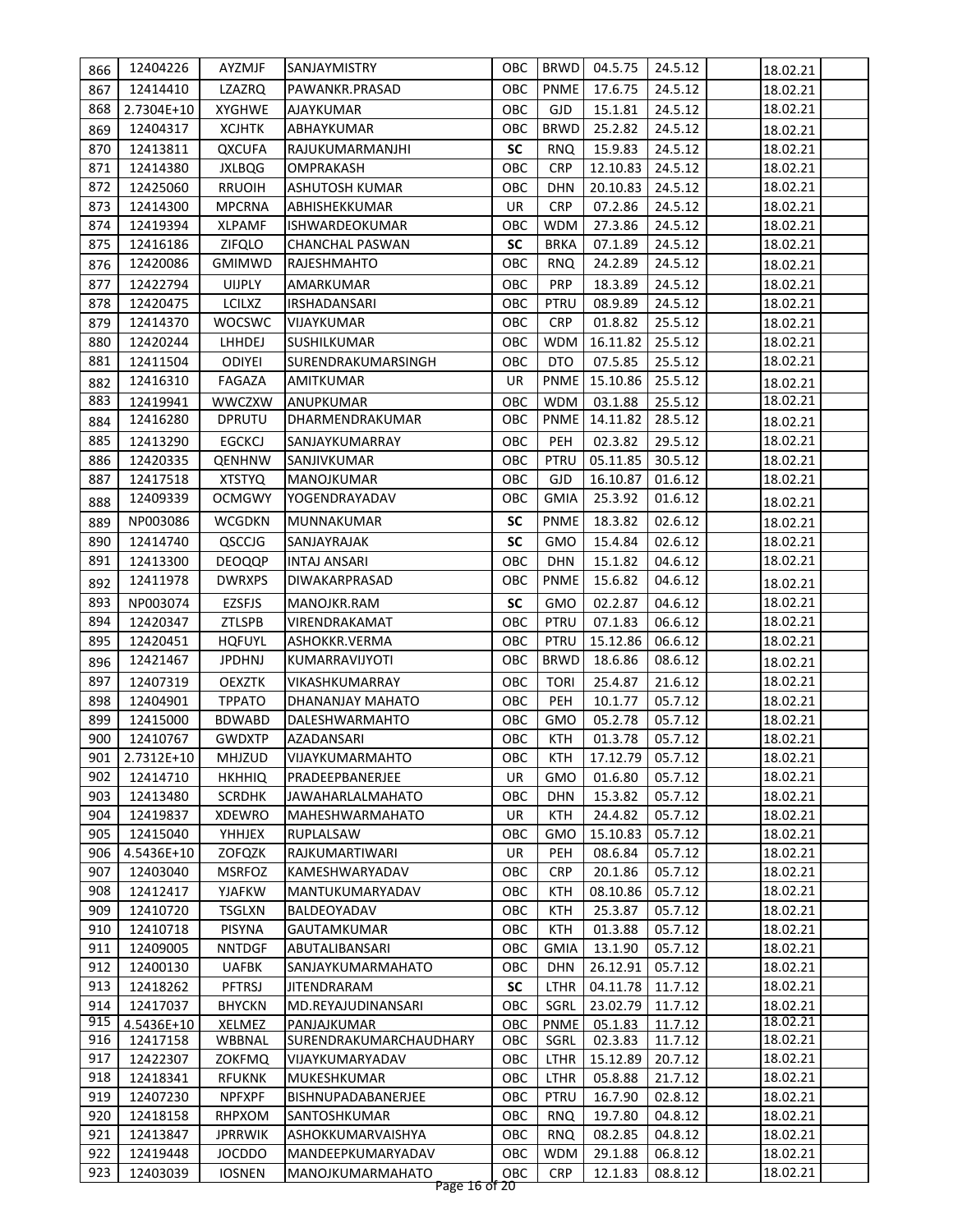| 924        | 12415376               | <b>OGDNFF</b>                  | ZAMILANSARI                          | ОВС        | LTHR                      | 24.12.85                  | 08.8.12              | 18.02.21             |  |
|------------|------------------------|--------------------------------|--------------------------------------|------------|---------------------------|---------------------------|----------------------|----------------------|--|
| 925        | 12417762               | <b>JJEBDA</b>                  | MANOJKUMARSINGH                      | <b>UR</b>  | <b>OBR</b>                | 30.6.81                   | 09.8.12              | 18.02.21             |  |
| 926        | 12420426               | YIJIJJ                         | MANOJKUMARSAHU                       | OBC        | PTRU                      | 01.8.85                   | 09.8.12              | 18.02.21             |  |
| 927        | 12418160               | <b>JMCTID</b>                  | VIKASHKUMAR                          | <b>SC</b>  | <b>RNQ</b>                | 12.7.88                   | 09.8.12              | 18.02.21             |  |
| 928        | 12420886               | <b>WOSNMN</b>                  | RAISAHABYADAV                        | OBC        | <b>OBR</b>                | 01.7.89                   | 09.8.12              | 18.02.21             |  |
| 929        | 12407220               | <b>GTSICC</b>                  | PRAHLADMAHTO                         | OBC        | <b>PTRU</b>               | 25.2.90                   | 09.8.12              | 18.02.21             |  |
| 930        | 12411607               | <b>UYSDII</b>                  | ABHAYKUMAR                           | OBC        | DTO                       | 15.1.88                   | 10.8.12              | 18.02.21             |  |
| 931        | 12419400               | <b>KLXEWL</b>                  | RADHESHYAMKUMAR                      | OBC        | <b>WDM</b>                | 15.12.86                  | 11.8.12              | 18.02.21             |  |
| 932        | 2.7306E+10             | <b>CWTFUZ</b>                  | SHIVSHANKARRAJAK                     | <b>SC</b>  | <b>CRP</b>                | 12.7.71                   | 28.8.12              | 18.02.21             |  |
| 933        | 2.73E+10               | <b>KSQUJA</b>                  | RAHULKUMAR                           | OBC        | PEH                       | 01.3.77                   | 10.8.12              | 18.02.21             |  |
| 934        | 12418213               | <b>HYCZMJ</b>                  | MDSAHNULLAH                          | OBC        | <b>LTHR</b>               | 01.1.90                   | 04.9.12              | 18.02.21             |  |
| 935        | 12408992               | ARFJNJ                         | RAJURAJAK                            | <b>SC</b>  | <b>GMIA</b>               | 09.3.83                   | 07.9.12              | 18.02.21             |  |
| 936        | 12411530               | <b>HJXJRP</b>                  | SURENDRAMAHTO                        | OBC        | DTO                       | 12.4.86                   | 07.9.12              | 18.02.21             |  |
| 937        | 12411553               | <b>IPCPTO</b>                  | SUDARSHANCHOUDHARY                   | OBC        | <b>DTO</b>                | 20.7.87                   | 07.9.12              | 18.02.21             |  |
| 938        | 12416265               | <b>CUJOPD</b>                  | MANOJKUMARPATEL                      | OBC        | <b>BRKA</b>               | 25.1.89                   | 07.9.12              | 18.02.21             |  |
| 939        | 12410240               | <b>BCFPII</b>                  | MUMTAJANSARI                         | OBC        | HZD                       | 05.6.89                   | 07.9.12              | 18.02.21             |  |
| 940        | 12409080               | ZLBFWY                         | IKRAMULANSARI                        | OBC        | <b>GMIA</b>               | 15.8.90                   | 07.9.12              | 18.02.21             |  |
| 941        | 12420438               | <b>PWXIQR</b>                  | UPENDRAKUMARSINGH                    | OBC        | PTRU                      | 25.12.90                  | 07.9.12              | 18.02.21             |  |
| 942        | 12420323               |                                |                                      | OBC        | PTRU                      |                           |                      | 18.02.21             |  |
| 943        | 12411498               | <b>UENPMH</b>                  | MAHENDRAMAHTO                        | OBC        |                           | 28.8.77                   | 08.9.12              |                      |  |
| 944        | 12404329               | <b>HBFQMS</b><br><b>UWGJMY</b> | SATISHKUMAR<br>RAJANKUMAR            | <b>SC</b>  | DTO<br><b>BRWD</b>        | 20.2.92<br>01.1.89        | 08.9.12<br>09.9.12   | 18.02.21             |  |
| 945        |                        |                                |                                      | OBC        | <b>OBR</b>                |                           |                      | 18.02.21             |  |
|            | 12417841               | <b>CFRRNP</b>                  | RAMOOPRASAD                          |            |                           | 25.1.81                   | 14.9.12              | 18.02.21             |  |
| 946        | 12420813               | YBDBCQ                         | SOMNATHKAR                           | UR         | <b>PNME</b>               | 07.10.88                  | 14.9.12              | 18.02.21             |  |
| 947        | 12420813               | <b>YBDBCQ</b>                  | SOMNATHKAR                           | UR         | OBR                       | 17.10.88                  | 14.9.12              | 18.02.21             |  |
| 948        | 2.7304E+10             | <b>RNCTKZ</b>                  | MITHILESHKUMAR                       | ОВС        | <b>TORI</b>               | 31.10.77                  | 15.9.12              | 18.02.21             |  |
| 949        | 12408372               | <b>HBHZTQ</b>                  | UMESHVISHWAKARMA                     | OBC        | <b>TORI</b>               | 20.2.84                   | 15.9.12              | 18.02.21             |  |
| 950<br>951 | 24713510               | YXMLNL                         | RAVIKUMAR                            | OBC        | <b>BRKA</b>               | 03.8.86                   | 15.9.12              | 18.02.21<br>18.02.21 |  |
|            | 12416680<br>12408967   | ZDFKEE<br><b>WCDMDS</b>        | SATENDRAYADAV<br>SARYUPRASADMAHTO    | OBC<br>OBC | <b>KTH</b><br><b>GMIA</b> | 23.2.79<br>08.12.79       | 06.10.12<br>06.10.12 |                      |  |
| 952        |                        | ABJHBL                         |                                      |            |                           |                           |                      | 18.02.21             |  |
| 953        | 12420141               |                                | NANDKISHORYADAV                      | OBC        | KTH                       | 02.6.86                   | 06.10.12             | 18.02.21             |  |
| 954        | 12404913               | <b>UIOUIL</b>                  | GAUTAMKR.MAHATO                      | OBC        | PEH<br>PEH                | 19.11.86                  | 06.10.12             | 18.02.21<br>18.02.21 |  |
| 955<br>956 | 12408761<br>13422820   | <b>XNEICU</b><br><b>OIRFZB</b> | <b>ISLAMANSARI</b><br>AMITPDMANDAL   | OBC<br>OBC | PEH                       | 03.2.87<br>05.8.90        | 06.10.12<br>06.10.12 |                      |  |
| 957        |                        |                                |                                      | UR         |                           |                           | 10.08.12             | 18.02.21<br>18.02.21 |  |
| 958        | 12413860<br>36403047   | <b>EKGJPK</b><br><b>JQCPJL</b> | AMRITLALYADAV<br><b>GOPALKUMAR</b>   | <b>OBC</b> | <b>RNQ</b><br><b>DHN</b>  | 03.4.86<br>20.1.88        | 11.10.12             | 18.02.21             |  |
| 959        | 12409420               | <b>IZUKPB</b>                  | NAGESHWAR KUMAR                      | OBC        | <b>GMIA</b>               | 05.1.91                   | 15.10.12             | 18.02.21             |  |
|            | 960 12027390           | <b>UHECWB</b>                  | SURENDRAKR.SHARMA                    |            |                           | OBC HZBN 15.6.85 18.10.12 |                      | 18.02.21             |  |
| 961        |                        |                                |                                      |            |                           |                           |                      | 18.02.21             |  |
| 962        | 5.3164E+10<br>21205784 | <b>HIGFXX</b><br><b>TGCMPR</b> | Subhojit Mukherjee<br>SHEONATHRAM    | OBC<br>ОВС | <b>DHN</b><br><b>WDM</b>  | 27.11.77<br>03.2.76       | 21.11.12<br>06.12.12 | 18.02.21             |  |
|            |                        |                                |                                      | <b>UR</b>  |                           |                           |                      |                      |  |
| 963        | 2.7304E+10             | HIHBKE                         | SRIKANTVIMAL                         |            | DTO                       | 04.12.88                  | 22.12.12             | 18.02.21             |  |
| 964        | 12404366               | ZTPSRW                         | NAGENDRACHOUDHARY                    | OBC        | DTO                       | 20.1.92                   | 16.1.13              | 18.02.21             |  |
| 965        | 13400125               | <b>EQAOUA</b>                  | BHOLAPRASADMAHTO                     | OBC        | HZD                       | 14.2.89                   | 30.1.13              | 18.02.21             |  |
| 966<br>967 | 13417101<br>13417228   | <b>YCEQNE</b><br><b>IMIWHB</b> | RAJNISHKR.RANJAN<br>RAJIVRANJANKUMAR | OBC<br>OBC | <b>CRP</b><br><b>CRP</b>  | 05.2.80<br>20.10.81       | 07.2.13              | 18.02.21<br>18.02.21 |  |
|            |                        |                                |                                      |            |                           |                           | 07.2.13              |                      |  |
| 968        | 13416960               | <b>KJYHQP</b>                  | SHILADITYAYADAV                      | ОВС        | <b>CRP</b>                | 01.3.83                   | 07.2.13              | 18.02.21             |  |
| 969        | 13416730<br>13416704   | AGMEYC                         | NANDKESHWARKUMAR                     | ОВС<br>OBC | <b>CRP</b>                | 01.1.84                   | 07.2.13              | 18.02.21             |  |
| 970<br>971 | 13416649               | SZEADE<br><b>LCMNNQ</b>        | <b>AMITKUMAR</b><br><b>OMPRAKASH</b> | OBC        | <b>CRP</b><br><b>CRP</b>  | 12.10.85<br>02.1.86       | 07.2.13<br>07.2.13   | 18.02.21<br>18.02.21 |  |
| 972        | 13422420               |                                | UDAYCHANDRASAINIK                    | OBC        | <b>CRP</b>                | 21.2.86                   |                      | 18.02.21             |  |
| 973        |                        | <b>TKEXQO</b>                  |                                      |            |                           |                           | 07.2.13              | 18.02.21             |  |
| 974        | 13417149<br>13416819   | XNBEKN<br><b>DGDPLP</b>        | RANVIRBHAGAT<br>PAWANKUMAR           | OBC<br>OBC | <b>CRP</b><br><b>CRP</b>  | 10.6.86<br>31.8.86        | 07.2.13              | 18.02.21             |  |
| 975        | 13416595               | TZRGRU                         | MUKESHKUMAR                          | OBC        | <b>CRP</b>                | 04.1.87                   | 07.2.13<br>07.2.13   | 18.02.21             |  |
| 976        | 13416716               | <b>DRIORL</b>                  | DHIRAJKUMARPANDEY                    | <b>UR</b>  | <b>CRP</b>                | 28.1.87                   | 07.2.13              | 18.02.21             |  |
| 977        | 13416947               | <b>MCACNQ</b>                  | <b>AMITKUMAR</b>                     | OBC        | <b>CRP</b>                | 17.2.88                   | 07.2.13              | 18.02.21             |  |
| 978        | 13416790               | <b>JHHSSE</b>                  | BIMLESHKR.BIMAL                      | OBC        | <b>CRP</b>                | 28.10.88                  | 07.2.13              | 18.02.21             |  |
| 979        | 13416893               | <b>WOCSWE</b>                  | <b>AMITKUMARDAS</b>                  | <b>SC</b>  | <b>CRP</b>                | 28.11.92                  | 07.2.13              | 18.02.21             |  |
| 980        | 13400162               | <b>MMEXWU</b>                  | <b>SUNILKUMAR</b>                    | OBC        | <b>KQR</b>                | 01.1.87                   | 08.3.13              | 18.02.21             |  |
| 981        | $2.73E+10$             | <b>ISIRIK</b>                  | PRAKASHYADAV                         | OBC        | <b>TORI</b>               | 20.1.87                   | 25.4.13              | 18.02.21             |  |
| 982        | $2.73E+10$             | KEDJXA                         | RAKESHKUMARKUSHWAHA                  | OBC        | <b>DTO</b>                | 06.2.87                   | 27.4.13              | 18.02.21             |  |
|            |                        |                                |                                      |            |                           |                           |                      |                      |  |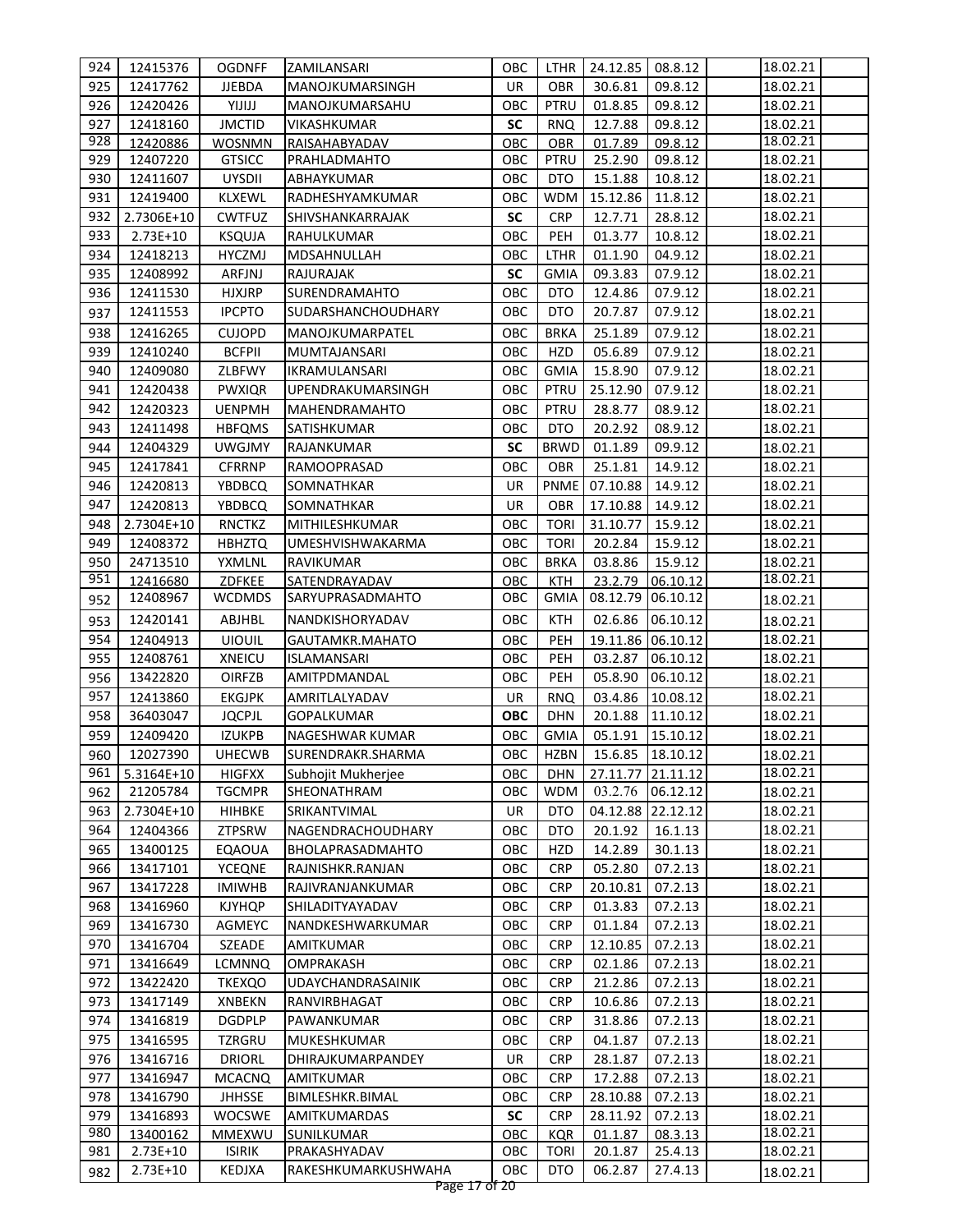| 983  | 13419778 | PTRPEJ        | <b>SANDIP KUMAR</b>     | OBC       | KTH.        | 04.11.82 | 05.5.13 | 18.02.21 |
|------|----------|---------------|-------------------------|-----------|-------------|----------|---------|----------|
| 984  | 13417502 | <b>XBSBFG</b> | VISHALKR.SINGH          | <b>UR</b> | <b>PEH</b>  | 08.5.83  | 05.5.13 | 18.02.21 |
| 985  | 13419808 | <b>NAQDNK</b> | <b>SANTKUMAR</b>        | OBC       | <b>KTH</b>  | 15.5.84  | 05.5.13 | 18.02.21 |
| 986  | 13419780 | <b>TIRHEE</b> | RAKESHTIWARI            | <b>UR</b> | <b>PNME</b> | 20.2.85  | 05.5.13 | 18.02.21 |
| 987  | 13419675 | <b>EOOZDI</b> | NIRAJKUMAR              | OBC       | <b>KTH</b>  | 02.1.87  | 05.5.13 | 18.02.21 |
| 988  | 13417459 | <b>FMIOIY</b> | RABINDRAKR.PASWAN       | <b>SC</b> | PEH         | 04.3.87  | 05.5.13 | 18.02.21 |
| 989  | 13419602 | <b>FHOSWO</b> | NITISHKUMAR             | OBC       | <b>KTH</b>  | 06.9.87  | 05.5.13 | 18.02.21 |
| 990  | 13419730 | <b>DCZQXI</b> | MUNGESHWARYADAV         | OBC       | <b>KTH</b>  | 27.2.88  | 05.5.13 | 18.02.21 |
| 991  | 13417484 | LQMDGD        | DEEPAKKUMAR             | OBC       | <b>PNME</b> | 05.4.88  | 05.5.13 | 18.02.21 |
| 992  | 13419584 | <b>DDRBSZ</b> | DIRENDRAKUMAR           | OBC       | <b>KTH</b>  | 12.10.88 | 05.5.13 | 18.02.21 |
| 993  | 13419833 | <b>XJYLHT</b> | CHANDANKUMARSUMAN       | ОВС       | KTH         | 26.12.88 | 05.5.13 | 18.02.21 |
| 994  | 13417460 | <b>EMLFMT</b> | SATVANTKUMAR            | OBC       | <b>PNME</b> | 26.8.92  | 05.5.13 | 18.02.21 |
| 995  | 13406061 | <b>IXWSZP</b> | MARKANDEYPANDEY         | UR        | <b>GJD</b>  | 21.1.79  | 06.5.13 | 18.02.21 |
| 996  | 13420744 | <b>MNBNXI</b> | <b>BALMUKUND PRASAD</b> | OBC       | <b>GJD</b>  | 02.6.79  | 06.5.13 | 18.02.21 |
| 997  | 13406905 | <b>JQKDUH</b> | SANJAYKUMARSINGH        | <b>UR</b> | <b>GMO</b>  | 05.11.79 | 06.5.13 | 18.02.21 |
| 998  | 13416509 | <b>OSOOQG</b> | <b>AJITKUMAR</b>        | UR        | <b>HZD</b>  | 15.3.81  | 06.5.13 | 18.02.21 |
| 999  | 13404362 | <b>OWZEAO</b> | RAJNATHPRASAD           | OBC       | <b>HZD</b>  | 15.11.81 | 06.5.13 | 18.02.21 |
| 1000 | 13417630 | <b>OARYHJ</b> | ARBIASHARFI             | <b>UR</b> | <b>PNME</b> | 14.1.82  | 06.5.13 | 18.02.21 |
| 1001 | 13416510 | <b>OPYXYE</b> | RAJNISHKUMARPANDEY      | UR        | HZD         | 08.2.82  | 06.5.13 | 18.02.21 |
| 1002 | 13406875 | LXFXLE        | ARUNKUMAR               | OBC       | <b>GMO</b>  | 06.1.83  | 06.5.13 | 18.02.21 |
| 1003 | 13417691 | <b>YECLMX</b> | RAJEEVRANJAN            | <b>UR</b> | <b>PNME</b> | 26.1.83  | 06.5.13 | 18.02.21 |
| 1004 | 13406280 | <b>JHGIWA</b> | <b>JITENDRAKUMAR</b>    | OBC       | <b>GJD</b>  | 15.12.83 | 06.5.13 | 18.02.21 |
| 1005 | 13420902 | <b>OHSQUI</b> | SHAMBUYADAV             | OBC       | <b>GJD</b>  | 01.1.84  | 06.5.13 | 18.02.21 |
| 1006 | 13406127 | <b>MTCYWE</b> | PINTUKUMAR              | OBC       | <b>GJD</b>  | 04.1.84  | 06.5.13 | 18.02.21 |
| 1007 | 13406530 | <b>BCQGZK</b> | HITESHKR.SINGH          | UR        | GJD         | 10.3.84  | 06.5.13 | 18.02.21 |
| 1008 | 13404430 | <b>ERAITR</b> | ANILKUMAR               | OBC       | <b>HZD</b>  | 05.8.84  | 06.5.13 | 18.02.21 |
| 1009 | 13406309 | ZWGRRA        | RAJEEVKUMARMISHRA       | <b>UR</b> | GJD         | 12.1.85  | 06.5.13 | 18.02.21 |
| 1010 | 13420525 | <b>XJCWFZ</b> | RAJESHKUMAR             | OBC       | GJD         | 28.1.85  | 06.5.13 | 18.02.21 |
| 1011 | 13417356 | <b>ICQIPO</b> | GOPALKUMARSINHA         | UR        | <b>PNME</b> | 04.5.85  | 06.5.13 | 18.02.21 |
| 1012 | 13417733 | <b>BRNXWG</b> | VIKASHKUMARMITRA        | UR        | <b>PNME</b> | 08.7.85  | 06.5.13 | 18.02.21 |
| 1013 | 13404740 | <b>IZPQLD</b> | RAKESHKUMAR             | OBC       | HZD         | 10.10.85 | 06.5.13 | 18.02.21 |
| 1014 | 13406814 | <b>RGLOUE</b> | ARUNKUMAR               | OBC       | GMO         | 15.12.85 | 06.5.13 | 18.02.21 |
| 1015 | 13404374 | ZPXFAC        | SUJEETKUMARSINGH        | OBC       | <b>HZD</b>  | 06.6.86  | 06.5.13 | 18.02.21 |
| 1016 | 13404805 | <b>FGAWAT</b> | MOZAHIRHUSSAIN          | OBC       | HZD         | 10.6.86  | 06.5.13 | 18.02.21 |
| 1017 | 13422248 | <b>TBWPYP</b> | <b>AJEETKUMAR</b>       | OBC       | <b>GJD</b>  | 14.6.86  | 06.5.13 | 18.02.21 |
| 1018 | 13404428 | <b>JUGJHS</b> | AMITKUMAR               | OBC       | <b>HZD</b>  | 10.12.86 | 06.5.13 | 18.02.21 |
| 1019 | 13406218 | QIJEXC        | RAKESHKUMAR             | OBC       | <b>GJD</b>  | 05.1.87  | 06.5.13 | 18.02.21 |
| 1020 | 13406115 | <b>UZTZJA</b> | ASHOKKUMAR              | OBC       | <b>GJD</b>  | 15.1.87  | 06.5.13 | 18.02.21 |
| 1021 | 13422078 | <b>SIOLNR</b> | AMITKUMAR               | OBC       | <b>GMO</b>  | 24.2.87  | 06.5.13 | 18.02.21 |
| 1022 | 13403163 | <b>TQLDNH</b> | DEEPAKKUMAR             | OBC       | <b>PRP</b>  | 26.3.87  | 06.5.13 | 18.02.21 |
| 1023 | 13417782 | <b>RWRCNY</b> | <b>SHASHISHANKAR</b>    | UR        | <b>PNME</b> | 05.5.87  | 06.5.13 | 18.02.21 |
| 1024 | 13417435 | <b>OCLWHR</b> | SANJAYKUMAR             | OBC       | <b>PNME</b> | 05.06.87 | 06.5.13 | 18.02.21 |
| 1025 | 13406243 | <b>MCCMTF</b> | ALOKKUMAR               | OBC       | <b>GJD</b>  | 15.8.87  | 06.5.13 | 18.02.21 |
| 1026 | 13420665 | LWBEKZ        | GAJENDRAKUMAR           | OBC       | <b>GJD</b>  | 12.10.87 | 06.5.13 | 18.02.21 |
| 1027 | 13404880 | <b>HEUPOW</b> | DEVENDRAKUMAR           | OBC       | <b>HZD</b>  | 15.1.88  | 06.5.13 | 18.02.21 |
| 1028 | 13404260 | AXKSAF        | DHARMENDRAKUMAR         | OBC       | <b>HZD</b>  | 17.1.88  | 06.5.13 | 18.02.21 |
| 1029 | 13416376 | <b>DTSPHB</b> | RANJANKUMARSINGH        | <b>UR</b> | <b>HZD</b>  | 03.2.88  | 06.5.13 | 18.02.21 |
| 1030 | 13404489 | <b>LPIFKX</b> | CHANDANKUMAR            | OBC       | <b>HZD</b>  | 12.5.88  | 06.5.13 | 18.02.21 |
| 1031 | 13406097 | OMRJEE        | OMPRAKASH               | <b>UR</b> | <b>GJD</b>  | 14.6.88  | 06.5.13 | 18.02.21 |
| 1032 | 13417538 | <b>TOZIDR</b> | VIKASHKUMARSHARMA       | OBC       | <b>GMO</b>  | 06.9.88  | 06.5.13 | 18.02.21 |
| 1033 | 13404787 | <b>STLZBM</b> | KAMLESHKUMAR            | OBC       | <b>PRP</b>  | 12.9.88  | 06.5.13 | 18.02.21 |
| 1034 | 13416431 | <b>NLPTJA</b> | JITENDRAKUMARROY        | OBC       | HZD         | 10.11.88 | 06.5.13 | 18.02.21 |
| 1035 | 13404519 | PERQBL        | ABHINANDANKUMAR         | UR        | HZD         | 12.12.88 | 06.5.13 | 18.02.21 |
| 1036 | 13417642 | <b>BHNXAC</b> | NIRANJANKUMAR           | OBC       | <b>PNME</b> | 05.1.89  | 06.5.13 | 18.02.21 |
| 1037 | 13417745 | <b>UBNCFS</b> | RUDALKUMAR              | OBC       | <b>PNME</b> | 02.7.89  | 06.5.13 | 18.02.21 |
| 1038 | 13405937 | <b>CABQLK</b> | VIKASHKUMAR             | OBC       | <b>GJD</b>  | 04.9.89  | 06.5.13 | 18.02.21 |
| 1039 | 13420719 | <b>DBEQPJ</b> | MUNNAPANDIT             | OBC       | <b>GJD</b>  | 06.11.89 | 06.5.13 | 18.02.21 |
| 1040 | 13420604 | <b>FKBKOX</b> | RAJEEVKUMAR             | UR        | <b>GJD</b>  | 07.11.89 | 06.5.13 | 18.02.21 |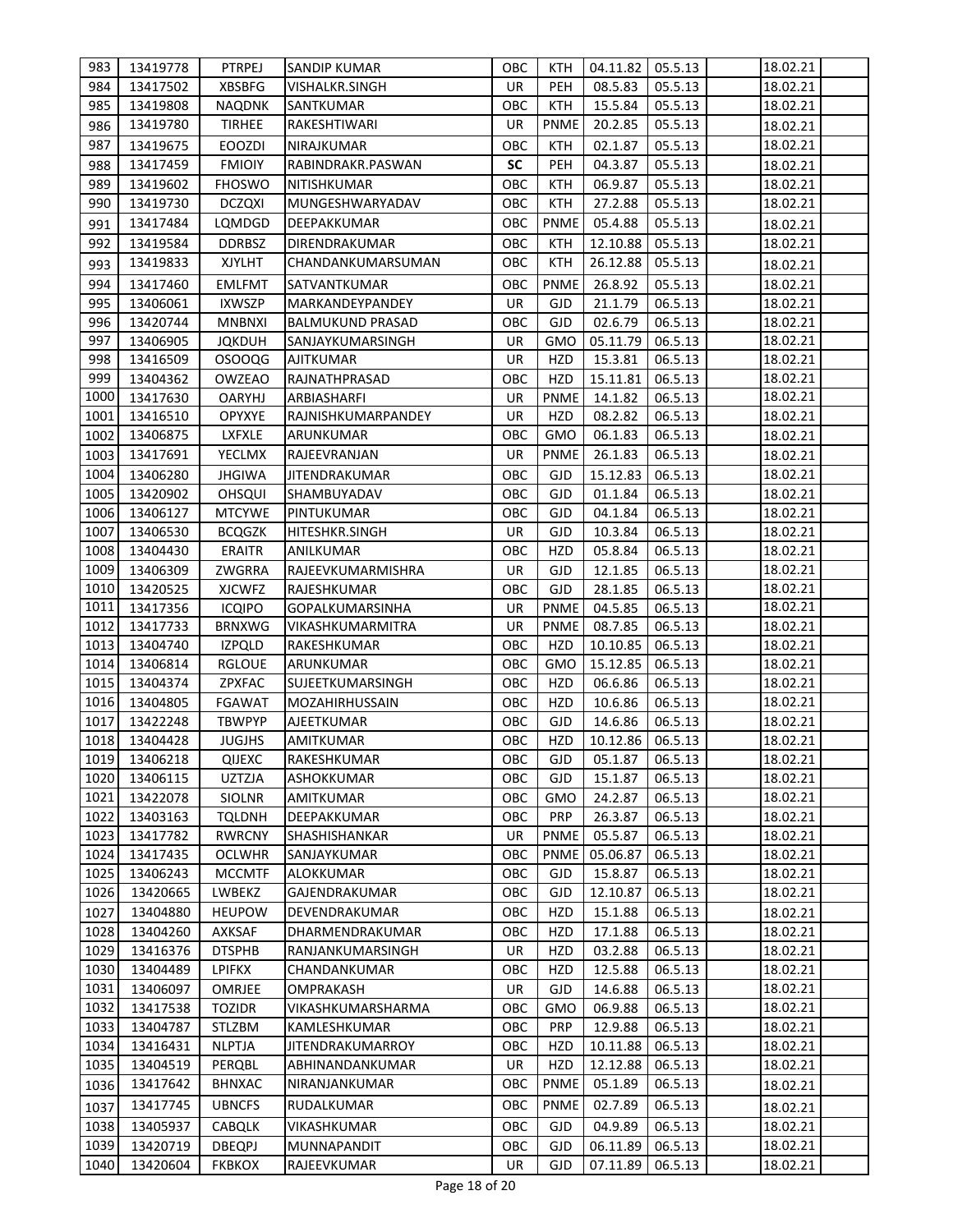| 1041 | 13422297 | <b>HSXLNG</b> | SANOJKUMAR                   | <b>OBC</b>             | HZD         | 20.11.89      | 06.5.13 | 18.02.21 |
|------|----------|---------------|------------------------------|------------------------|-------------|---------------|---------|----------|
| 1042 | 13420914 | <b>XRDDRQ</b> | PAWANKUMAR                   | OBC                    | <b>GJD</b>  | 01.1.90       | 06.5.13 | 18.02.21 |
| 1043 | 13417575 | <b>LQCXGO</b> | TUNTUNKAMTI                  | OBC                    | <b>PNME</b> | 20.1.90       | 06.5.13 | 18.02.21 |
| 1044 | 13407120 | <b>TDLOMD</b> | MANDASHAARYA                 | OBC                    | GMO         | 24.1.90       | 06.5.13 | 18.02.21 |
| 1045 | 13404325 | <b>HDHRCG</b> | TIRATHRAJKR.                 | OBC                    | <b>HZD</b>  | 26.2.90       | 06.5.13 | 18.02.21 |
| 1046 | 13406607 | <b>PUQWIB</b> | RAVIRITESHKUMAR              | OBC                    | <b>GMO</b>  | 12.3.90       | 06.5.13 | 18.02.21 |
| 1047 | 13403096 | <b>KWLREL</b> | AZADALAM                     | OBC                    | <b>PRP</b>  | 03.5.90       | 06.5.13 | 18.02.21 |
| 1048 | 13404660 | <b>AIBGTT</b> | MUKESHKUMAR                  | OBC                    | <b>HZD</b>  | 04.5.90       | 06.5.13 | 18.02.21 |
| 1049 | 1342080  | <b>MDQXGX</b> | SHIVSHANKARKUMAR             | OBC                    | <b>GMO</b>  | 17.5.90       | 06.5.13 | 18.02.21 |
| 1050 | 23004772 | YUPSGD        | <b>GOPALRAVIDAS</b>          | <b>SC</b>              | <b>PNME</b> | 06.7.90       | 06.5.13 | 18.02.21 |
| 1051 | 13403424 | <b>NPQEAM</b> | UDAYKUMARPASWAN              | <b>SC</b>              | <b>PRP</b>  | 15.1.90       | 07.5.13 | 18.02.21 |
| 1052 | 13403000 | <b>OYZWMQ</b> | <b>SUJITKUMAR</b>            | <b>SC</b>              | <b>PRP</b>  | 20.11.80      | 08.5.13 | 18.02.21 |
| 1053 | 13428860 | <b>PZLFIC</b> | <b>GOVINDRAM</b>             | <b>SC</b>              | LTHR        | 02.2.89       | 08.5.13 | 18.02.21 |
| 1054 | 14400560 | LESMOU        | BAIJNATHRAM                  | <b>SC</b>              | <b>TORI</b> | 15.11.93      | 08.5.13 | 18.02.21 |
| 1055 | 13403679 | <b>NTLGHZ</b> | <b>BINODDAS</b>              | <b>SC</b>              | <b>BRWD</b> | 19.9.81       | 09.5.13 | 18.02.21 |
| 1056 | 13407594 | <b>YUPTFJ</b> | <b>SUBHASHKUMARCHOUDHARY</b> | <b>SC</b>              | <b>DTO</b>  | 16.9.82       | 09.5.13 | 18.02.21 |
| 1057 | 13404076 | <b>NRXHGI</b> | SIKANDRARAM                  | <b>SC</b>              | <b>BRWD</b> | 05.3.83       | 09.5.13 | 18.02.21 |
| 1058 | 13404167 | <b>ILFNBZ</b> | GHANSHYAM PASWAN             | <b>SC</b>              | <b>BRWD</b> | 05.5.83       | 09.5.13 | 18.02.21 |
| 1059 | 13408094 | <b>ZJQSQF</b> | JAIPALPASWAN                 | <b>SC</b>              | <b>DTO</b>  | 15.6.83       | 09.5.13 | 18.02.21 |
| 1060 | 13408616 | YNYMXI        | SANJAYKUMAR                  | <b>SC</b>              | DTO         | 29.01.85      | 09.5.13 | 18.02.21 |
| 1061 | 13404040 | SALXZJ        | <b>SUBODHKUMAR</b>           | SC                     | <b>BRWD</b> | 01.2.85       | 09.5.13 | 18.02.21 |
| 1062 | 13407557 | <b>PICOKI</b> | RAJKUMARRAM                  | <b>SC</b>              | <b>DTO</b>  | 10.1.86       | 09.5.13 | 18.02.21 |
| 1063 | 13403825 | <b>UOPYXZ</b> | SHANKARPASWAN                | <b>SC</b>              | <b>BRWD</b> | 03.2.86       | 09.5.13 | 18.02.21 |
| 1064 | 13403552 | <b>UBYNBE</b> | <b>GOPALKUMAR</b>            | <b>SC</b>              | <b>DHN</b>  | 20.3.86       | 09.5.13 | 18.02.21 |
| 1065 | 13403590 | <b>GIYMGJ</b> | RANJEETKUMAR                 | SC                     | BRWD        | 26.4.86       | 09.5.13 | 18.02.21 |
| 1066 | 13416066 | <b>IFIGEP</b> | KRISHNARAM                   | <b>SC</b>              | <b>BRWD</b> | 10.5.86       | 09.5.13 | 18.02.21 |
| 1067 | 13408124 | <b>WDFCYP</b> | VINODKR.BHARTI               | SC                     | <b>DTO</b>  | 07.10.86      | 09.5.13 | 18.02.21 |
| 1068 | 13407600 | <b>DNEZTW</b> | VIJAYKUMAR                   | <b>SC</b>              | <b>DTO</b>  | 25.12.86      | 09.5.13 | 18.02.21 |
| 1069 | 13404052 | <b>UGAHAU</b> | MANOJKUMAR                   | <b>SC</b>              | <b>BRWD</b> | 03.4.87       | 09.5.13 | 18.02.21 |
| 1070 | 13404027 | <b>PUCNTQ</b> | PINTUPASWAN                  | <b>SC</b>              | <b>BRWD</b> | 04.8.87       | 09.5.13 | 18.02.21 |
| 1071 | 13407569 | <b>GNNWQ</b>  | LAXMINARAYAN                 | <b>SC</b><br><b>SC</b> | <b>DTO</b>  | 11.10.87      | 09.5.13 | 18.02.21 |
| 1072 | 13407776 | <b>WXMDCA</b> | RAVIRANJANKR.PASWAN          |                        | DTO         | 03.2.88       | 09.5.13 | 18.02.21 |
| 1073 | 13408586 | <b>WJFPCN</b> | <b>DILIPKUMARDAS</b>         | <b>SC</b>              | <b>PRP</b>  | 05.2.88       | 09.5.13 | 18.02.21 |
| 1074 | 13403667 | <b>FYDMDB</b> | NANDKISHORKUMAR              | SC                     | <b>BRWD</b> | 06.2.88       | 09.5.13 | 18.02.21 |
| 1075 | 13404155 | <b>TSTRWT</b> | <b>AJAYKUMARRAJAK</b>        | SC                     | <b>BRWD</b> | 20.3.88       | 09.5.13 | 18.02.21 |
| 1076 | 13404090 | <b>FWGPQE</b> | RANJEETKUMARCHAUDHARY        | SC                     |             | BRWD 17.4.88  | 09.5.13 | 18.02.21 |
| 1077 | 13404120 | <b>GHGKXU</b> | ANILKUMARRAM                 | <b>SC</b>              |             | BRWD 01.12.88 | 09.5.13 | 18.02.21 |
| 1078 | 13416339 | <b>IEGHFT</b> | WAKILKUMAR                   | <b>SC</b>              | BRWD        | 05.1.89       | 09.5.13 | 18.02.21 |
| 1079 | 13403680 | <b>RCGOYL</b> | GAUTAMKUMAR                  | <b>SC</b>              | <b>BRWD</b> | 21.1.89       | 09.5.13 | 18.02.21 |
| 1080 | 13404192 | <b>TJLSSX</b> | CHANDRABHUSHANKUMAR          | SC                     | <b>KQR</b>  | 20.3.89       | 09.5.13 | 18.02.21 |
| 1081 | 13403904 | <b>DDMTSB</b> | NAVINKUMAR                   | <b>SC</b>              | PEH         | 10.5.89       | 09.5.13 | 18.02.21 |
| 1082 | 13406449 | <b>ECDKSE</b> | <b>BHIMCHOUDHARY</b>         | SC                     | <b>KQR</b>  | 05.1.90       | 09.5.13 | 18.02.21 |
| 1083 | 13416042 | PZISPB        | RAJUKUMARCHAUDHARY           | SC                     | <b>BRWD</b> | 15.8.92       | 09.5.13 | 18.02.21 |
| 1084 | 13412802 | PEDIWG        | RAGHUNATHKUMAR               | <b>SC</b>              | <b>RNQ</b>  | 07.8.76       | 10.5.13 | 18.02.21 |
| 1085 | 13419250 | <b>TYOMQQ</b> | RAJESHKUMARRAM               | SC                     | <b>WDM</b>  | 25.7.78       | 10.5.13 | 18.02.21 |
| 1086 | 13412050 | ASRZSR        | DINESHKUMARRAM               | SC                     | RNQ.        | 15.1.80       | 10.5.13 | 18.02.21 |
| 1087 | 13412887 | QUIQEZ        | SWAMISARANPRASAD             | SC                     | <b>RNQ</b>  | 30.01.80      | 10.5.13 | 18.02.21 |
| 1088 | 13419419 | <b>RFWEGB</b> | AJAYKUMARRAJAK               | <b>SC</b>              | <b>WDM</b>  | 20.4.80       | 10.5.13 | 18.02.21 |
| 1089 | 13419160 | <b>JXWPJD</b> | ARJUNKUMAR                   | <b>SC</b>              | <b>WDM</b>  | 01.2.82       | 10.5.13 | 18.02.21 |
| 1090 | 13412905 | <b>MWJHHN</b> | GYANPRAKASHARYA              | SC                     | <b>RNQ</b>  | 01.8.82       | 10.5.13 | 18.02.21 |
| 1091 | 13412668 | <b>DDKNPD</b> | <b>AMITKUMAR</b>             | <b>SC</b>              | <b>RNQ</b>  | 14.10.82      | 10.5.13 | 18.02.21 |
| 1092 | 13412346 | <b>EQFPYF</b> | <b>BHOLAPASWAN</b>           | <b>SC</b>              | <b>RNQ</b>  | 16.1.83       | 10.5.13 | 18.02.21 |
| 1093 | 13419274 | <b>YTJCWQ</b> | <b>JITENDRACHOUDHARY</b>     | <b>SC</b>              | WDM         | 15.8.83       | 10.5.13 | 18.02.21 |
| 1094 | 13412747 | <b>TMWJMR</b> | RAMCHANDRACHOUDHARY          | <b>SC</b>              | <b>RNQ</b>  | 06.2.84       | 10.5.13 | 18.02.21 |
| 1095 | 13411858 | <b>DIEOMD</b> | PANKAJKUMARPASWAN            | <b>SC</b>              | <b>RNQ</b>  | 01.4.84       | 10.5.13 | 18.02.21 |
| 1096 | 13419316 | QUUPYA        | MOTILALPASWAN                | <b>SC</b>              | WDM         | 23.10.84      | 10.5.13 | 18.02.21 |
| 1097 | 13412516 | YSCOEE        | <b>DINESHDAS</b>             | <b>SC</b>              | <b>RNQ</b>  | 01.3.85       | 10.5.13 | 18.02.21 |